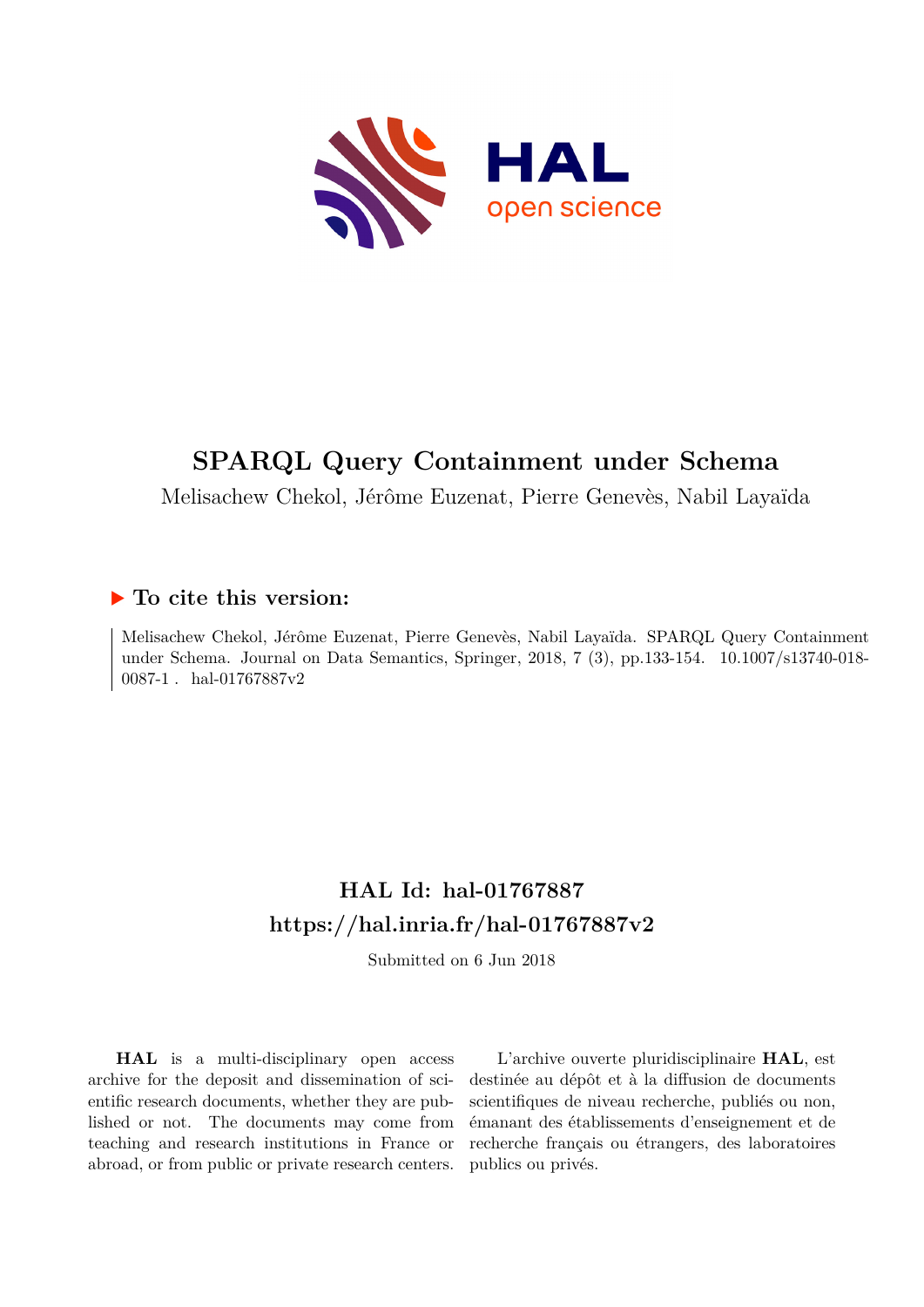## SPARQL Query Containment under Schema

Melisachew Wudage Chekol  $\cdot$  Jérôme Euzenat · Pierre Genevès · Nabil Layaïda

Received: date / Accepted: date

Abstract Query containment is defined as the problem of determining if the result of a query is included in the result of another query for any dataset. It has major applications in query optimization and knowledge base verification. To date, testing query containment has been performed using different techniques: containment mapping, canonical databases, automata theory techniques and through a reduction to the validity problem in logic. Here, we use the latter technique to test containment of SPARQL queries using an expressive modal logic called  $\mu$ -calculus. For that purpose, we define an RDF graph encoding as a transition system which preserves its characteristics. In addition, queries and schema axioms are encoded as  $\mu$ -calculus formulae. Thereby, query containment can be reduced to testing validity in the logic.

We identify various fragments of SPARQL and description logic schema languages for which containment is decidable. Additionally, we provide theoretically and experimentally proven procedures to check containment of these decidable fragments. Finally, we propose a benchmark for containment solvers which is used to test and compare the current state-of-the-art containment solvers.

Keywords  $SPARQL \cdot Query$  Containment  $\cdot \mu$ -calculus

M. W. Chekol

J. Euzenat · P. Genevès · N. Layaïda

Data and Web Science Group, University of Mannheim, Mannheim, Germany E-mail: mel@informatik.uni-mannheim.de

Univ. Grenoble Alpes, INRIA, CNRS, Grenoble INP, LIG, F-38000 Grenoble France E-mail: jerome.euzenat@inria.fr, nabil.layaida@inria.fr, pierre.geneves@cnrs.fr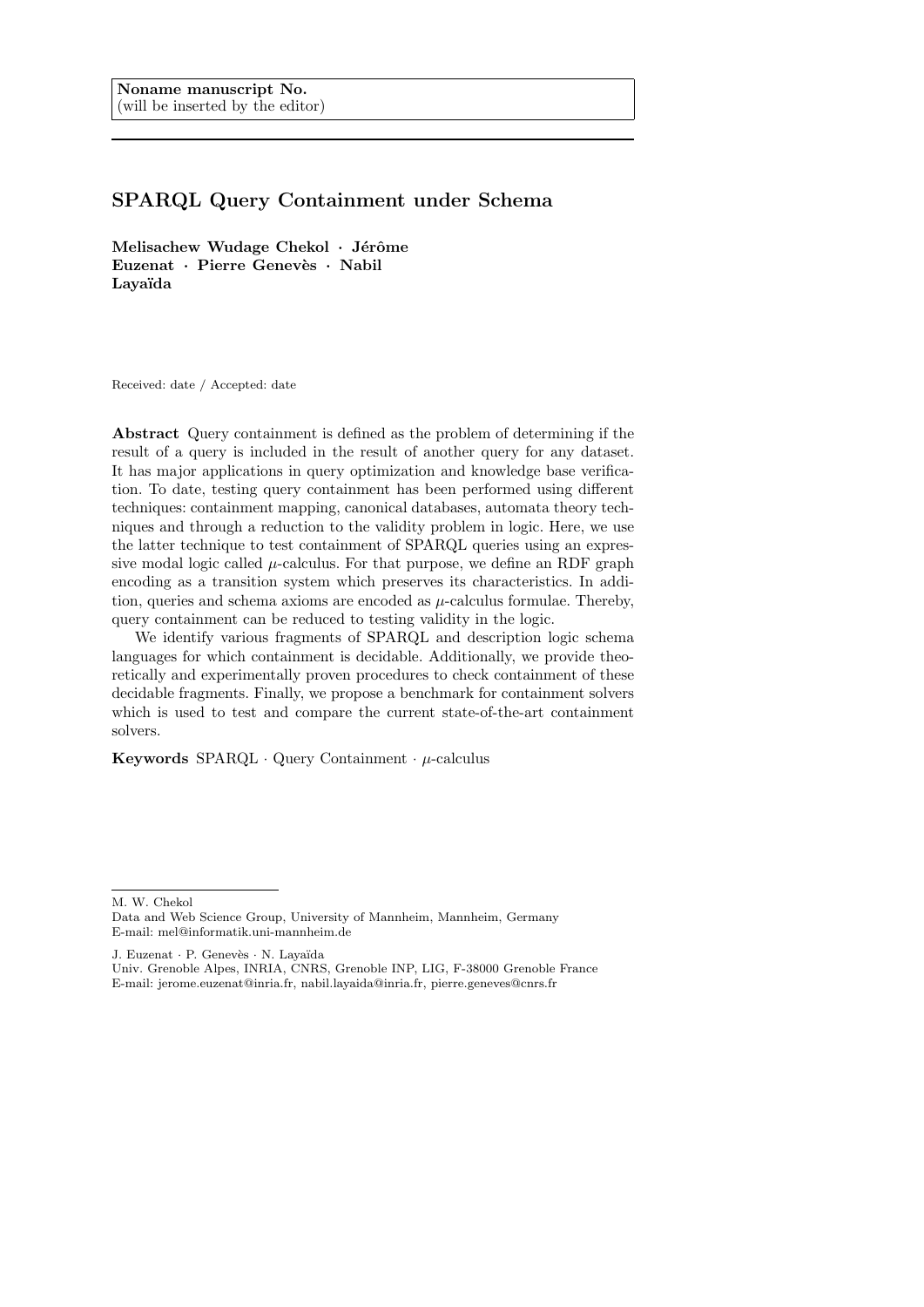## 1 Introduction

Containment, equivalence and satisfiability problems are well studied for relational database query languages. Their study started with a pioneering paper from Chandra and Merlin [16], which studied optimization and containment of conjunctive queries. In general, query containment is the problem of checking whether the result of one query is included in the result of another one for any given dataset. Also in [16], it is proved that the union of conjunctive query containment and equivalence problems are NP-complete. These problems, containment, equivalence, and satisfiability, are collectively called static analysis of queries.

Equivalence and satisfiability problems can be derived from containment, thus, we mainly concentrate on the containment problem. In relational databases, union of conjunctive query containment has been studied using containment mappings also known as graph homomorphism and canonical databases. It is known that, for (union of) conjunctive queries, query answering and containment are equivalent problems since query containment can be reduced to query answering [16]. Unfortunately, to apply these techniques to a query language equipped with ontologies and regular expressions is not entirely possible. This is the reason why, for semistructured data query languages (referred as regular path queries), automata theoretic notions are often employed to address containment and other problems [11]. In addition to using automata, containment has been addressed by reduction to the satisfiability test. In this direction, queries are translated into formulas in a particular logic that supports the query languages features and then the overall problem is reduced to the satisfiability test. Several works exist that developed and used this technique [11, 27, 13] that also inspired this work. Specifically, the study in [27] has developed a tree-logic from the alternation-free fragment of the  $\mu$ -calculus and applied it to encode XPath queries and perform static analysis tasks. Their attempt has been successful and put to practice. Their implementation allows one to perform containment, satisfiability and equivalence of XPath queries. The study is extended to other languages namely XQuery, CSS and JSON.

The importance of the containment problem goes beyond the field of databases. It has attracted attention from the description logic community. In this regard, many of the works concentrated on the problem of conjunctive query answering as containment follows from it. All these works have sound theoretical and mathematical foundations, but they fail to provide an implementation (or experimentation results) of their approaches.

Deviating from conjunctive queries in the database and description logic worlds, are regular path queries (RPQs): query languages used to query arbitrary length paths in graph databases of semistructured data. Like conjunctive queries, they have been used and studied widely. They are different from conjunctive queries in that, they allow recursion by using regular expression patterns. The problem of containment has been addressed for several extensions of these languages: CRPQs, P2RPQs, and ECRPQs [25, 11, 7]. One prominent language used in querying semi-structured data is XPath. This language has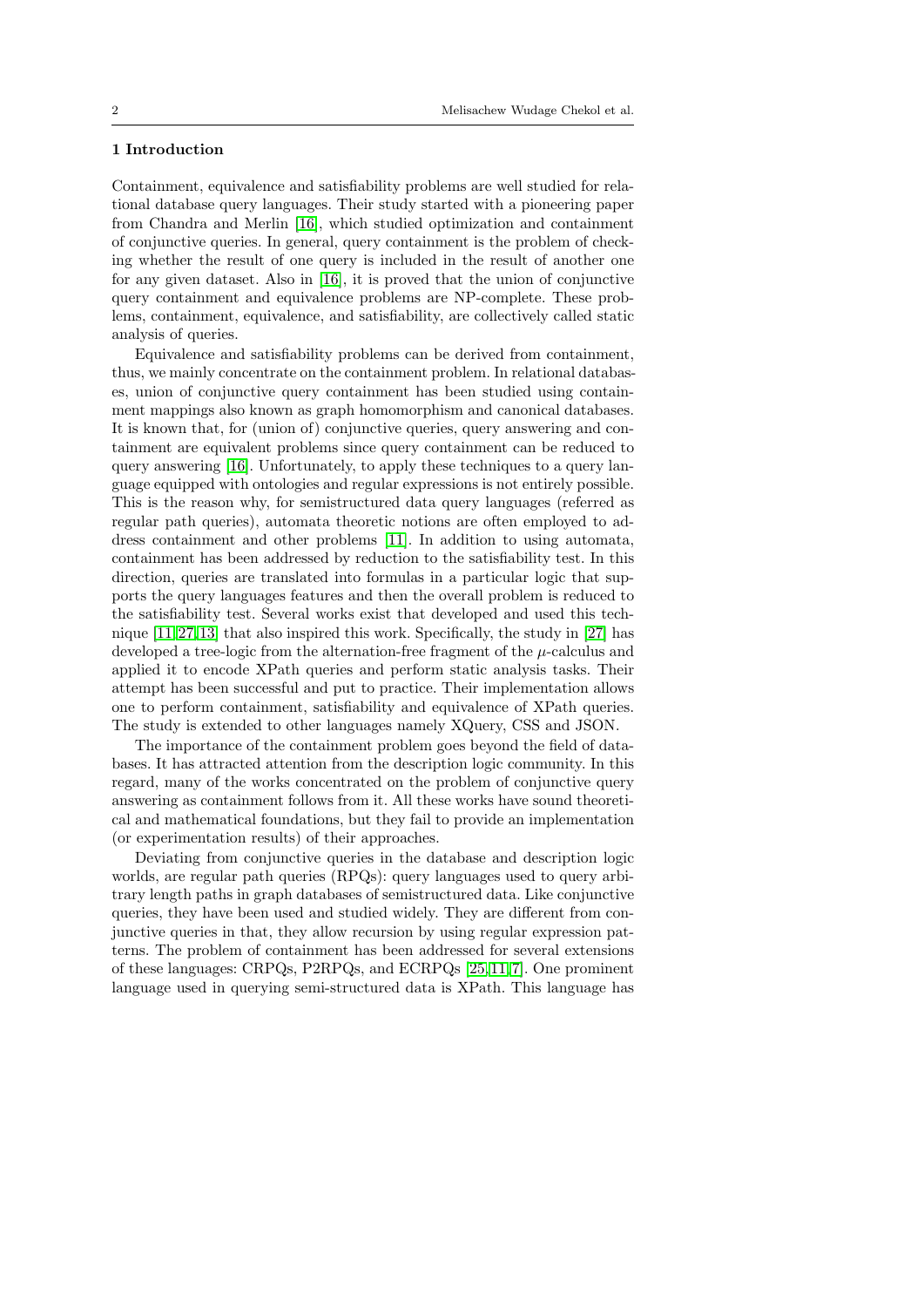been studied over 2 decades. In [27], the static analysis of XPath queries has been investigated using a graph logic and by providing an implementation which has been put to practice.

A comparison of SPARQL and relational algebra has already been made, to figure out important similarities and use the results of studies for relational algebra. Consequently, the results from [44] and [4] taken together imply that SPARQL has exactly the same expressive power as relational algebra. From early results on query containment in relational algebra and first-order logic, one can infer that containment in relational algebra is undecidable [1]. Therefore, containment of SPARQL queries is also undecidable [18].

Consequently, in this work, we study the containment problem for various fragments of SPARQL under expressive schema languages to retain decidability. Recently, the study of SPARQL query containment has gained momentum, notably in [21, 22, 38, 23, 43]. The literature in [21] and [22] address containment under the  $\rho df$  [41] entailment regime and  $\mathcal{S}H\mathcal{I}$  schema axioms respectively and establish a double exponential upper bound complexity. Additionally, in [38] the containment and optimization of OPTIONAL queries is investigated while providing a  $\Pi_2^P$ -complete complexity for containment. Importantly, a benchmark of containment solvers is described in [23]. The implementations of containment solvers allow the extension of query and ontology languages. Thus, we can benefit from these implementations. Overall, the contribution of this paper is the following:

- We provide an encoding of RDF graphs as transition systems that can be used for determining the containment of SPARQL queries.
- We propose a technique to determine the containment of union of conjunctive SPAROL queries under  $\text{ALCH}$  schema axioms. To do so, we encode queries and schema axioms as  $\mu$ -calculus formulas, thereby reducing containment to unsatisfiability. We prove the soundness and completeness of our approach. We show that the containment problem can be determined in a double exponential amount of time.
- Implicitly, we address the containment of PSPARQL queries. The complexity of determining containment of path SPARQL queries (also under  $ALCH$  axioms) is double exponential. This complexity is an upper bound for the problem.
- We present a first benchmark for statically analyzing semantic web queries. We design test suites and compare the performance and correctness of containment solvers.

Outline The rest of the article is organized as follows. In Section 2 we present the foundations of the semantic web and modal logic, followed by a presentation of a novel procedure to translate RDF graphs into transition systems in Section 3. In Section 4, we show how to encode schema axioms and queries as  $\mu$ -calculus formulas and then, consequently, reduce query containment to unsatisfiability in the logic. In Section 5, we present a containment benchmark for SPARQL queries. We conclude this article with a broad survey of related works in Section 6 and a summary of the results in Section 7.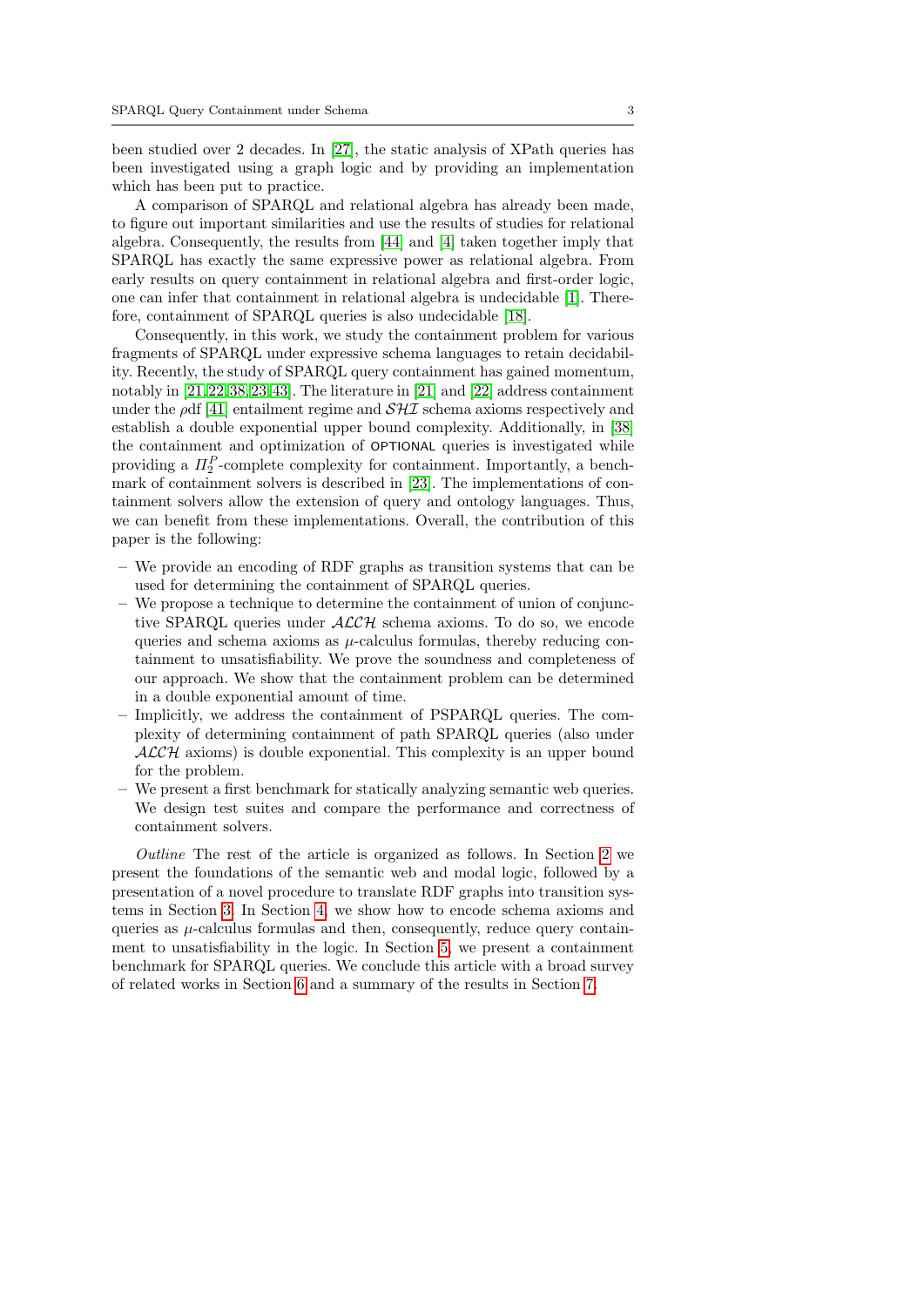## 2 Preliminaries

We assume basic familiarity with the syntax and semantics of RDF(S) and  $ALCH$  on the level of the RDF Primer [39, 31, 32, 5]. We present a very minimal introduction to RDF(S),  $\text{ALCH}$ , SPARQL, and the  $\mu$ -calculus.

#### 2.1 RDF(S)

RDF is a formalism used to express information structured as graphs on the Web. We present a compact formalization of RDF [31]. Let I, B, and L be three disjoint infinite sets denoting the set of IRIs (identifying a resource), blank nodes (denoting an unidentified resource) and literals (a character string or some other type of data) respectively. We abbreviate any union of these sets as, for instance, IBL = I ∪ B ∪ L. A triple of the form  $(s, p, o) \in IB \times I \times IBL$ is called an  $RDF$  triple, where s is the subject, p is the predicate, and o is the object of the triple. Each triple can be thought of as an edge between the subject and the object labelled by the predicate, hence a set of RDF triples is often referred to as an RDF graph. RDF has a model theoretic semantics [31].

Example 1 (RDF Graph) G is an RDF graph (all identifiers correspond to URIs and  $\Box$ b is a blank node):

 $G = \{(john, childOf, Mary), (childOf, sp, ancestor), (\exists b, hasFather, john),$  $(ancestor, dom, Person), (ancestor, range, Person)$ }

RDF Schema (RDFS) may be considered as a simple ontology language expressing subsumption relations between classes or properties [31]. Technically, this is an RDF vocabulary used for expressing axioms constraining the interpretation of graphs. The RDFS vocabulary (Voc(RDFS)) and its semantics are given in [31] through rules that allow to deduce or infer new triples using RDF Schema triples. RDFS is a lightweight schema language which is not highly expressive due to the lack of important constructs such as negation. In the following, we introduce an expressive description logic called  $\mathcal{ALCH}$ .

## 2.2 ALCH

 $\mathcal{ALCH}$  is an extension of the description logic  $\mathcal{ALC}$ . Its syntax and semantics are presented in Table 1.

Syntax In  $\mathcal{ALCH}$  concepts and roles are formed according to the syntax presented in Table 1, where  $R$  denotes an atomic role or its inverse,  $A$  represents an atomic concept,  $C$  denotes a complex concept,  $o$  refers to a nominal, and  $n$ is a non-negative integer. An  $ALCH$  TBox is a finite set of axioms consisting of concept inclusions  $C_1 \sqsubseteq C_2$  and role inclusion  $R \sqsubseteq S$  axioms.

Example 2 Consider the following  $\mathcal{ALCH}$  TBox axioms that model a university domain.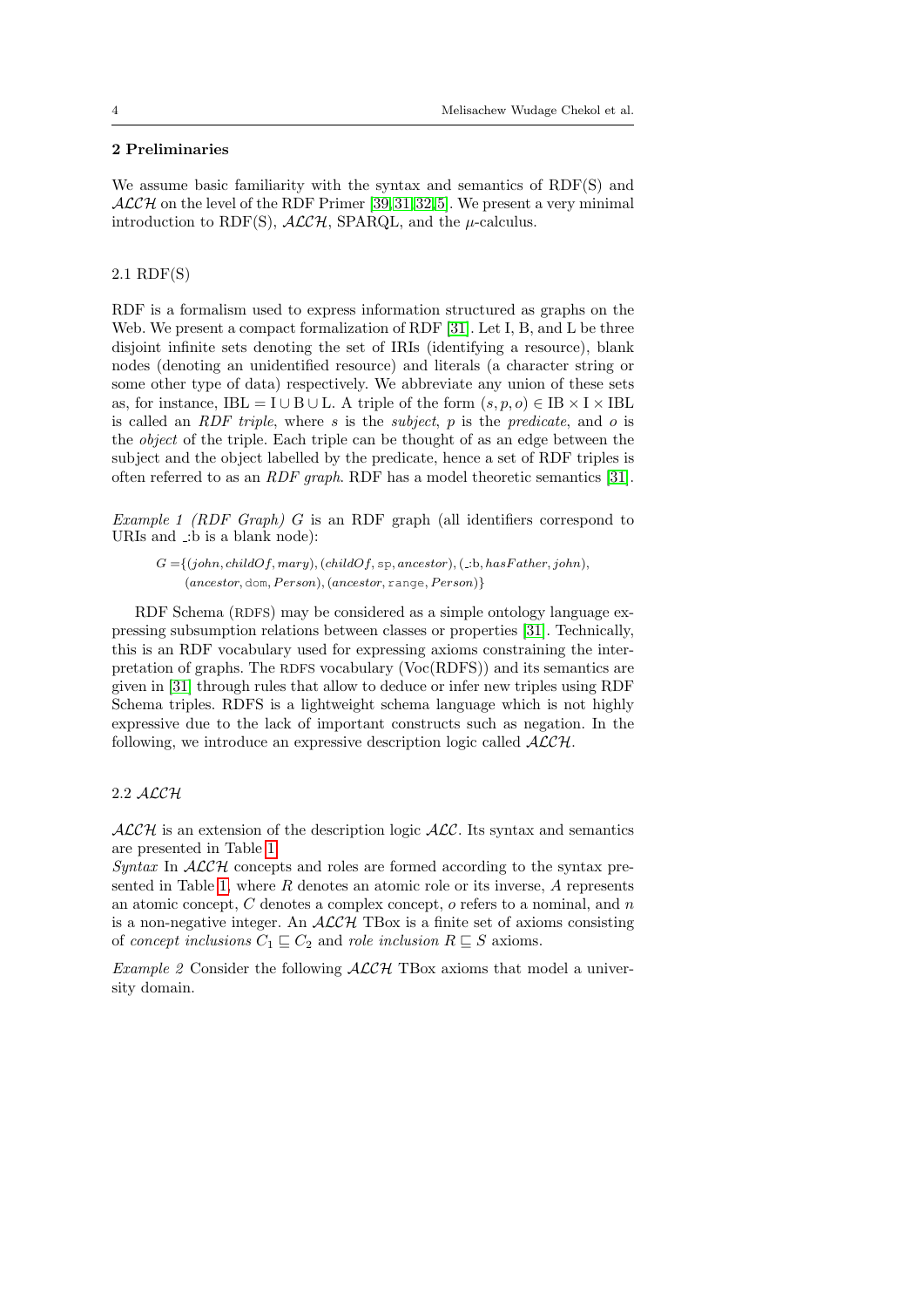$Chair \equiv Person \sqcap \exists headOf.Department$ Student  $⊆$  Person  $\sqcap$  ∀takesCourse.Course  $Professor \equiv Person \sqcap \exists givesCourse.Course$ ∃headOf.⊤ ⊏ Professor

The first axiom states that every department chair is a person and is head of a certain department. Likewise, similar explanations can be given to the other axioms.

Semantics An interpretation,  $\mathcal{I} = (\Delta^{\mathcal{I}}, \cdot^{\mathcal{I}})$ , consists of a non-empty domain  $\Delta^{\mathcal{I}}$  and an interpretation function  $\cdot^{\mathcal{I}}$  that assigns to each object name o an element  $o^{\mathcal{I}} \in \Delta^{\mathcal{I}}$ , to each atomic concept A a subset  $A^{\mathcal{I}} \subseteq \Delta^{\mathcal{I}}$  of the domain, and to each atomic role R a binary relation  $R^{\mathcal{I}} \subset \Delta^{\mathcal{I}} \times \overline{\Delta}^{\mathcal{I}}$  over the domain. The role and concept constructs can be interpreted in  $\mathcal I$  as depicted in Tables 1.

| Construct Name     | Syntax            | Semantics                                                                                                      |             |
|--------------------|-------------------|----------------------------------------------------------------------------------------------------------------|-------------|
| top concept        |                   | $T^{\mathcal{I}} = \Delta^{\mathcal{I}}$                                                                       |             |
| atomic concept     | A                 | $A^{\mathcal{I}} \subset \Delta^{\mathcal{I}}$                                                                 |             |
| atomic role        | R                 | $R^{\mathcal{I}} \sqsubset \varDelta^{\mathcal{I}} \times \varDelta^{\mathcal{I}}$                             |             |
| conjunction        | $C\sqcap D$       | $C^{\mathcal{I}} \cap D^{\mathcal{I}}$                                                                         |             |
| disjunction        | $C \sqcup D$      | $C^{\mathcal{I}} \cup D^{\mathcal{I}}$                                                                         | $\cal{ALC}$ |
| negation           | $\neg C$          | $\varDelta^{\mathcal{I}}\setminus C^{\mathcal{I}}$                                                             |             |
| exists restriction | $\exists R.C$     | $\{x \mid \exists y.\langle x,y\rangle \in R^{\mathcal{I}} \text{ and } y \in C^{\mathcal{I}}\}\$              |             |
| value restriction  | $\forall R.C$     | $\{x \mid \forall y \ldotp \langle x, y \rangle \in R^{\mathcal{I}} \text{ implies } y \in C^{\mathcal{I}}\}\$ |             |
| concept hierarchy  | $C \sqsubset D$   |                                                                                                                |             |
| role hierarchy     | $R \sqsubseteq S$ |                                                                                                                | H           |

Table 1 Syntax and semantics of  $ALCH$ .

An interpretation *I* satisfies an inclusion  $C \subseteq D$  iff  $C^{\mathcal{I}} \subseteq D^{\mathcal{I}}$ , and it satisfies an equality  $C \equiv D$  iff  $C^{\mathcal{I}} = D^{\mathcal{I}}$ . If  $\mathcal{T}$  is a set of axioms, then  $\mathcal{I}$ satisfies  $\mathcal T$  iff  $\mathcal I$  satisfies each element of  $\mathcal T$ . If  $\mathcal I$  satisfies an axiom (resp. a set of axioms), then we say that it is a model of this axiom (resp. set of axioms).

An  $ALCH$  ABox contains a finite set of concept  $C(o_1)$  and role  $R(o_1, o_2)$ assertions, where  $o_1$  and  $o_2$  are individual names. The former asserts that  $o_1$ belongs to (the interpretation of) C, formally,  $o_1^{\mathcal{I}} \subseteq C^{\mathcal{I}}$ . The later asserts that  $o_1$  is related by the role R with  $o_2$ , formally,  $(o_1^{\mathcal{I}}, o_2^{\mathcal{I}}) \subseteq R^{\mathcal{I}}$ . We introduce next SPARQL as a query language for RDF graphs and  $\mathcal{ALCH}$  ontologies.

#### 2.3 Fragments of SPARQL

SPARQL [45] is a W3C recommended query language for RDF. Since its creation it has been source of research from various directions, mostly in terms of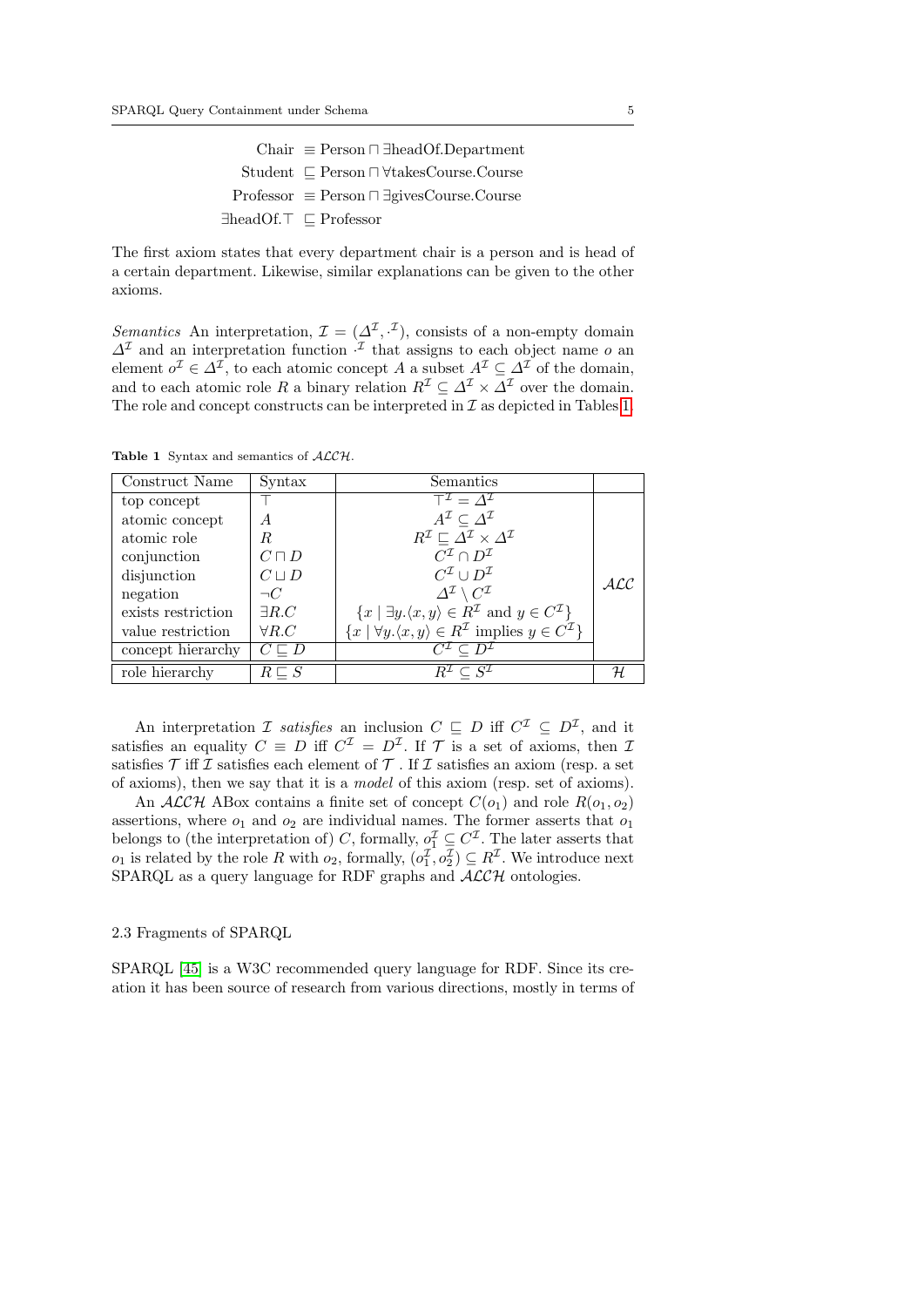extending the language: adding paths (regular expression patterns), negation, querying modulo schema, subqueries and the likes.

Querying RDF graphs with SPARQL amounts to matching graph patterns that are given as sets of triples of subjects, predicates and objects. These triples,  $t \in \text{IBV} \times \text{IV} \times \text{IBLV}$  with V a set of variables disjoint from IBL, also known as triple patterns, are usually connected to form graphs by means of joins expressed using several occurrences of the same variable. It allows variables to be bound to components in the queried graph. In addition, operators akin to relational joins, unions, left outer joins, selections, and projections can be combined to build more expressive queries. Queries are formed from query patterns which in turn are defined inductively from triple patterns.

In the following, we introduce PSPARQL (for Path SPARQL) that extends SPARQL with regular expression patterns. The only difference between the syntax of SPARQL and PSPARQL is on triple patterns. Triple patterns in PSPARQL contain regular expressions in property positions instead of only IRIs or variables , i.e., tuple  $t \in \text{IBV} \times \text{eV} \times \text{IBLV}$ , with V a set of variables disjoint from IBL (IRIs, Blank nodes and Literals – are used to identify values such as strings, integers and dates.), and  $e$  is a regular path expression. Triple patterns  $(t)$  grouped together using the AND operator are named basic graph patterns (BGP). Basic graph patterns  $(b)$  grouped together using the UNION operator form query patterns (q).

**Definition 1** A query pattern  $q$  is inductively defined as:

 $e ::= \epsilon | U | e_1 / e_2 | e_1 + e_2 | e^+ | e^*$  $t ::= \text{IBV} \times \text{eV} \times \text{IBLV}$  $b ::= t | b_1$  AND  $b_2$  $q ::= b \mid q_1$  UNION  $q_2$ 

A SPARQL SELECT query is formed according to the following syntax:

## SELECT W FROM G WHERE  ${q}$ .

The FROM clause identifies the queried RDF graph  $G$  on which the query will be evaluated. WHERE contains a query pattern  $q$  that the query answers should satisfy and SELECT singles out the answer variables  $W \in V$  from the query pattern. For this work, we consider only AND and UNION SPARQL queries.

The *arity* of a query is the number of variables which appear in the SELECT clause of that query.

Example 3 (SPARQ queries) Consider the following queries  $q(2x)$  on the graph of Example 1:

SELECT ?x WHERE { ?x type Person . }

The semantics of SPARQL queries is provided based on a mapping function that maps variables into IRIs in the queried graph. Two BGP mappings  $\mu_1$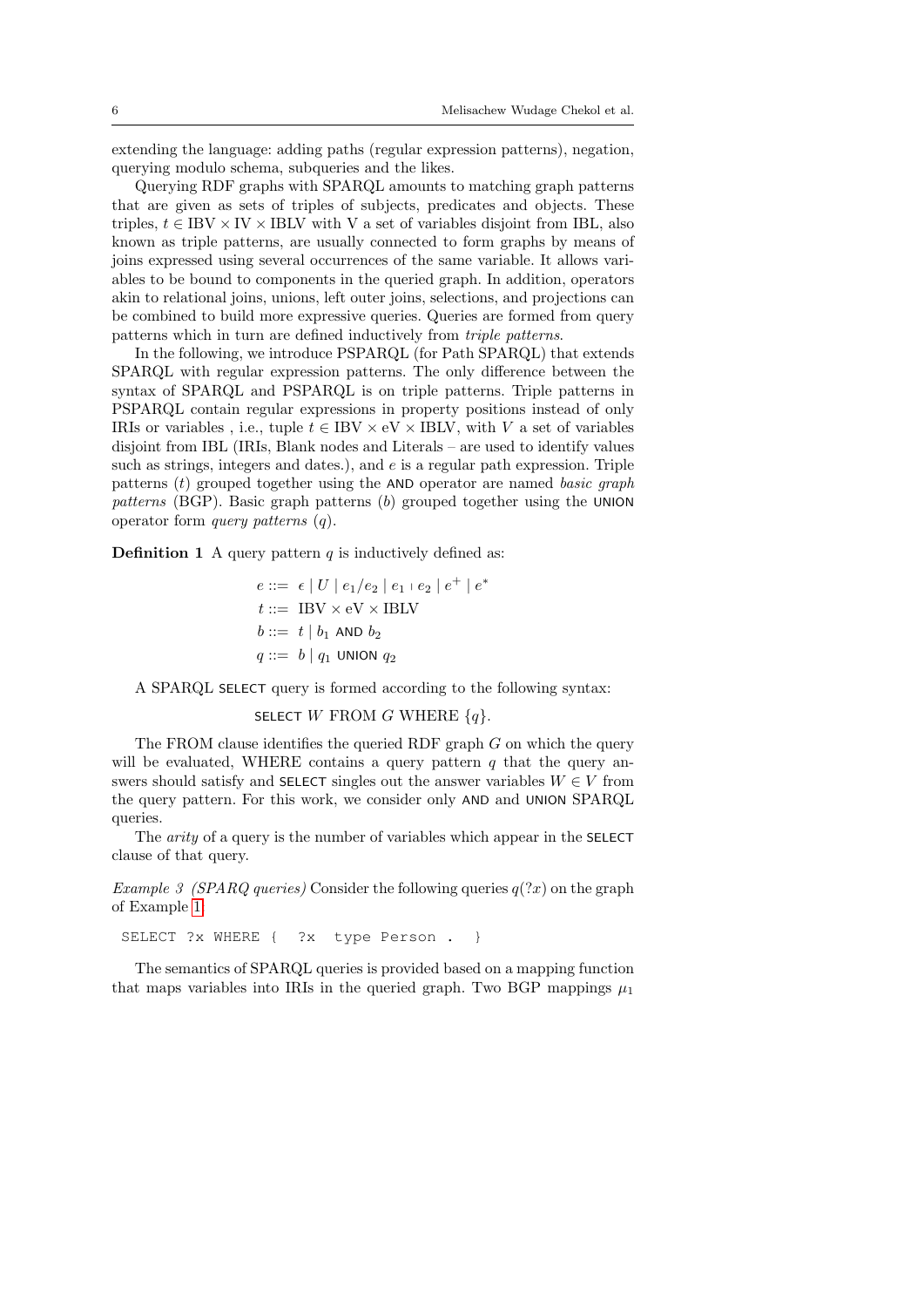and  $\mu_2$  are said to be *compatible* if  $\forall x \in dom(\mu_1) \cap dom(\mu_2), \mu_1(x) = \mu_2(x)$ . If  $\mu_1$  and  $\mu_2$  are compatible, then  $\mu_1 \cup \mu_2$  is also a mapping obtained by extending  $\mu_1$  according to  $\mu_2$  on all the variables in  $dom(\mu_2) \setminus dom(\mu_2)$ . Given two sets of mappings  $M_1$  and  $M_2$ , the *union* of  $M_1$  and  $M_2$  is defined as:  $M_1 \cup M_2 = {\mu \mid \mu \in M_1 \text{ or } M_2}.$  The evaluation  $\llbracket q \rrbracket_G$  of a query pattern q over an RDF graph  $G$  is defined as:

$$
\begin{aligned}\n\llbracket q_1 \text{ AND } q_2 \rrbracket_G &= \llbracket q_1 \rrbracket_G \bowtie \llbracket q_2 \rrbracket_G \\
\llbracket q_1 \text{ UNION } q_2 \rrbracket_G &= \llbracket q_1 \rrbracket_G \cup \llbracket q_2 \rrbracket_G \\
\llbracket q(\overrightarrow{w}) \rrbracket_G &= \pi_{\overrightarrow{w}}(\llbracket q \rrbracket_G)\n\end{aligned}
$$

The projection operator  $\pi_{\overrightarrow{w}}$  selects only those part of the mappings relevant to variables in  $\vec{w}$ . For detailed discussions we refer the reader to [28]. Beyond these particular examples, the goal of query containment is to determine whether this holds for any graph.

The evaluation of SPARQL queries is proved to be PSPACE-complete [42, 28]. However, the evaluation problem is NP-complete for the fragment containing only AND and UNION query patterns [42, 3, 28]. To determine containment, we encode SPARQL queries as  $\mu$ -calculus formulas. So, next we present a brief introduction about this logic.

#### 2.4  $\mu$ -calculus

The  $\mu$ -calculus is a logic obtained by adding fixpoint operators to ordinary modal logics, or the Hennessy-Milner logic [37]. The result is a very expressive logic, sufficient to subsume many other temporal logics such as CTL and CTL<sup>\*</sup> [10]. The modal  $\mu$ -calculus is easy to model-check, and so makes a good 'backend' logic for tools. In this paper, we mainly use the  $\mu$ -calculus with nominals and converse modalities. In the following, we present its syntax and semantics.

The syntax of the  $\mu$ -calculus is composed of countable sets of *atomic propo*sitions and nominals AP, a set of variables Var, a set of programs and their respective converses Prog for navigating in graphs. A  $\mu$ -calculus formula,  $\varphi$ , can be defined inductively as follows:

$$
\varphi ::= \top \mid \bot \mid q \mid X \mid \neg \varphi \mid \varphi \vee \psi \mid \varphi \wedge \psi \mid \langle a \rangle \varphi \mid [a] \varphi \mid \mu X \varphi \mid \nu X \varphi
$$

where  $q \in AP, X \in Var$  and  $a \in Proq$  is a transition program or its converse  $\bar{a}$ . The greatest and least fixpoint operators ( $\nu$  and  $\mu$ ) respectively introduce general and finite recursion in graphs [37]. A sentence is a formula with no free variable, i.e., each variable in the formula appears within the scope of  $\mu$ or  $\nu$ . Besides, we use the following syntactic sugar:

$$
\bot = \neg \top \qquad \qquad \varphi \lor \psi = \neg(\neg \varphi \land \neg \psi)
$$
  
\n
$$
[a] \varphi = \neg \langle a \rangle \neg \varphi \qquad \qquad \nu X. \varphi(X) = \neg \mu X. \neg \varphi(\neg X / X)
$$
  
\n
$$
\varphi \Rightarrow \psi = \neg \varphi \lor \psi \qquad \qquad \varphi \Leftrightarrow \psi = (\varphi \Rightarrow \psi) \land (\psi \Rightarrow \varphi)
$$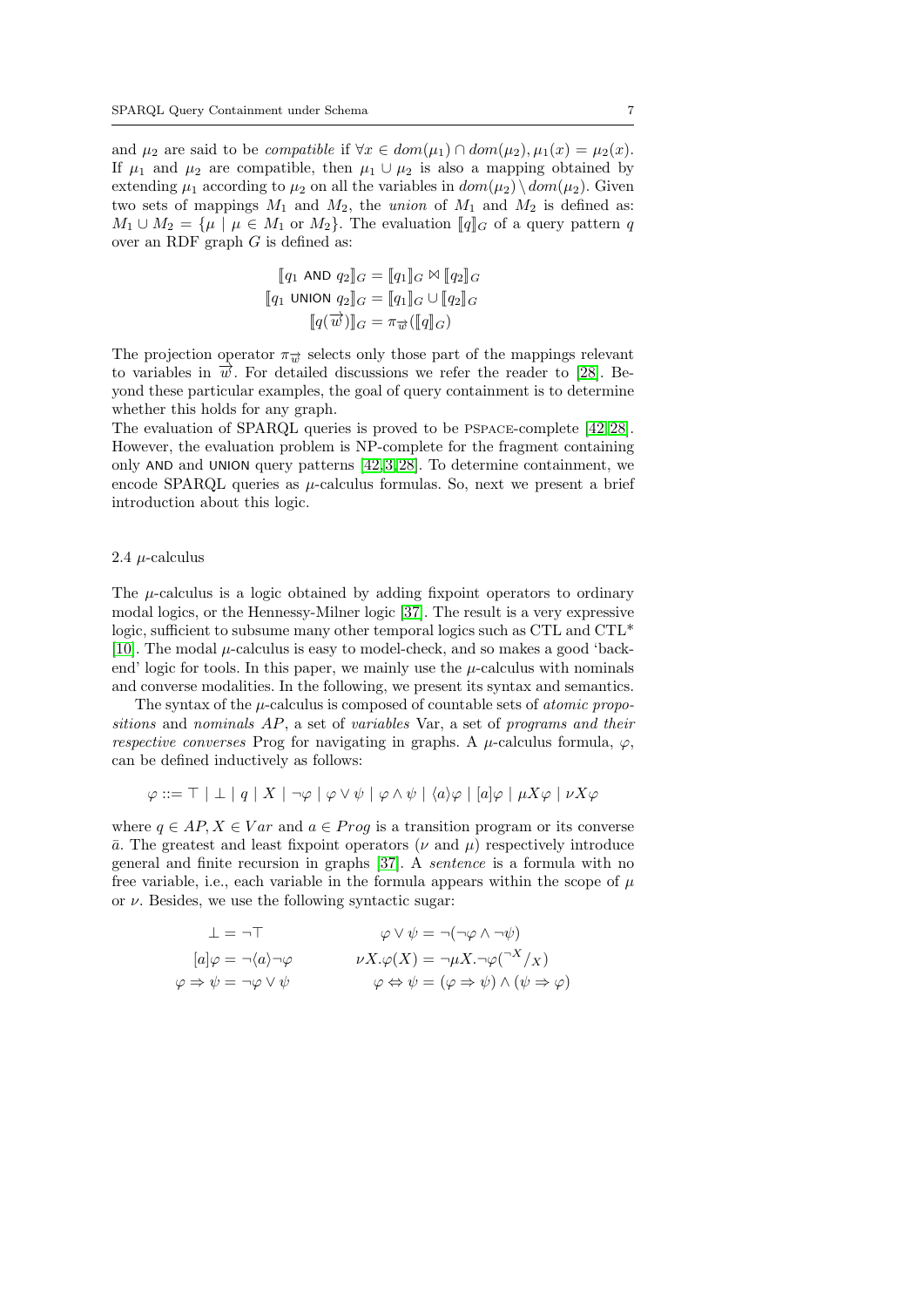The semantics of the  $\mu$ -calculus is given in terms of a transition system and a valuation function.

The transition system is a tuple  $K = (S, R, L)$ , where S is a non-empty set of nodes,  $R: Prog \to 2^{S \times S}$  is the transition function, and  $L: AP \to 2^{S}$ assigns to each atomic proposition or nominal the set of nodes where it holds. It is such that  $L(p)$  is a *singleton* for each nominal p. For converse programs, R can be extended as  $R(\bar{a}) = \{(s', s) | (s, s') \in R(a)\}.$ 

The valuation function  $V: \text{Var} \to 2^S$  maps each variable into a set of nodes. For a valuation V, a variable X, and a set of nodes  $S' \subseteq S$ ,  $V[X/S']$  is the valuation that is obtained from  $V$  by assigning  $S'$  to  $X$ .

The semantics of a formula with regard to a transition system K and a valuation function V is represented by  $[\![\varphi]\!]_V^K \subseteq S$ . The semantics of basic  $\mu$  colouly formulae is defined as follows:  $\mu$ -calculus formulae is defined as follows:

$$
\llbracket \top \rrbracket_K^K = S
$$
\n
$$
\llbracket \bot \rrbracket_V^K = \emptyset
$$
\n
$$
\llbracket q \rrbracket_V^K = L(q), q \in AP, L(q) \text{ is singleton if } q \text{ is a nominal}
$$
\n
$$
\llbracket X \rrbracket_V^K = V(X), X \in Var
$$
\n
$$
\llbracket \neg \varphi \rrbracket_V^K = S \backslash \llbracket \varphi \rrbracket_V^K
$$
\n
$$
\llbracket \varphi \land \psi \rrbracket_V^K = \llbracket \varphi \rrbracket_V^K \cap \llbracket \psi \rrbracket_V^K
$$
\n
$$
\llbracket \varphi \lor \psi \rrbracket_V^K = \llbracket \varphi \rrbracket_V^K \cup \llbracket \psi \rrbracket_V^K
$$
\n
$$
\llbracket (a \rangle \varphi \rrbracket_V^K = \{ s \in S \mid \exists s' \in S. (s, s') \in R(a) \land s' \in \llbracket \varphi \rrbracket_V^K \}
$$
\n
$$
\llbracket [a] \varphi \rrbracket_V^K = \{ s \in S \mid \forall s' \in S. (s, s') \in R(a) \Rightarrow s' \in \llbracket \varphi \rrbracket_V^K \}
$$
\n
$$
\llbracket \mu X \varphi \rrbracket_V^K = \bigcap \{ S' \subseteq S \mid \llbracket \varphi \rrbracket_V^K_{[X/S']} \subseteq S' \}
$$
\n
$$
\llbracket \nu X \varphi \rrbracket_V^K = \bigcup \{ S' \subseteq S \mid S' \subseteq \llbracket \varphi \rrbracket_V^K_{[X/S']} \}
$$

Note that the evaluation of sentences is independent of valuations and hence we define the following. For a sentence  $\varphi$ , a transition system  $K = (S, R, L)$ , and  $s \in S$ , we denote  $K$ ,  $s \models \varphi$  if and only if  $s \in [\varphi]^K$ , henceforth K is considered as a model of  $\varphi$ . In other words, K is considered as a model of  $\phi$  if there exists an  $s \in S$  such that  $K, s \models \phi$ . If a sentence has a model, then it is called satisfiable.

To study SPARQL query containment, only a specific subset of the  $\mu$ calculus presented above, namely the *alternation-free* modal  $\mu$ -calculus with nominals and converse [50], is of interest. A  $\mu$ -calculus formula  $\varphi$  is alternationfree if whenever  $\mu X.\varphi_1$  (respectively  $\nu X.\varphi_1$ ) is a subformula of  $\varphi$  and  $\nu Y.\varphi_2$ (respectively  $\mu Y.\varphi_2$ ) is a subformula of  $\varphi_1$  then X does not occur freely in  $\varphi_2$ . For instance,  $\nu X.(\mu Y.(\langle s \rangle Y \wedge a) \vee \langle p \rangle X)$  is alternation-free but  $\nu X.(\mu Y.(\langle s \rangle Y \wedge a) \vee \langle p \rangle X)$  $X) \vee a$  is not since X, bound by  $\nu$ , appears freely in the scope of  $\mu$ Y. RDF graphs can be encoded as transition systems.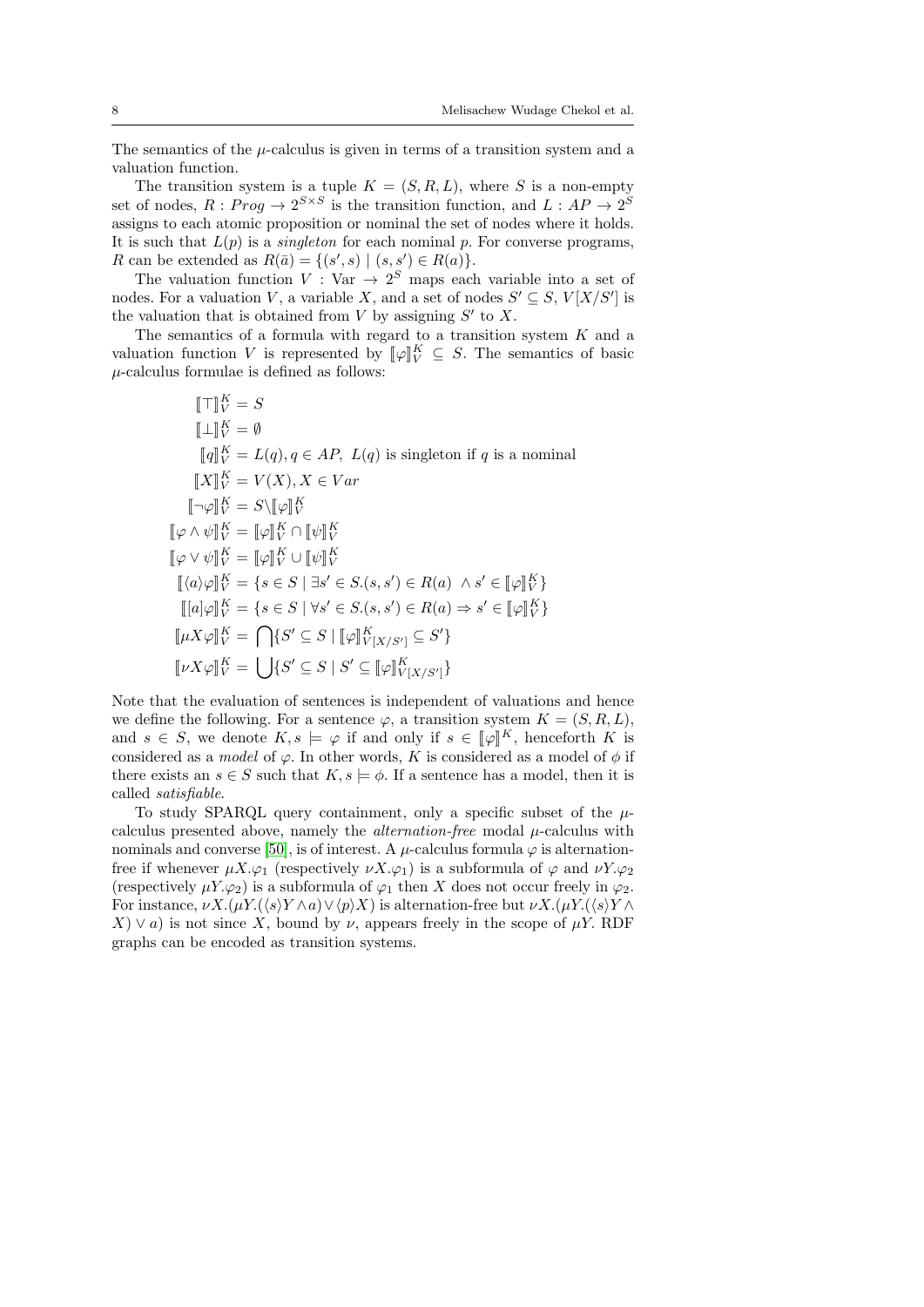#### 3 Encoding RDF graphs as Transition Systems

In order to reduce query containment in SPARQL to unsatisfiability in the  $\mu$ -calculus, we translate RDF graphs into transition systems and SPARQL queries and schema axioms into  $\mu$ -calculus formulae. An additional benefit of using a  $\mu$ -calculus encoding is to take advantage of fixpoints and modalities for encoding recursion. They allow to deal with property hierarchies of SPARQL queries [3] or queries modulo RDF Schema.

We now show how to translate RDF graphs into labelled transition systems. First of all, translating RDF graphs into transition systems is necessary in order to restrict the models of the  $\mu$ -calculus formula obtained from the translation of queries. Additionally, if RDF graphs can be translated into transition systems, then model checking can be used to evaluate SPARQL queries. In this regard, there are already some results in the literature [40] where it is possible to extend and encode SPARQL queries in a logic and use model checking to evaluate the result of the query. There are several ways of encoding RDF graphs as transition systems. For instance, consider the following:

– for each triple  $(s, p, o) \in G$ , s and o become nodes of the transition system and p is a transition program, there is an edge  $\langle s, o \rangle$  where transition from node s to  $o$  and vice versa can be traversed using program  $p$  and its converse  $\bar{p}$  respectively. While this approach is simple and intuitive, it does not work in the general case, i.e., in an RDF graph predicates or properties can also be nodes in an RDF graph as shown in Figure 1, thus,  $p$  cannot be a transition program.



Fig. 1 An RDF graph where a predicate appears as a node

– for each triple  $(s, p, o) \in G$ , s, p, and o become atomic propositions that are true in the states  $n_s$ ,  $n_p$ , and  $n_o$  respectively of a transition system, there are are edges  $\langle n_s, n_p \rangle$  and  $\langle n_p, n_o \rangle$  that are accessible through transition programs 1 and 2 respectively. As the above approach, this translation procedure does not work in the general case when encoding RDF schema graphs. For example, consider an RDF graph that contains the triple (subPropertyOf,subPropertyOf, subPropertyOf).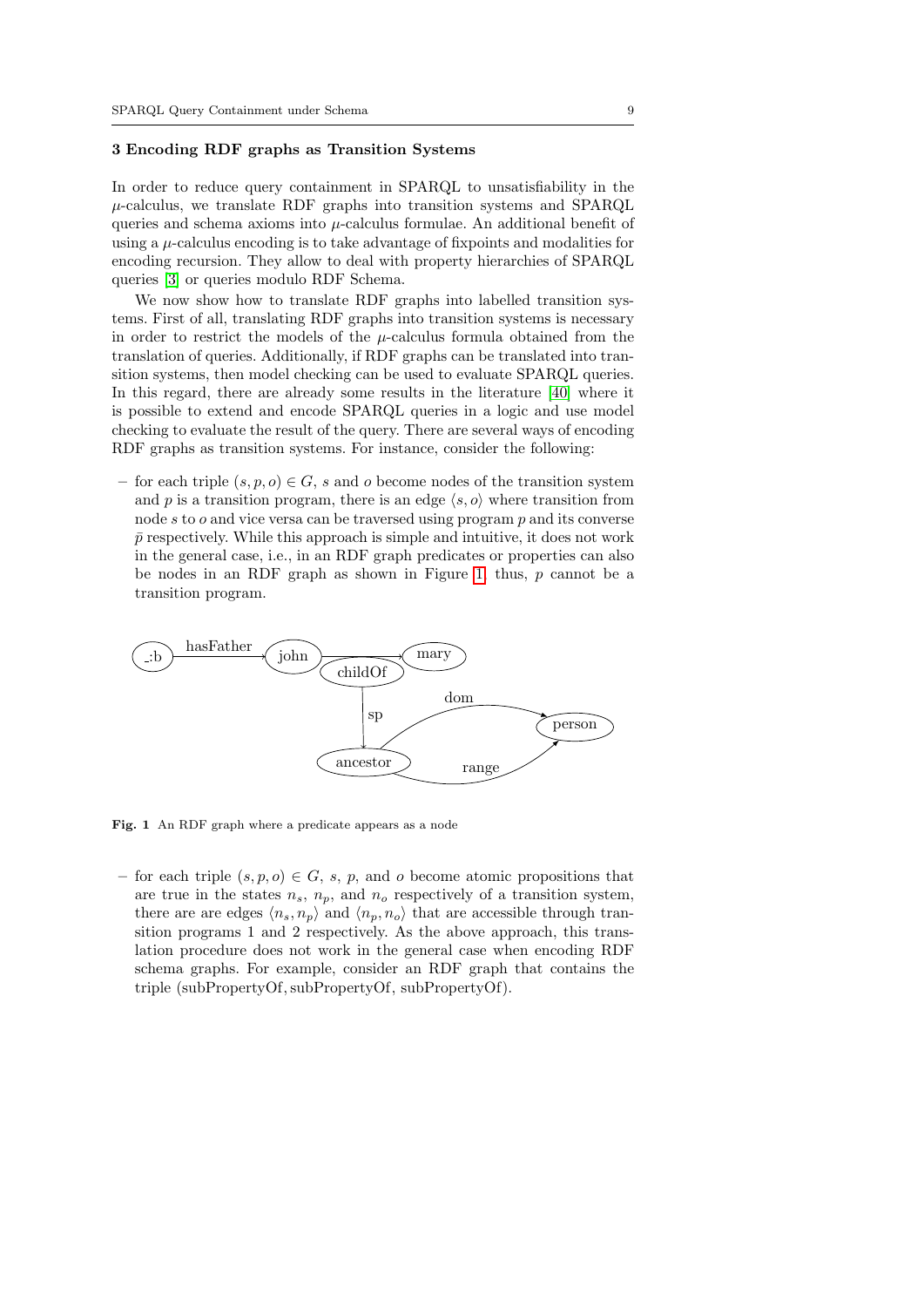– the last approach considers encoding RDF graphs as bipartite graphs, i.e., for each  $t = (s, p, o) \in G$ , it introduces two types of nodes in the transition system: one node for each triple  $n_t$  and another node for each element of the triple  $n_s$ ,  $n_p$ , and  $n_o$  where atomic propositions s, p and o are set to be true on each node respectively. Additionally, there are edges  $\langle n_s, n_t \rangle$ ,  $\langle n_t, n_p \rangle$ , and  $\langle n_t, n_o \rangle$  in the transitions system that are accessible through programs s, p, o and their converses respectively. The idea of representing RDF triples as other types of graphs (for instance, hypergraphs) was first introduced in  $[6]$ , in fact, this translation coincides with the notion of reification of *n*-ary relations [13] that is one edge from the triple node to subject, predicate, and object nodes of the triple in this case. This approach overcomes the limitations of the other two approaches. Thus, in the following, we discuss in detail how this technique works.

#### 3.1 Encoding of RDF graphs

An RDF graph is encoded as a transition system in which nodes correspond to RDF entities and RDF triples. Edges relate entities to the triples they occur in. Different programs are used for distinguishing the subject, predicate, and object. Expressing predicates as nodes, instead of atomic programs, makes it possible to deal with full RDF expressiveness in which a predicate may also be the subject or object of an RDF statement.

Definition 2 (Transition system associated to an RDF graph) Given an RDF graph,  $G \subseteq UB \times U \times UBL$ , the transition system associated to G,  $\sigma(G) = (S, R, L)$  over  $AP = U_G B_G L_G \cup \{s', s''\},$  is  $\sigma(G)$  such that:

- $S = S' \cup S''$  with S' and S'' the smallest sets such that  $\forall u \in U_G$ ,  $\exists n^u \in S'$ ,  $\forall b \in B_G, \exists n^b \in S', \forall l \in L_G, \exists n^l \in S', \text{ and } \forall t \in G, \exists n^t \in S'',$
- $-\forall t = (s, p, o) \in G, \langle n^s, n^t \rangle \in R(s), \langle n^t, n^p \rangle \in R(p), \text{ and } \langle n^t, n^o \rangle \in R(o),$
- $L : AP \rightarrow 2^S; \forall u \in U_G, L(u) = \{n^u\}, \forall b \in B_G, L(b) = S', L(s') = S',$  $\forall l \in L_G, \mathsf{L}(l) = \{n^l\} \text{ and } \mathsf{L}(s'') = S'',  
\forall n^t, n^{t'} \in S'', \langle n^t, n^{t'} \rangle \in R(d).$

$$
-\forall n^t, n^{t'} \in S'', \langle n^t, n^{t'} \rangle \in R(d).
$$

The program d is introduced to render each triple accessible to the others and thus facilitate the encoding of queries. The function  $\sigma$  associates what we call a restricted transition system to any RDF graph. Formally, we say that a transition system  $K$  is a *restricted transition system* iff there exists an RDF graph G such that  $K = \sigma(G)$ .

A restricted transition system is thus a bipartite graph composed of two sets of nodes:  $S'$ , those corresponding to RDF entities, and  $S''$ , those corresponding to RDF triples. For example, Figure 2 shows the restricted transition system associated with the graph of Example 1.

Given that the logic chosen to determine containment is the  $\mu$ -calculus with nominals (lacking functionality or number restriction), one cannot impose that each triple node is connected to exactly one node for each of the three triplecomponents (subject, predicate, and object). However, we can impose a lighter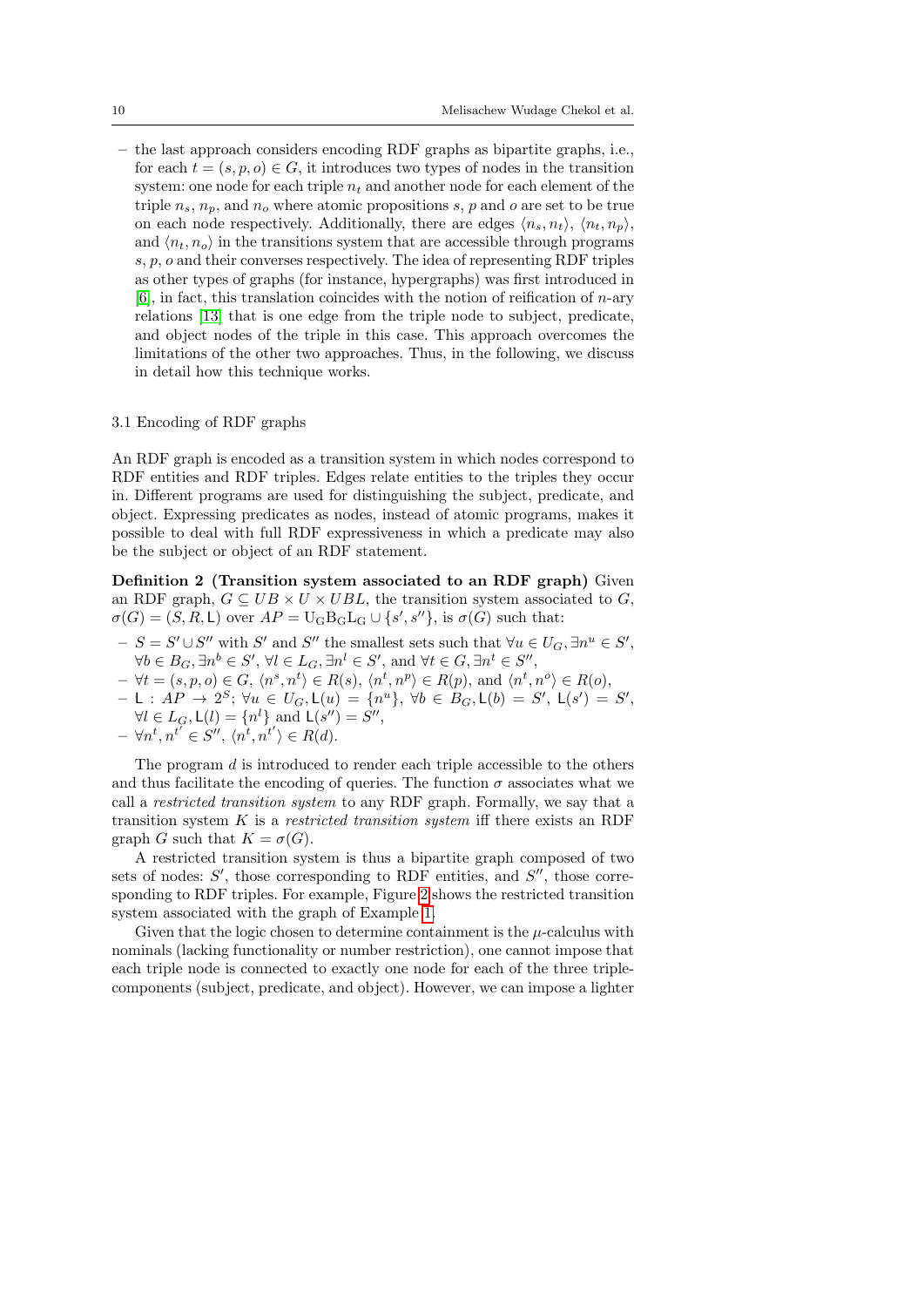

Fig. 2 Transition system encoding the RDF graph of Example 1. Nodes in  $S''$  are black anonymous nodes; nodes in  $S'$  are the other nodes (d-transitions are not displayed).

restriction to achieve this by taking advantage of the technique introduced in [26]. Since it is not possible to ensure that there is only one successor, then we restrict all the successors to bear the same constraints. They, thus, become interchangeable (bisimulation). To do this, we introduce a rewriting function f such that all occurrences of  $\langle a \rangle \varphi$  (existential formulas) are replaced by  $\langle a \rangle \top \wedge [a] \varphi$ . As such, f is inductively defined on the structure of a  $\mu$ -calculus formula as follows:

$$
f(\top) = \top
$$
  
\n
$$
f(q) = q \quad q \in AP \cup Nom
$$
  
\n
$$
f(\langle a \rangle \varphi) = \langle a \rangle \top \wedge [a] f(\varphi) \quad a \in \{\bar{s}, p, o\}
$$
  
\n
$$
f(X) = X \quad X \in Var
$$
  
\n
$$
f(\langle a \rangle \varphi) = \langle a \rangle f(\varphi) \quad a \in \{d, s, \bar{p}, \bar{o}\}
$$
  
\n
$$
f(\neg \varphi) = \neg f(\varphi)
$$
  
\n
$$
f([a] \varphi) = [a] f(\varphi) \quad a \in Prog
$$
  
\n
$$
f(\varphi \wedge \psi) = f(\varphi) \wedge f(\psi)
$$
  
\n
$$
f(\mu X. \varphi) = \mu X. f(\varphi)
$$
  
\n
$$
f(\nu X. \varphi) = \nu X. f(\varphi)
$$

Thus, when checking for query containment, we assume that the formulas are rewritten using function  $f$ . Along with that, we also consider the following restrictions:

- The set of programs is fixed:  $Prog = \{s, p, o, d, \overline{s}, \overline{p}, \overline{o}, \overline{d}\}.$
- A model must be a restricted transition system.

The last constraint can be expressed in the  $\mu$ -calculus as follows:

**Proposition 1 (RDF restriction on transition systems)** Let  $\varphi$  be a formula that can be stated over a restricted transition system,  $\varphi$  is satisfied by some restricted transition system if and only if  $f(\varphi) \wedge \varphi_r$  is satisfied by some transition system over Prog, i.e.  $\exists K_r \llbracket f(\varphi) \rrbracket^{K_r} \neq \emptyset \iff \exists K \llbracket f(\varphi) \wedge \varphi_r \rrbracket^{K} \neq \emptyset$ ∅, where:

$$
\varphi_r = \nu X. \ \theta \wedge \kappa \wedge (\neg \langle d \rangle \top \vee \langle d \rangle X)
$$

in which

$$
\theta = \langle \bar{s} \rangle s' \wedge \langle p \rangle s' \wedge \langle o \rangle s' \wedge \neg \langle s \rangle \top \wedge \neg \langle \bar{p} \rangle \top \wedge \neg \langle \bar{o} \rangle \top, \text{ and}
$$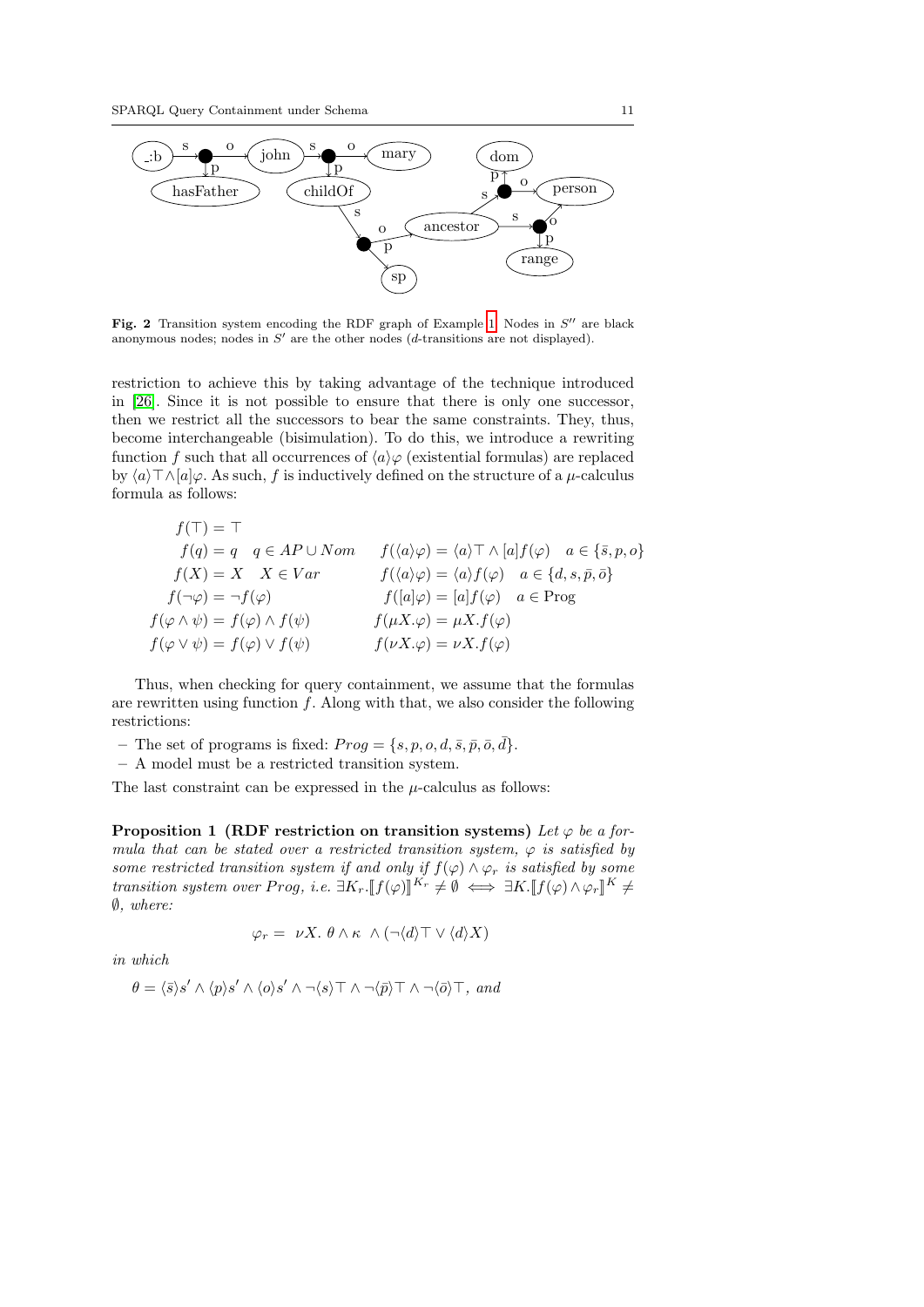$\kappa = [\bar{s}]\xi \wedge [p]\xi \wedge [o]\xi$ , with  $\xi = \neg \langle \bar{s} \rangle \top \wedge \neg \langle o \rangle \top \wedge \neg \langle p \rangle \top \wedge \neg \langle d \rangle \top \wedge \neg \langle \bar{d} \rangle \top \wedge \neg \langle s \rangle s' \wedge \neg \langle \bar{o} \rangle s' \wedge \neg \langle \bar{p} \rangle s'$ 

The formula  $\varphi_r$  ensures that  $\theta$  and  $\kappa$  hold in every node reachable by a d edge, i.e., in every  $s''$  node. The formula  $\theta$  forces each  $s''$  node to have a subject, predicate and object. The formula  $f(\varphi)$  enforces reification (makes sure that each s" node is connected to one subject, one predicate, and one object node). The formula  $\kappa$  navigates from a  $s''$  node to every reachable  $s'$  node, and forces the latter not to be directly connected to other subject, predicate or object nodes.

*Proof* ( $\Rightarrow$ ) Assume that  $\exists K_r[[f(\varphi)]]$ <br>stricted transition system, one gets *Proof*  $(\Rightarrow)$  Assume that  $\exists K_r[[f(\varphi)]]^{K_r} \neq \emptyset$ , since  $\varphi_r$  is satisfied by any restricted transition system, one gets  $[\![\varphi_r]\!]^{K_r} \neq \emptyset$ . As a result, we have that:<br> $\exists K \; [\![f(\alpha)]^{K_r} \neq \emptyset$  and  $[\![\alpha]\!]^{K_r} \neq \emptyset$  which imply  $\exists K \; [\![f(\alpha)]^{K_r} \wedge [\![\alpha]\!]^{K_r} \neq \emptyset$  $\exists K_r \llbracket f(\varphi) \rrbracket^{K_r} \neq \emptyset$  and  $\llbracket \varphi_r \rrbracket^{K_r} \neq \emptyset$  which imply  $\exists K_r \llbracket f(\varphi) \rrbracket^{K_r} \wedge \llbracket \varphi_r \rrbracket^{K_r} \neq \emptyset$ .<br>From this using the *u* colorly somewise, one obtains  $\exists K_r \llbracket f(\varphi) \wedge \varphi_r \rrbracket^{K_r} \neq \emptyset$ . From this, using the  $\mu$ -calculus semantics, one obtains  $\exists K_r \llbracket f(\varphi) \wedge \varphi_r \rrbracket^{K_r} \neq \emptyset$ .<br>Since a restricted transition system is also a transition system  $K \subset K$  it. Since a restricted transition system is also a transition system,  $K_r \subseteq K$ , it follows that  $\exists K . [f(\varphi) \wedge \varphi_r]^{K} \neq \emptyset$ .<br>(  $\leftarrow$ ) Assume that  $\exists K [f(\varphi) \wedge \varphi_r]^{K}$ 

(∈) Assume that  $\exists K \llbracket f(\varphi) \land \varphi_r \rrbracket^K \neq \emptyset$ . We construct a restricted transition with model  $K = (S - S' + S' - R \cdot I)$  and a function  $g: K \to K$  from system model  $K_r = (\overline{S_r} = S'_r \cup \overline{S''_r}, R_r, L_r)$  and a function  $g: K_r \to K$  from  $K = (S, R, L)$ . Add a node  $n'_0$  to  $S_r$  with  $g(n'_0) = n_0$  where  $f(\varphi) \wedge \varphi_r$  is satisfied in K. Suppose we have constructed a node  $n_r$  of  $S_r$ . For  $j \in \{s, p, o\}$ , if there is  $n \in S$  with  $(g(n_r), n) \in R(j)$ , then pick one such n and add a node  $n'_r$  to  $S_r$  with  $g(n'_r) = n$ . In such a construction, if there are concurrent  $\bar{s}, p, o$ transitions from an  $S'_r$  node, we retain one transition for each modality. This is because, if such transitions are part of the model that satisfy  $f(\varphi) \wedge \varphi_r$ , then they will be under the influence of the constraints  $f(.)$  and  $\varphi_r$ , and will bear these constraints. However, if they belong to  $K$  that does not satisfy the aforementioned formula, then cutting them will not affect the capacity of the model to be a model for the formula. Finally, for an atomic proposition  $p$ ,  $L_r(p) = \{n_r \in S_r \mid q(n_r) \in L(p)\}.$ 

The RDF triple structure is maintained in  $K_r$  i.e.,  $\langle (s, s''), (s'', p), (s'', o) \rangle$  is valid throughout the graph. If there were node pairs outside of this structure, then  $\varphi_r$  will not be satisfied. Throughout the graph,  $\theta$ ,  $f(.)$  and  $\kappa$  ensure that for each triple node  $s'' \in S_r$ , there exists an incoming subject edge, an outgoing property edge, and an outgoing object edge. Hence,  $[\varphi_r]^{K_r} \neq \emptyset$ .<br>To verify that  $[\![f(\phi)]\!]^{K_r} \neq \emptyset$  it is enough to show that  $[\![f(\phi)]\!]^{K_r}$ .

To verify that  $[[f(\varphi)]]^{K_r} \neq \emptyset$ , it is enough to show that  $[[f(\varphi)]]^K \neq \emptyset \Rightarrow$ <br> $[[f(\varphi)]]^{K_r} \neq \emptyset$  by induction on the structure of  $f(\varphi)$  $[[f(\varphi)]]^{K_r} \neq \emptyset$  by induction on the structure of  $f(\varphi)$ .

If a  $\mu$ -calculus formula  $\psi$  appears under the scope of a least  $(\mu)$  or greatest (*v*) fixed point operator over all the programs  $\{s, p, o, d, \overline{s}, \overline{p}, \overline{o}, \overline{d}\}$  as,  $\mu X. \psi \vee$  $\langle s \rangle X \vee \langle p \rangle X \vee \cdots$  or  $\nu X.\psi \wedge \langle s \rangle X \wedge \langle p \rangle X \wedge \cdots$ , then, for the sake of legibility, we denote the formulae by  $lfp(X, \psi)$  and  $qfp(X, \psi)$ , respectively.

So far we have shown how RDF graphs can be translated into transition systems over which the  $\mu$ -calculus formulas are interpreted. In the following, we propose methods that are used to encode schema axioms and queries as  $\mu$ -calculus formulas. Thus, we use these encodings to reduce the containment test to the validity problem.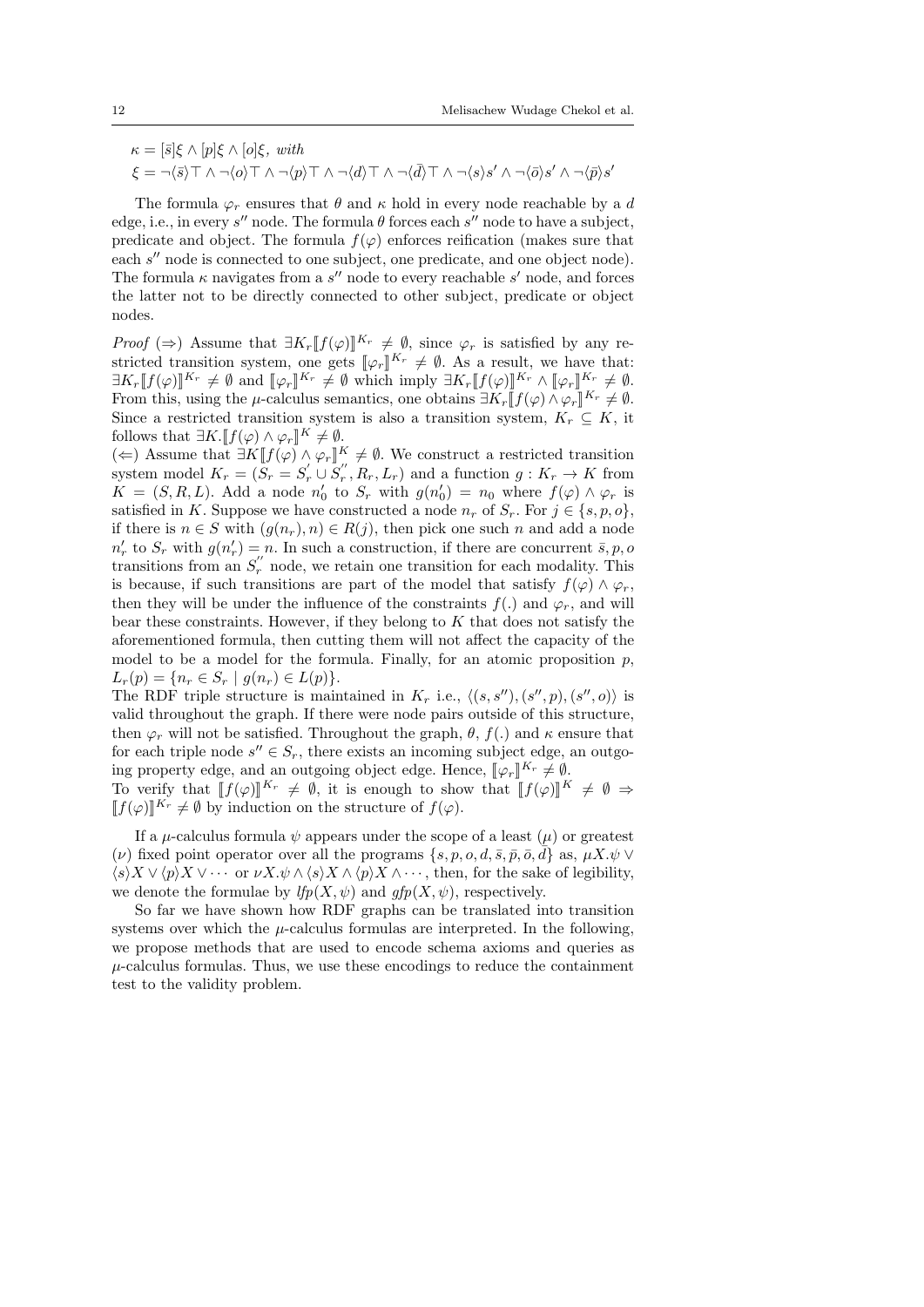#### 4 SPARQL Containment under Schema

In this section we study the containment of SPARQL queries under  $\mathcal{ALCH}$ axioms. We provide theoretical foundations and establish complexity bounds of the problem.

#### 4.1 Encoding ALCH Schema

We provide the  $\mu$ -calculus encoding of  $\mathcal{ALCH}$  axioms. This encoding is used together with query encodings to determine if any two queries are contained in each other under a given set of axioms.

Definition 3 ( $\mu$ -calculus encoding of a  $ALCH$  schema) Given a set of axioms  $c_1, c_2, ..., c_n$  of a schema C, the  $\mu$ -calculus encoding of C is:

$$
\eta(\mathcal{C}) = \eta(c_1) \wedge \eta(c_2) \wedge \ldots \wedge \eta(c_n).
$$

such that  $\eta$  translates each axiom into an equivalent formula:

$$
\eta(C_1 \sqsubseteq C_2) = gfp(X, \omega(C_1) \Rightarrow \omega(C_2))
$$
 (Class subsumption)  

$$
\eta(R_1 \sqsubseteq R_2) = gfp(X, R_1 \Rightarrow R_2)
$$
 (Role subsumption)

using  $\omega$  which recursively encodes concepts and roles:

$$
\omega(\bot) = \bot
$$
  
\n
$$
\omega(A) = A
$$
  
\n
$$
\omega(\neg C) = \neg \omega(C)
$$
  
\n
$$
\omega(C_1 \sqcap C_2) = \omega(C_1) \land \omega(C_2)
$$
  
\n
$$
\omega(\exists R.C) = \langle s \rangle (\langle p \rangle R \land \langle o \rangle(\langle s \rangle \langle o \rangle \omega(C)))
$$
  
\n
$$
\omega(\forall R.C) = [s] ([p]R \Rightarrow [o]([s][o] \omega(C)))
$$

We prove the correctness of this shema axiom encoding.

**Lemma 1** Given a set of ALCH schema axioms C, C has a model iff  $\eta(\mathcal{C})$  is satisfiable.

*Proof*  $(\Rightarrow)$  assume that there exists a model  $\mathcal{I} = (\Delta^{\mathcal{I}}, \mathcal{I})$  of C such that  $\mathcal{I} \models \mathcal{C}$ . We build a restricted transition system  $K = (S, R, L)$  from  $\mathcal{I}$  using the following:

- − for each element of the domain  $e^{\mathcal{I}} \in \Delta^{\mathcal{I}}$ , we create a node  $n^e \in S'$ ,
- − for each atomic concept A, if  $a^{\mathcal{I}} \in A^{\mathcal{I}}$ , then  $(n^a, t) \in R(s)$ ,  $(t, n^{type}) \in R(p)$ ,  $(t, n^A) \in R(o)$ ,  $L(type) = n^{type}, L(A) = n^A$  and  $L(a) = n^a$  where  $t \in S''$ ,
- for each atomic role T, if  $(x^{\mathcal{I}}, y^{\mathcal{I}}) \in T^{\mathcal{I}}$ , then  $(n^x, t) \in R(s)$ ,  $(t, n^T) \in R(p)$ , and  $(t, n^y) \in R(o)$  such that  $n^x, n^y, n^T \in S'$ ,  $t \in S''$ , and  $L(x) = n^x$ ,  $L(T) = n^T, L(y) = n^y,$
- $S = S' \cup S''$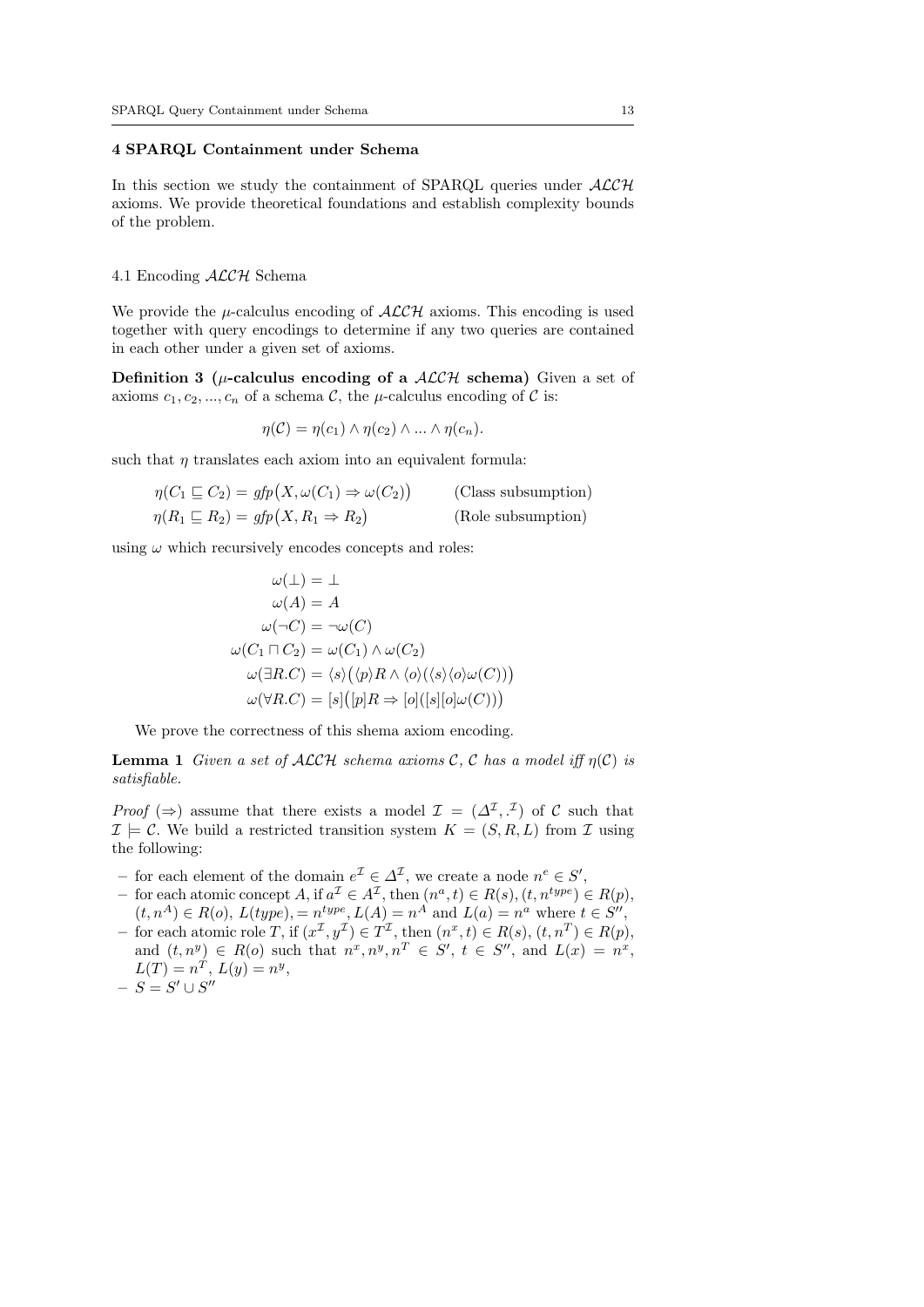To show that  $\eta(\mathcal{C})$  is satisfiable in K. We proceed inductively on the construction of the formula. As the axioms,  $\{c_1, \ldots, c_n\}$ , are made of role or concept inclusions or nominals, we consider the following cases:

- when  $\eta(c_i) = gfp(X, \omega(C_1) \Rightarrow \omega(C_2)).$ From the assumption, it is the case that  $\mathcal{I} \models c_i$ , alternatively,  $C_1^{\mathcal{I}} \subseteq C_2^{\mathcal{I}}$ . To show that  $\eta(c_i)$  is satisfiable in K, we proceed on the construction of  $C_1$  and  $C_2$ .

- 1. If  $C_1$  and  $C_2$  are atomic concepts, then their encodings are atomic propositions  $C_1$  and  $C_2$  in the  $\mu$ -calculus. From  $C_1^{\mathcal{I}} \subseteq C_2^{\mathcal{I}}$ , we have that  $[\![\omega(C_1)]\!]^K \subseteq [\![\omega(C_2)]\!]^K = [\![C_1]\!]^K \subseteq [\![C_2]\!]^K$ . Hence,  $\omega(C_1) \Rightarrow \omega(C_2)$  is<br>satisfiable in K. Bosides, the general requirem *u* guarantees that the satisfiable in K. Besides, the general recursion  $\nu$  guarantees that the constraint is satisfied in each state of the transition system. Therefore,  $\eta(c_i)$  is satisfiable.
- 2. If  $C_1$  and  $C_2$  are complex concepts, then  $K \models \eta(c_i)$  can be proved by exploiting the construction of each axiom and  $\omega$ , e.g., if the axiom is  $\mathcal{I} \models C \land D \land \exists R.C \sqsubseteq \forall R.D$

$$
\Leftrightarrow (C \wedge D \wedge \exists R.C)^{\mathcal{I}} \subseteq (\forall R.D)^{\mathcal{I}}
$$
  
\n
$$
\Leftrightarrow C^{\mathcal{I}} \cap D^{\mathcal{I}} \cap (\exists R.C)^{\mathcal{I}} \subseteq (\forall R.D)^{\mathcal{I}}
$$
  
\n
$$
\Leftrightarrow [\![\omega(C)]\!]^{K} \cap [\![\omega(D)]\!]^{K} \cap [\![\omega(\exists R.C)]\!]^{K} \subseteq [\![\omega(\forall R.D)]\!]^{K} \text{ from case (1).}
$$
  
\n
$$
\Leftrightarrow [\![\omega(C) \wedge \omega(D) \wedge \omega(\exists R.C)]\!]^{K} \subseteq [\![\omega(\forall R.D)]\!]^{K} \text{ $\mu$-calculus semantics.}
$$
  
\n
$$
\Leftrightarrow [\![gfp(X, \omega(C) \wedge \omega(D) \wedge \omega(\exists R.C)] \Rightarrow \omega(\forall R.D))]^K \text{ the gfp (or $\nu$) ensures that theimplication holds in the entire transition system.
$$

This extends likewise to any axiom composed of complex concept constructs.

- when  $\eta(c_i) = gfp(X, \omega(r_1) \Rightarrow \omega(r_2))$ . From  $r_1^{\mathcal{I}} \subseteq r_2^{\mathcal{I}}$  we have that  $\exists n^{r_1} \in$  $L(r_1)$  implies  $\exists n^{r_2} \in L(r_2)$  in K. Thus,  $\exists s \in [\![\omega(r_1) \Rightarrow \omega(r_2)]\!]^K$ . As K is a construction of  $\mathcal{T}$ ,  $n(c_1)$  is satisfiable in K construction of  $\mathcal{I}, \eta(c_i)$  is satisfiable in K.

Since K is a model of each  $\eta(c_i)$ , then  $\eta(\mathcal{C})$  is satisfiable.  $(\Leftarrow)$  consider a transition system  $(S, R, L)$  which is a model of K for  $\eta(\mathcal{C})$ . From K, we construct an interpretation  $\mathcal{I} = (\Delta^{\mathcal{I}}, \cdot^{\mathcal{I}})$  and show that it is a model of  $\mathcal{C}$ .

 $\Delta^{\mathcal{I}} = S, A^{\mathcal{I}} = [\![A]\!]^K$  for each atomic concept A,<br> $\tau^{\mathcal{I}} = \top \top^{\mathcal{I}} K$  for a top separat  $\begin{aligned} -\top^{\mathcal{I}} &= [\![\top]\!]^K, \text{ for a top concept,} \\ -\mathbb{E}^{I} &= \{(e, e') \mid \forall t \in [\![x]\!]^K \wedge t' \in \mathbb{E}^{I} \end{aligned}$  $\begin{aligned} -r^{\mathcal{I}} &= \{(s, s') \mid \forall t \in \llbracket r \rrbracket^K \land t' \in S \land (s, t') \in R(s) \land (t', t) \in R(p) \land (t', s') \in R(\alpha) \} \text{ for each atomic role } r. \end{aligned}$  $R(o)$  for each atomic role r,

Consequently, formulas such as  $gfp(X, \omega(r_1) \Rightarrow \omega(r_2))$  and  $gfp(X, \omega(C_1) \Rightarrow \omega(C_2))$ are true in  $\mathcal I$ . The first formula expresses that there is no node in the transition system where  $\omega(r_1)$  holds and  $\omega(r_2)$  does not hold. This is equivalent to  $\omega(r_1) \Rightarrow \omega(r_2)$  and  $[\![r_1]\!]^K \subseteq [\![r_2]\!]^K$  since  $r_1$  and  $r_2$  are basic roles. Thus, we obtain  $r^{\mathcal{I}} \subset r^{\mathcal{I}}$  and  $\mathcal{T} \models r_1 \sqsubset r_2$ . obtain  $r_1^{\mathcal{I}} \subseteq r_2^{\mathcal{I}}$  and  $\mathcal{I} \models r_1 \sqsubseteq r_2$ .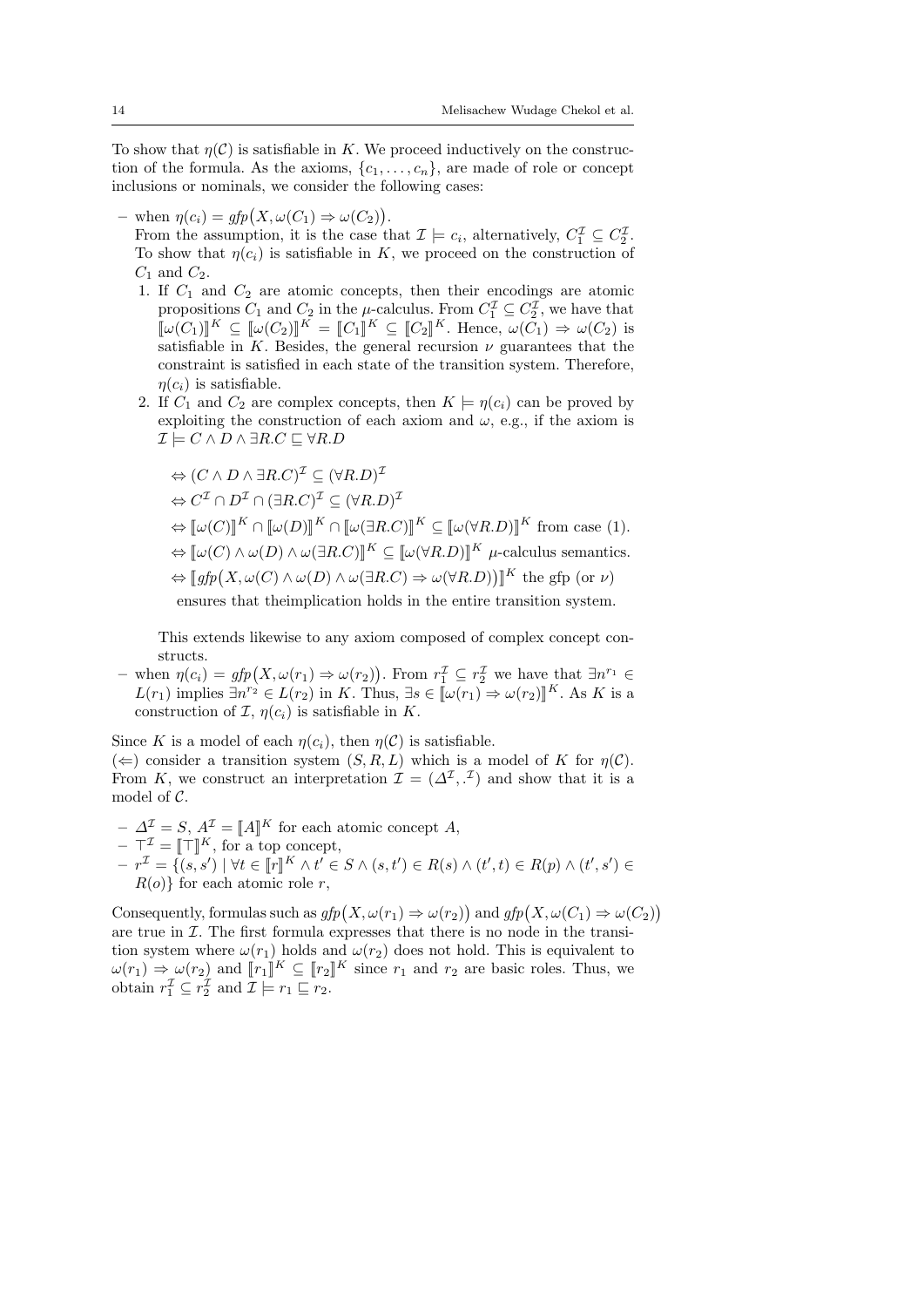One can exploit the construction of the latter formula. Note however that, similar justifications as above can be worked out to arrive at  $\mathcal{I} \models C_1 \sqsubseteq C_2$  if  $C_1$  and  $C_2$  are basic concepts. Nonetheless, if they are complex concepts, we proceed as below. Consider the case when  $C_1 = A \sqcap B$  and  $C_2 = \exists R.C$ ,

$$
\llbracket \omega(C_1) \Rightarrow \omega(C_2) \rrbracket^K \Leftrightarrow \llbracket \omega(A \sqcap B) \rrbracket^K \subseteq \llbracket \omega(\exists R.C) \rrbracket^K
$$
  
\n
$$
\Leftrightarrow \llbracket A \wedge B \rrbracket^K \subseteq \llbracket \langle s \rangle \langle \langle p \rangle R \wedge \langle o \rangle (\langle s \rangle \langle o \rangle C) \rrbracket \rrbracket^K
$$
  
\n
$$
\Leftrightarrow \llbracket A \rrbracket^K \wedge \llbracket B \rrbracket^K \subseteq \{ s \mid \exists s'. s \in \llbracket \langle s \rangle \langle p \rangle R \rrbracket^K \wedge s' \in \llbracket \langle s \rangle \langle o \rangle C \rrbracket^K \}
$$
  
\n
$$
\Leftrightarrow A^T \cap B^T \subseteq \{ s \mid \exists s'. (s, s') \in R^T \wedge s' \in C^T \}
$$
  
\n
$$
\Leftrightarrow (A \sqcap B)^T \subseteq (\exists R.C)^T
$$
  
\n
$$
\Leftrightarrow \mathcal{I} \models C_1 \sqsubseteq C_2
$$

Accordingly, from  $\mathcal{I} \models c_1 \land \cdots \land \mathcal{I} \models c_n$ , it follows that  $\mathcal{I} \models \mathcal{C}$ .

#### 4.2 Query Containment

We provide procedures to translate unions of conjunctive SPARQL queries, i.e., SPARQL queries that only use UNION and AND operators, into  $\mu$ -calculus formulas.

#### 4.2.1 Encoding Queries as µ-calculus Formulae

For any query  $q(\vec{w})$ , we call the variables in  $\vec{w}$  distinguished or answer variables. Furthermore, we denote the non-distinguished or existential variables in q by  $ndvar(q)$ , the URIs/constants by  $uris(q)$ , and the distinguished variables by  $dvar(q)$ . When encoding  $q \sqsubseteq q'$ , we call q left-hand side query and q' right-hand side query.

Queries are translated into  $\mu$ -calculus formulas. The principle of the translation is that each triple pattern is associated with a sub-formula stating the existence of the triple somewhere in the graph. Hence, they are quantified by  $\mu$  so as to put them out of the context of a state. In this translation, variables are replaced by nominals or some formula that are satisfied when they are at the corresponding position in such triple relations. A function called  $A$  is used to encode queries inductively on the structure of query patterns. AND and UNION are translated into boolean connectives ∧ and ∨ respectively.

Encoding left-hand side query The encoding of the left hand side query is done by freezing all the terms in the query. In other words, each term in the query becomes a nominal in the  $\mu$ -calculus. Further,  $\mathcal A$  computes recursively a  $\mu$ -calculus formula. Consequently, the encoding of the SPARQL query q is  $\mathcal{A}(q)$  such that:

$$
\mathcal{A}((x,e,z)) = lfp(X,\langle \bar{s} \rangle x \wedge \mathcal{R}(e,z))
$$

$$
\mathcal{A}((x,e^*,z)) = (x \Leftrightarrow z) \vee lfp(X,\langle \bar{s} \rangle x \wedge \mathcal{R}(e^+,z))
$$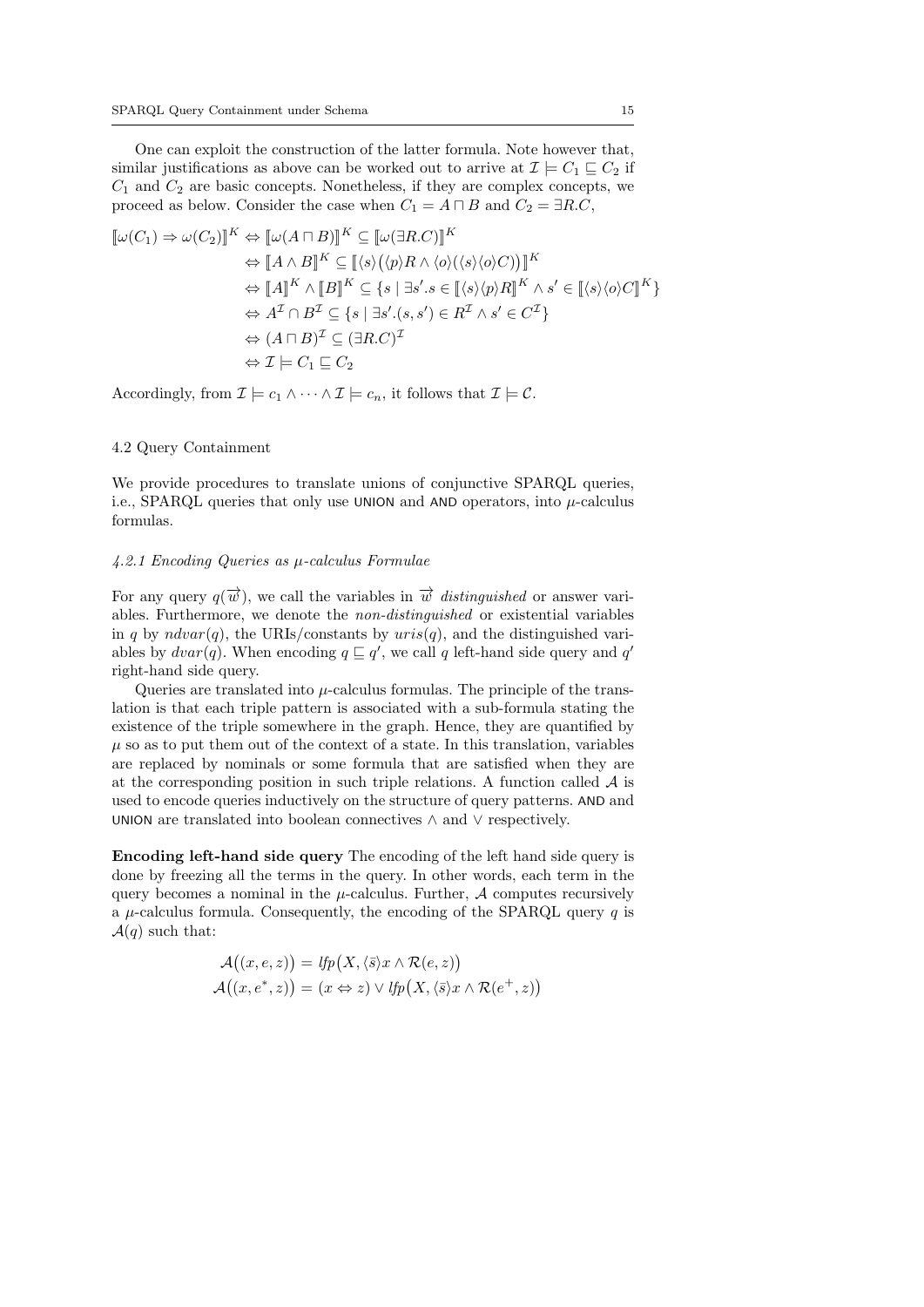$$
\mathcal{A}(q_1 \text{AND} q_2) = \mathcal{A}(q_1) \land \mathcal{A}(q_2)
$$

$$
\mathcal{A}(q_1 \text{UNION} q_2) = \mathcal{A}(q_1) \lor \mathcal{A}(q_2)
$$

Regular expression patterns that appear in the query are encoded using the function  $\mathcal{R}$ . This function takes two arguments (the predicate which is a regular expression pattern and the object of a triple).

$$
\mathcal{R}(uri, y) = \langle p \rangle uri \land \langle o \rangle y
$$
  
\n
$$
\mathcal{R}(x, y) = \langle p \rangle x \land \langle o \rangle y
$$
  
\n
$$
\mathcal{R}(e \cdot e', y) = (\mathcal{R}(e, y) \lor \mathcal{R}(e', y))
$$
  
\n
$$
\mathcal{R}(e \cdot e', y) = \mathcal{R}(e, \langle s \rangle \mathcal{R}(e', y))
$$
  
\n
$$
\mathcal{R}(e^+, y) = \mu X. \mathcal{R}(e, y) \lor \mathcal{R}(e, \langle s \rangle X)
$$
  
\n
$$
\mathcal{R}(e^*, y) = \mathcal{R}(e^+, y) \lor \langle \bar{s} \rangle y
$$

Example 4 (Encoding Kleene star  $*$ ) Consider the encoding of the following query:

$$
q\{x, y\} = (x, z, y)(z, sp^*, ancestor)
$$
  
\n
$$
\mathcal{A}(q) = lfp(X, \langle \bar{s} \rangle x \land \langle p \rangle z \land \langle o \rangle y) \land (z \Leftrightarrow ancestor
$$
  
\n
$$
\lor lfp(X, \mu Y.R(sp, ancestor) \lor R(sp, \langle s \rangle Y)
$$
  
\n
$$
= lfp(X, \langle \bar{s} \rangle x \land \langle p \rangle z \land \langle o \rangle y) \land (z \Leftrightarrow ancestor
$$
  
\n
$$
\lor lfp(X, \mu Y.\langle p \rangle sp \land \langle o \rangle ancestor \lor \langle p \rangle sp \land \langle s \rangle \langle o \rangle Y))
$$

Cyclic queries In order to encode the right-hand side query, we need to define the notion of cyclic queries with respect to transition system graphs.

Definition 4 (Cyclic Query) A SPARQL query is referred to as cyclic if a transition graph induced from the query patterns is cyclic. The transition  $graph<sup>1</sup>$  is constructed in the same way as the transition system of Definition 2.

Note that the only difference in the transition system, obtained from SPARQL and PSPARQL queries to determine cyclicity, is that: for SPARQL queries, nodes of the transition system are either variables or constants (URIs), whereas in the case of PSPARQL, nodes can also be regular expression patterns. This is a sufficient condidtion to determine cyclicness among non-distinguished variables in PSPARQL queries.

Example 5 (Cyclic query) Consider the following cyclic query:  $q() = (x, r, y)$  $AND(y, r, z)AND(z, r, x)$  a transition graph obtained from the triple patterns is shown below:

 $^{\rm 1}$  The transition graph is similar to the tuple-graph used in [13] to detect the dependency among variables.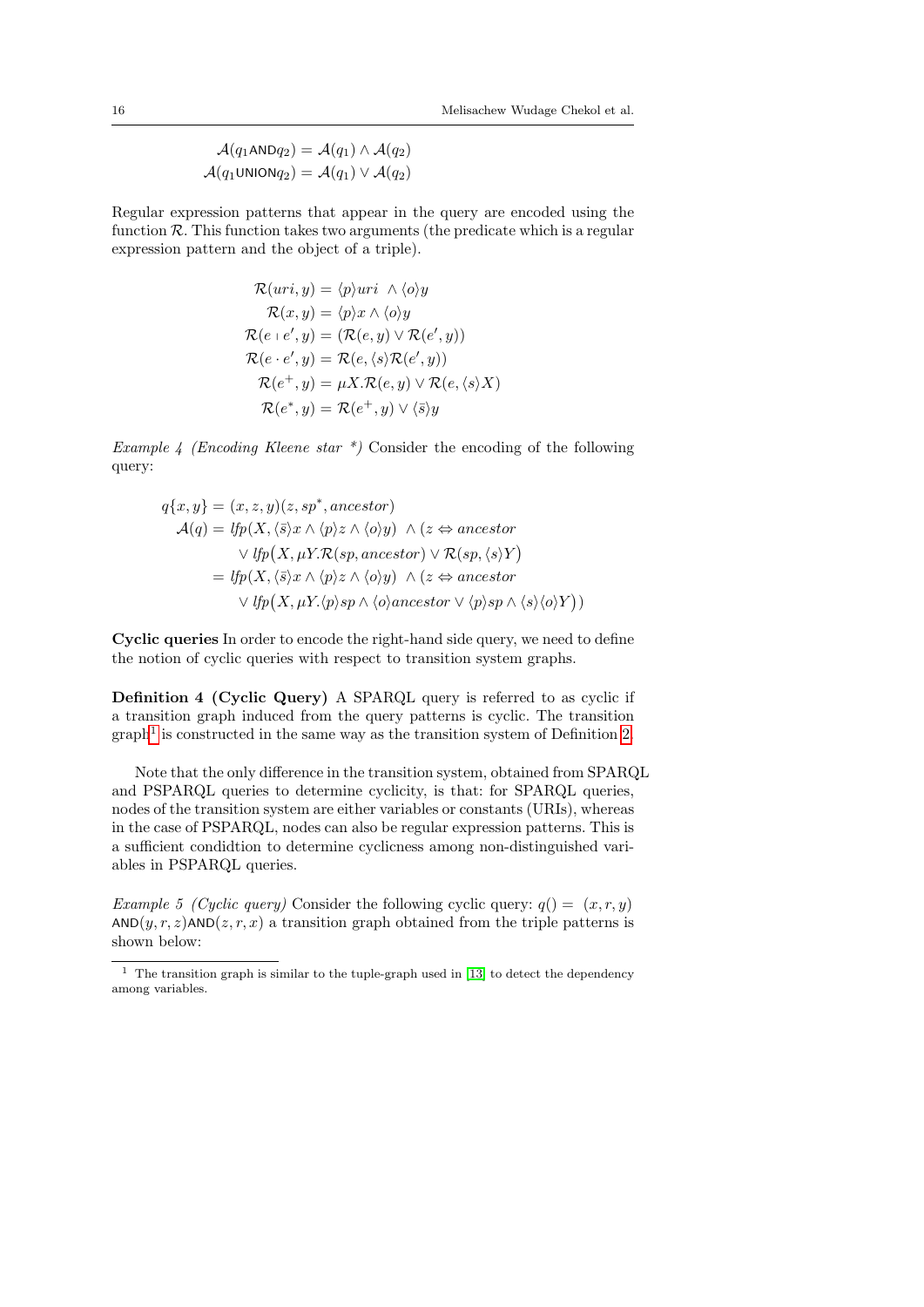

We can identify various features from this example:

- $\overline{\phantom{a}}$  *cyclicity*: the query contains a cycle,
- distinguished variable-free: the query does not contain any distinguished variables,
- constant-free: the query does not contain any constant.

We refer to such cycles as *constant and distinguished variable-free cycles*, which are formally defined below.

Definition 5 A constant and distinguished variable-free cyclic (CDFC) component of a query is a component of the query graph that contains: no constants, no distinguished variables, and a cycle.

Definition 6 (Purely cyclic SPARQL queries) A SPARQL<sub>pc</sub> query is a SPARQL query that contains a CDFC component.

As a consequence of Definition 5, we can identify two classes of queries: queries that contain a CDFC component (which we refer to as purely cyclic SPARQL queries, in short,  $SPARQL_{pc}$ ) and queries without a CDFC (we refer to them as just SPARQL). The reasons for such distinction are: (1) according to the experimental results in [23], such queries are rarely used in real-world scenarios, and finally (2) to give separate encodings due to formula size. In other words, when encoding  $q \subseteq q'$ , the size of the formula corresponding to q' is  $|ndvar(q)|^{|terms(q)|}$ . However, this size reduces reasonably when done differently as discussed below. (3)  $SPARQL_{pc}$  queries can easily be detected with worst case time complexity  $\mathcal{O}(|V| + |E|)$  where V is the vertex set and  $E$  is the edge set of the transition graph obtained from the query,

Encoding right-hand side SPARQL query The encoding of the righthand side query  $q'$  is different from that of the left due to the non-distinguished variables that appear in cycles in the query. Before we show how multiply appearing non-distinguished variables are encoded, we present motivating examples.

Example 6 Consider the query  $q(x) = (x, car, y)$ AND $(y, z, Paris)$ , it has one distinguished variable x and two non-distinguished variables y and z. z can be encoded as  $\top$  whereas to encode y, we produce its encodings using the nominals corresponding to the encodings of the distinguished variables and constants in q. We obtain two possible subformulas for  $y, \{y \to \langle \bar{\sigma} \rangle \langle p \rangle \langle \bar{\sigma} x, y \to \rangle \}$  $\langle s \rangle \langle o \rangle Paris$ , using these formulas we can construct the encoding for q. A restricted transition system that corresponds to the query  $q$  is shown below: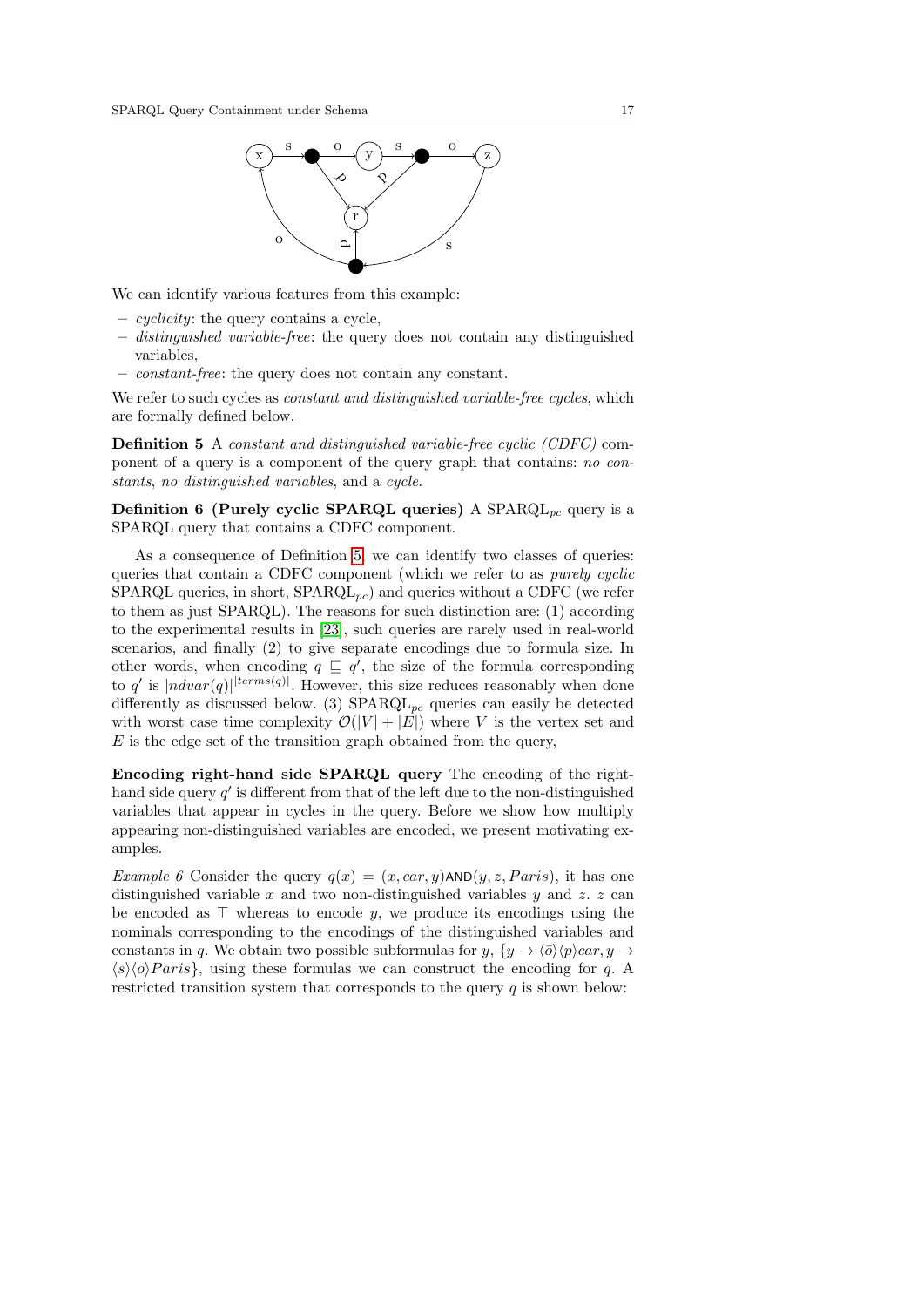

When encoding the right-hand side query, the distinguished variables and constants are encoded as nominals whereas the non-distinguished variables ndvar $(q')$  are encoded as follows:

- If a non-distinguished variable x occurs only once in  $q'$ , x is encoded as  $\top$ .
- $-$  If a non-distinguished variable appears multiple times in  $q'$ , then we produce a set of mappings  $m = \{m_1, \ldots, m_n\}$  such that each  $m_i$  contains formula assignments to the non-distinguished variables of the query.  $m$  is computed in as follows:
	- we denote the union of the set of distinguished variables and constants of q' by **X**, i.e.,  $\mathbf{X} = uris(q') \cup dvar(q'),$
	- for any triple  $t = (s, p, o)$ , functions  $f_s$ ,  $f_p$ , and  $f_o$  return the subject, predicate, and object of t respectively:

$$
f_s((s, p, o)) = s \t f_p((s, p, o)) = p \t f_o((s, p, o)) = o
$$

– for each multiply occurring non-distinguished variable  $x_l$ , given that  ${x_1, \ldots, x_k} \in \textit{ndvar}(q')$ , assign it one of the triple patterns  $t_j \in q'$ where it appears in, i.e.,  $x_l$  appears in the triple pattern  $t_j$ , from that we obtain  $m_i$ 's as:

$$
m_i = \bigcup_{l=1}^k \{x_l \mapsto \alpha(x_l, t_j) \mid x_l \in t_j\}
$$

$$
\alpha(x, t) = \begin{cases} \varphi(s', f_p(t)) & \text{if } x = f_s(t) \text{ and } f_p(t) \in \mathbf{X} \\ \langle s \rangle \langle o \rangle f_o(t) & \text{if } x = f_s(t), f_o(t) \in \mathbf{X} \text{ and } f_p(t) \notin \mathbf{X} \\ \langle \bar{p} \rangle \langle \bar{s} \rangle f_s(t) & \text{if } x = f_p(t) \text{ and } f_s(t) \in \mathbf{X} \\ \langle \bar{o} \rangle \langle o \rangle f_o(t) & \text{if } x = f_p(t) \text{ and } f_o(t) \in \mathbf{X} \\ \varphi(o', f_p(t)) & \text{if } x = f_o(t) \text{ and } f_p(t) \in \mathbf{X} \\ \langle \bar{o} \rangle \langle \bar{s} \rangle f_s(t) & \text{if } x = f_o(t), f_s(t) \in \mathbf{X} \text{ and } f_p(t) \notin \mathbf{X} \end{cases}
$$

where in the function  $\varphi$ , s' and o' denote subject and object of the triple pattern  $t_j$  respectively.  $\varphi$  is defined as:

$$
\varphi(s, a) = \langle s \rangle \langle p \rangle a \qquad \varphi(o, a) = \langle \overline{o} \rangle \langle p \rangle a \n\varphi(s, a \cdot b) = \varphi(s, a) \qquad \varphi(o, a.b) = \varphi(o, b) \n\varphi(s, a + b) = (\varphi(s, a) \vee \varphi(s, b)) \qquad \varphi(o, a + b) = (\varphi(o, a) \vee \varphi(o, b)) \n\varphi(s, a^+) = \varphi(s, a) \qquad \varphi(o, a^+) = \varphi(o, a) \n\varphi(s, a^*) = \varphi(s, a) \qquad \varphi(o, a^*) = \varphi(o, a)
$$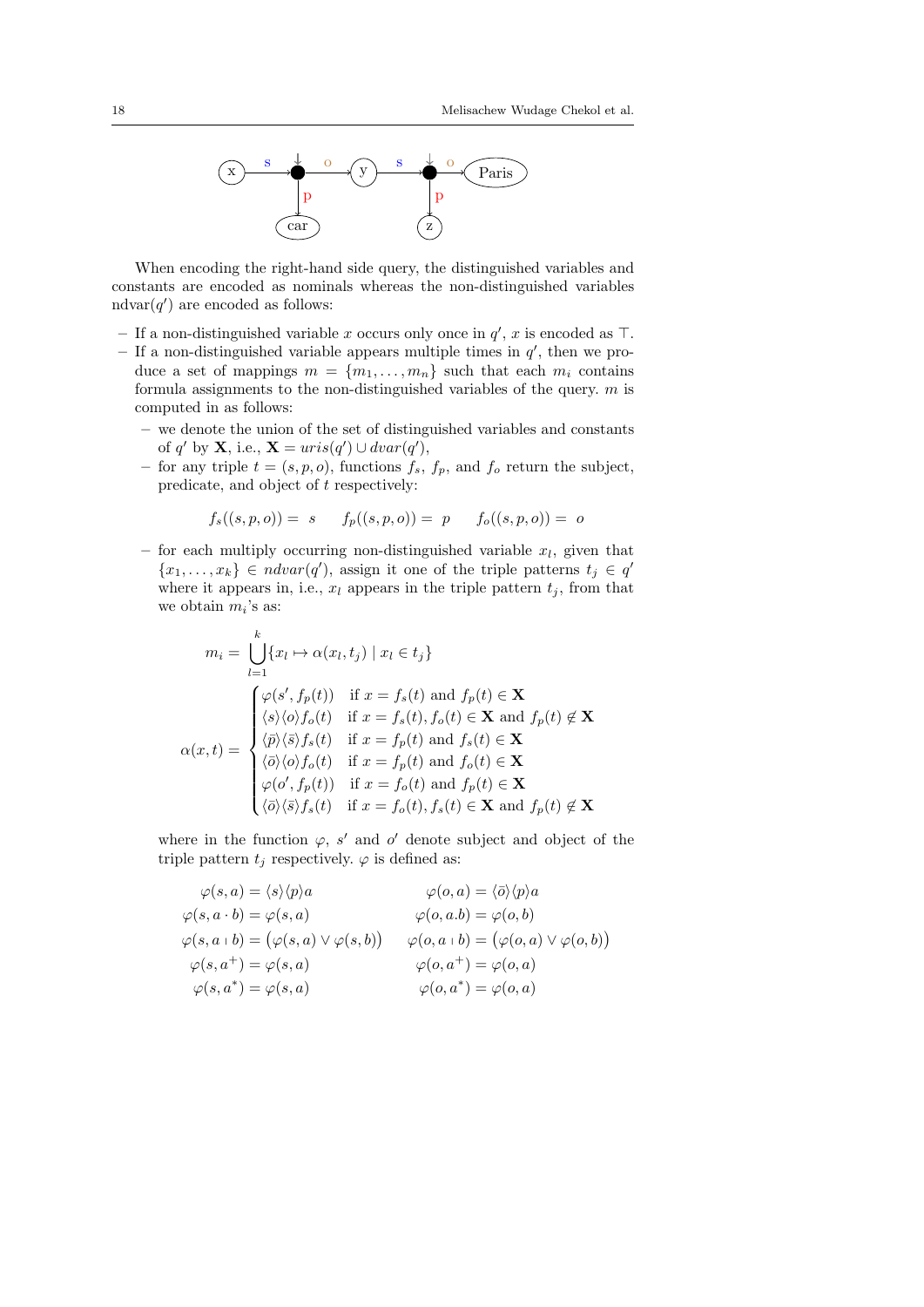– finally, the function  $A$  works inductively on the query structure using  $m$  to generate the formula. As for the left-hand side query,  $R$  is used to produce the encodings of regular expressions.  $A$  is the same as before except that it uses the new  $m$  and  $R$  functions.

$$
\mathcal{A}(q,m) = \bigvee_{i=1}^{|m|} \mathcal{A}(q,m_i)
$$

$$
\mathcal{A}((x,y,z),m) = lp(X, \langle \bar{s} \rangle d(m,x) \land \mathcal{R}(d(m,y),d(m,z)))
$$

$$
\mathcal{A}(q_1 \land \land p_2, m) = \mathcal{A}(q_1, m) \land \mathcal{A}(q_2, m)
$$

$$
\mathcal{A}(q_1 \lor \land p_2, m) = \mathcal{A}(q_1, m) \lor \mathcal{A}(q_2, m)
$$

$$
d(m,x) = \begin{cases} \varphi & \text{if } (x \mapsto \varphi) \in m \\ \top & \text{if } unique(x) \\ x & \text{otherwise} \end{cases}
$$

where  $d$  is a function that fetches a subformula corresponding to the encoding of a variable given a mapping  $m$  and that variable as an input.

The disjuncts in the encoding guarantee that possible sets of substitutions  $m$ capture the intended semantics of a cyclic query that contains distinguished variables and constants in its cyclic component.

*Example 7 (Encoding queries)* Consider the encoding of  $q \sqsubseteq q'$  where

$$
q(x, z) = (x, (c+d) \cdot (a+b), z) \quad q'(x, z) = (x, c+d, y) \text{AND}(y, a+b, z)
$$

 $-$  The encoding of  $q$  is obtained by freezing the query and recursively constructing the formula using A.

$$
\mathcal{A}(q) = lfp(X, \langle \bar{s} \rangle x \wedge \mathcal{R}((c+d) \cdot (a+b), z))
$$
  
=  $lfp(X, \langle \bar{s} \rangle x \wedge (\langle p \rangle c \vee \langle p \rangle d) \wedge \langle o \rangle \langle s \rangle ((\langle p \rangle a \vee \langle p \rangle b) \wedge \langle o \rangle z))$ 

- The encoding of  $q'$  is as follows:

- the constants and distinguished variables are encoded as nominals,
- $-y \in var(q')$  is encoded as  $\varphi(o, (c \mid d))$ , since y is an object of the triple  $(x,(c+d), y)$ . Hence,  $m_1 = \{y \mapsto (\langle \overline{\partial} \rangle \langle p \rangle c \vee \langle \overline{\partial} \rangle \langle p \rangle d)\}.$  On the other hand, y can also be encoded as  $\varphi(s,(a \cdot b))$ , since y is a subject of the triple  $(y, a + b, z)$ . Thus, we get  $m_2 = \{y \mapsto (\langle s \rangle \langle p \rangle a \vee \langle s \rangle \langle p \rangle b)\}.$
- finally, we use  $A$  to encode  $q'$  recursively:

$$
\mathcal{A}(q', m) = \bigvee_{i=1}^{|m|} \mathcal{A}(q', m_i) = \mathcal{A}(q', m_1) \vee \mathcal{A}(q', m_2)
$$
  
\n
$$
= (\mathit{lfp}(X, \langle \bar{s} \rangle x \wedge (\langle p \rangle c \vee \langle p \rangle d) \wedge \langle o \rangle (\langle \bar{o} \rangle \langle p \rangle c \vee \langle \bar{o} \rangle \langle p \rangle d))
$$
  
\n
$$
\wedge \mathit{lfp}(Y, \langle \bar{s} \rangle (\langle \bar{o} \rangle \langle p \rangle c \vee \langle \bar{o} \rangle \langle p \rangle d) \wedge (\langle p \rangle a \vee \langle p \rangle b) \wedge \langle o \rangle z))
$$
  
\n
$$
= (\mathit{lfp}(X, \langle \bar{s} \rangle x \wedge (\langle p \rangle c \vee \langle p \rangle d) \wedge \langle o \rangle (\langle s \rangle \langle p \rangle a \vee \langle s \rangle \langle p \rangle b)) \wedge (\mathit{lfp}(Y, \langle \bar{s} \rangle \langle \langle s \rangle \langle p \rangle a \vee \langle s \rangle \langle p \rangle b) \wedge \langle o \rangle z))
$$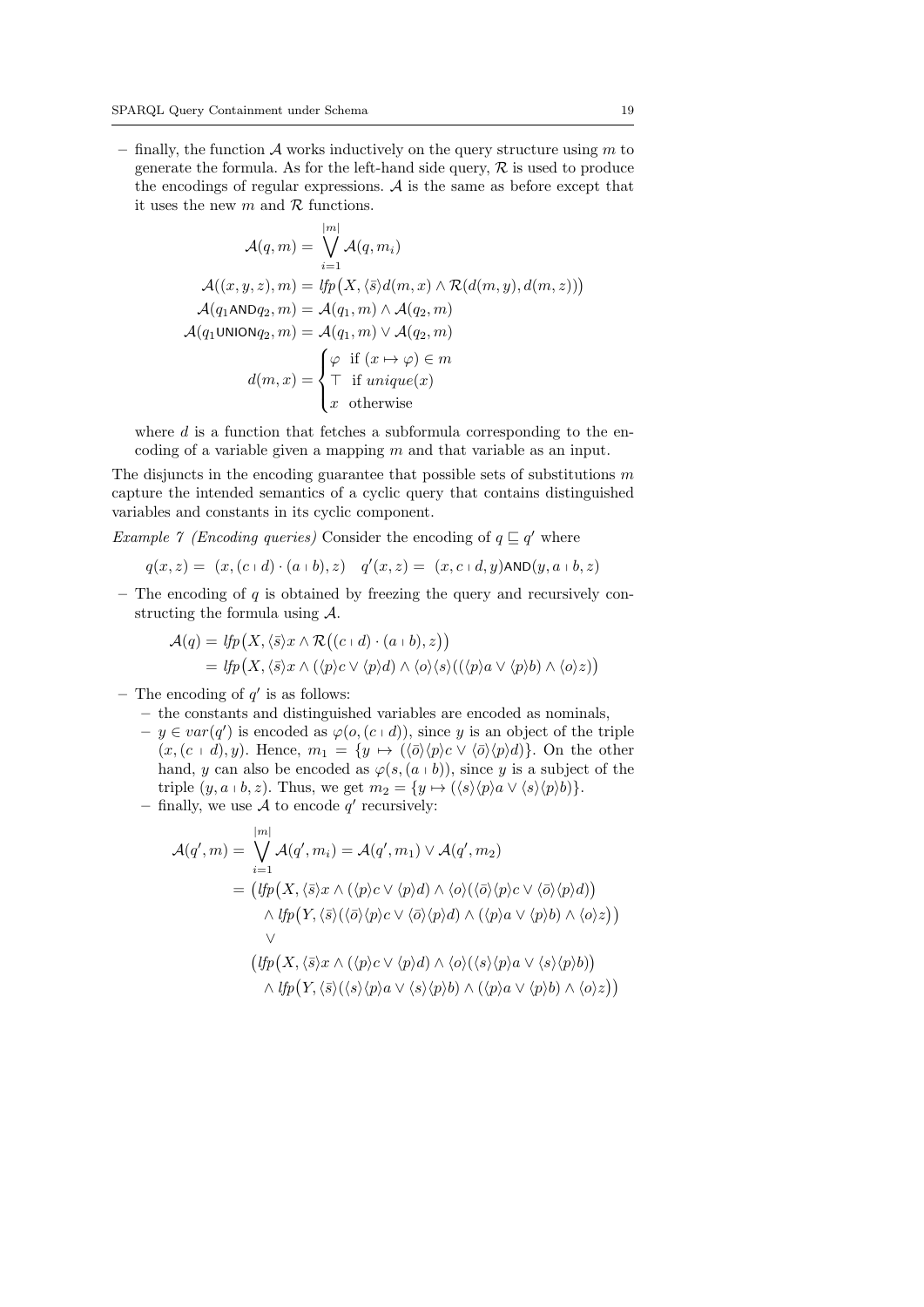Encoding right-hand side  $SPARQL_{pc}$  Queries To encode the containment problem when the right-hand side query is a  $SPARQL_{pc}$  query, we use a set of mappings of its non-distinguished variables into the frozen terms of the left-hand side query. That is, each non-distinguished variable is substituted with every term (constant, and distinguished and non-distinguished variables) of the left-hand side query. Since regular expression patterns cannot appear in subject and object positions of a triple pattern, we have to define a mapping which takes this into account.

**Definition 7 (Generate Mappings)** Given a query q and a  $SPARQL_{pc}$ query q', a set of mappings m for the encoding  $q \sqsubseteq q'$  can be produced as follows:

- non-distinguished variables occurring only once are encoded as  $\top$ .
- constants (i.e., URIs) are encoded as nominals.
- a non-distinguished variable occurs multiple times in  $q'$ , then we produce a set of mappings  $m = \{m_1, \ldots, m_n\}$  such that each  $m_i$  contains formula assignments to the non-distinguished variables of the query.

 $term(q) = const(q) \cup dvar(q) \cup ndvar(q) \cup regex(q)$  $subj(q), pred(q), obj(q) = all subjects$  (resp. predicates and objects) of the triple patterns in  $q$ .

$$
m = \bigtimes_{i=0}^{k} \bigcup_{r=0}^{n} \{x_i \mapsto \begin{cases} l_r \in term(q) \text{ if } x_i \in pred(q) \setminus subj(q) \cup obj(q) \\ l_r \in term(q) \setminus regex(q) \text{ otherwise} \end{cases} \}
$$

Once the mappings m are generated, the encoding of  $SPARQL_{pc}$  queries are generated in the same way as that of non- $SPARQL_{pc}$  queries, i.e., using the function A.

The maximum size of the encoding of the right-hand side  $SPARQL_{pc}$  query is  $|term(q)|^{|ndvar(q')|}$  where  $|term(q)|$  is the size of q (in terms of the number of constants and variables) and  $|ndvar(q)|$  is the number of multiply appearing non-distinguished variables in  $q'$ .

Example 8 (Encoding SPARQL<sub>pc</sub> queries) Consider the following SPARQL<sub>pc</sub> queries.

$$
q() = (x, r, x) \qquad q') = (w_1, w_2, w_3) \text{AND}(w_3, w_2, w_1)
$$

Let us produce the encodings of the containment tests:  $q \subseteq q'$  and  $q' \subseteq q$ . Firstly, we derive the mappings for  $q \sqsubseteq q'$  by assigning the frozen terms of q to the non-distinguished variables of  $q'$  in all possible ways:

|  | $m_1 = \{w_1 \mapsto x, w_2 \mapsto x, w_3 \mapsto x\}$ $m_5 = \{w_1 \mapsto x, w_2 \mapsto r, w_3 \mapsto x\}$     |
|--|---------------------------------------------------------------------------------------------------------------------|
|  | $m_2 = \{w_1 \mapsto r, w_2 \mapsto x, w_3 \mapsto x\}$ $m_6 = \{w_1 \mapsto x, w_2 \mapsto x, w_3 \mapsto r\}$     |
|  | $m_3 = \{w_1 \mapsto r, w_2 \mapsto r, w_3 \mapsto x\}$ $m_7 = \{w_1 \mapsto r, w_2 \mapsto x, w_3 \mapsto r\}$     |
|  | $m_4 = \{w_1 \mapsto r, w_2 \mapsto r, w_3 \mapsto r\} \quad m_8 = \{w_1 \mapsto x, w_2 \mapsto r, w_3 \mapsto r\}$ |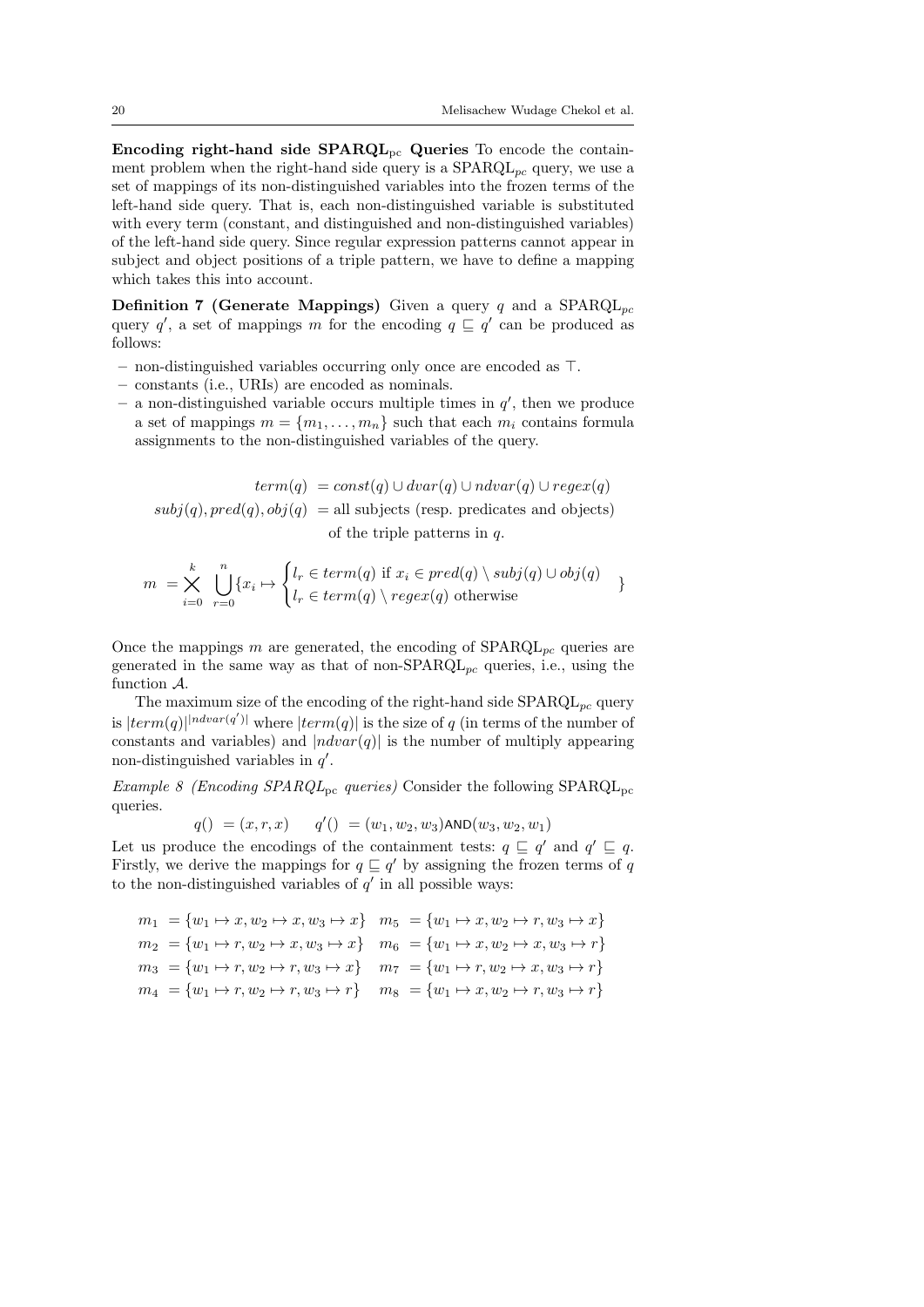Since there are 2 terms in q, i.e.,  $|q| = 2$ , and 3 ndvars in q', i.e.,  $|ndvar(q')| =$ 3, we have  $|q|^{ndvar(q')\dagger}$  different mappings.  $q \sqsubseteq q'$  into  $\mathcal{A}(q) \wedge \neg \mathcal{A}(q', m)$  where

$$
\mathcal{A}(q) = \mathcal{A}((x, r, x))
$$
  
\n
$$
\mathcal{A}(q', m) = \mathcal{A}((w_1, w_2, w_3) \text{AND}(w_3, w_2, w_1), m_1) \lor \mathcal{A}((w_1, w_2, w_3) \text{AND}(w_3, w_2, w_1), m_2)
$$
  
\n
$$
\lor \cdots \lor \mathcal{A}((w_1, w_2, w_3) \text{AND}(w_3, w_2, w_1), m_8)
$$
  
\n
$$
= \mathcal{A}((x, x, x) \text{AND}(x, x, x)) \lor \mathcal{A}((r, x, x) \text{AND}(x, x, r))
$$
  
\n
$$
\lor \cdots \lor \mathcal{A}((x, x, r) \text{AND}(r, x, x))
$$

On the other hand, the mappings for the encoding of  $q' \sqsubseteq q$  are the following:  $m_1 = \{x \mapsto w_1, r \mapsto \top\}, m_2 = \{x \mapsto w_2, r \mapsto \top\}, \text{ and } m_3 = \{x \mapsto w_3, r \mapsto \top\}.$ Accordingly,  $q' \sqsubseteq q \longrightarrow \mathcal{A}(q') \wedge \neg \mathcal{A}(q,m)$  becomes:

$$
\mathcal{A}(q') = \mathcal{A}((w_1, w_2, w_3) \text{AND}(w_3, w_2, w_1))
$$

$$
\mathcal{A}(q', m) = \mathcal{A}((x, r, x), m_1) \lor \mathcal{A}((x, r, x), m_2) \lor \mathcal{A}((x, r, x), m_3))
$$

$$
= \mathcal{A}((w_1, \top, w_1)) \lor \mathcal{A}((w_2, \top, w_2)) \lor \mathcal{A}((w_3, \top, w_3))
$$

From the above encodings, it is possible to check that  $q \sqsubseteq q'$  but  $q' \not\sqsubseteq q$ .

#### 4.3 Reducing Containment to Unsatisfiability

Once correct encodings of queries have been produced, the next step requires reducing containment to the validity problem in the  $\mu$ -calculus. Intuitively,  $q \sqsubseteq q'$  is reduced to the validity test of  $\mathcal{A}(q) \wedge \neg \mathcal{A}(q', m) \wedge \varphi_r$ . In doing so, we prove the soundness and completeness of the reduction. To give an overview of the overall procedure, we start of with an example.

Example 9 (Containment test) We show the containment of the following queries: select all descendants and ancestors  $(q)$  whose names are "john" and  $(q')$  who share the same name.

 $q\{x,z\} = (x, name, "john")AND(x, ancestor^*, z)AND(z, name, "john")$ 

 $q'\{x,z\} = (x, name, y)$ AND $(x, ancestor^*, z)$ AND $(z, name, y)$ 

We proceed by first obtaining their encodings. Consider the encoding of  $q \sqsubseteq q'$ , we encode triple patterns using  $\theta$  and  $m = \{y \mapsto \langle \bar{\sigma} \rangle name\}.$ 

$$
\mathcal{A}(q) = lfp(X, \theta(x, name, "john")) \land lfp(X, \theta(x, ancestor^*, z)) \land
$$
  
\n
$$
lfp(X, \theta(z, name, "john"))
$$
  
\n
$$
\neg \mathcal{A}(q', m) = gfp(X, \neg \theta(x, name, \langle \overline{o} \rangle name)) \lor gfp(X, \neg \theta(x, ancestor^*, z)) \lor
$$
  
\n
$$
gfp(X, \neg \theta(z, name, \langle \overline{o} \rangle name))
$$

The formula  $\mathcal{A}(q) \wedge \neg \mathcal{A}(q',m) \wedge \varphi_r$  is unsatisfiable because  $\mathcal{A}(q)$  requires its model to satisfy the encoding of each triple pattern somewhere in the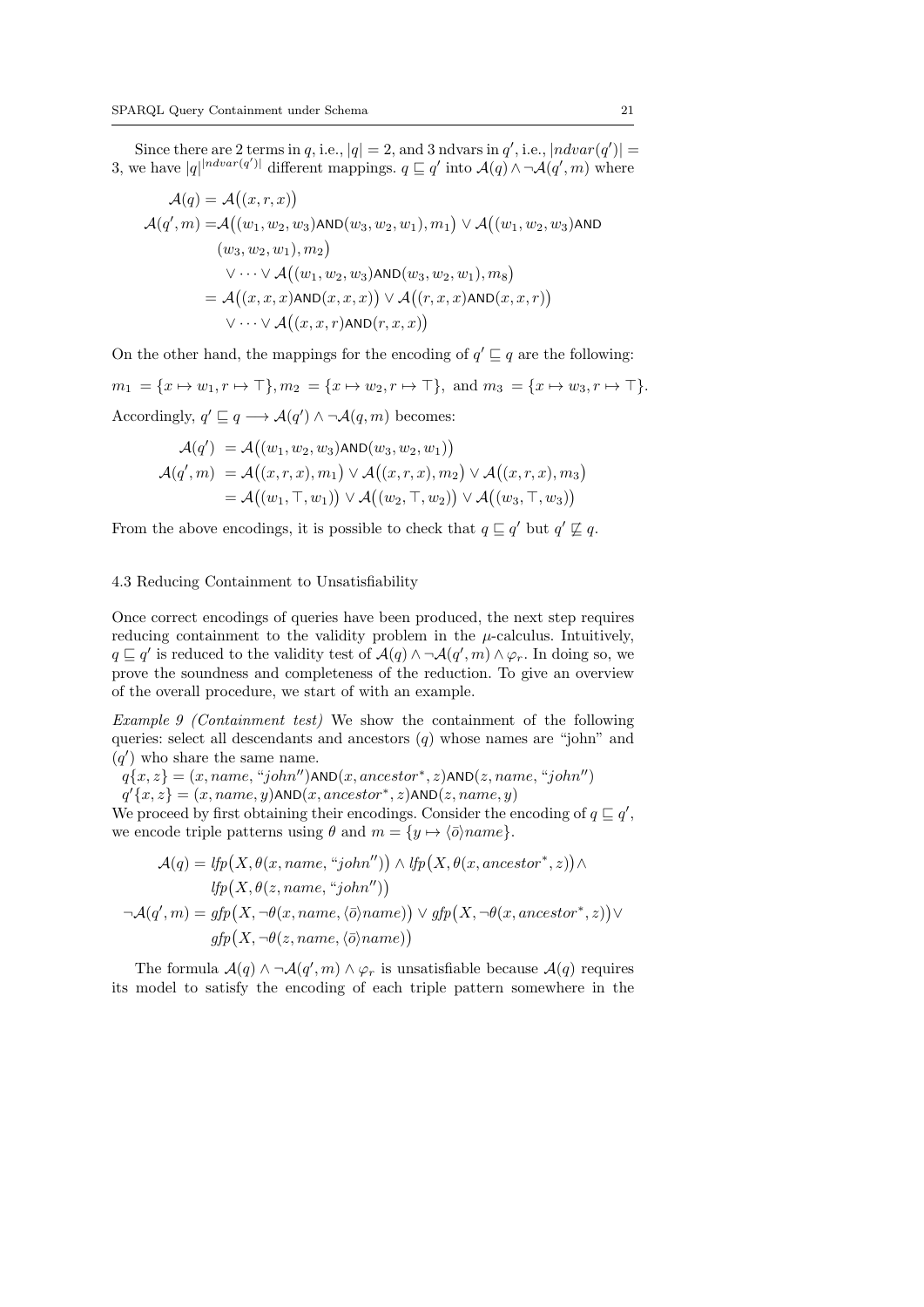transition system. On the contrary, the formula  $\neg A(q', m)$  requests this model to satisfy the negation of the encoding of the triples in the entire transition system. Hence, this leads to a contradiction and no such model exists for the formula. Therefore,  $q \sqsubseteq q'$ . On the other hand, it can be verified similarly that  $q' \not\sqsubseteq q$ .

**Lemma 2** Given a SPARQL query  $q(\vec{w})$ , there exists an RDF graph G such that  $\llbracket q(\vec{w}) \rrbracket_G \neq \emptyset$ .

Proof (Sketch) From any query it is possible to build a homomorphic graph by collecting all triples connected by AND and only those at the left of UNION (replacing variables by blank nodes). If triples contain regular expression patterns (a.k.a. path patterns), then we use a function  $g$  to inductively transform them into triple patterns as shown below:

$$
g((x, y, z)) = (x, y, z)
$$
  
\n
$$
g((x, e, z)) = (x, e, z)
$$
  
\n
$$
g((x, e_1 \cdot e_2, z)) = g((x, e_1, y)) \text{AND} g((y, e_2, z)) \text{ where } y \text{ is a fresh variable}
$$
  
\n
$$
g((x, e_1 \cdot e_2, z)) = g((x, e_1, y)) \text{UNION} g((y, e_2, z)) \text{ where } y \text{ is a fresh variable}
$$
  
\n
$$
g((x, e^+, z)) = g((x, e, y_1)) \text{AND} g((y_1, e, y_2)) \text{AND} \cdots \text{AND} g((y_i, e, z))
$$
  
\nsuch that each  $y_i$  is a fresh variable where  $1 \le i \le n$   
\nand  $n \ge 1$ . If  $n = 1$ , then  $y_i = z$   
\n
$$
g((x, e^*, z)) = g((x, e, z)) \text{UNION} g((x, e^+, z))
$$

The graph obtained in such a way is consistent as all RDF graphs are [31], thus, this graph satisfies the query q.

Next, we prove the correctness of the encoding procedure:

Lemma 3 Let q be a SPARQL query, for every restricted transition system K whose associated RDF graph is G, we have that  $\llbracket q \rrbracket_G \neq \emptyset$  iff  $\llbracket \mathcal{A}(q,m) \wedge$  $\varphi_r \rrbracket^K \neq \emptyset.$ 

*Proof*  $(\Rightarrow)$  [q]<sub>G</sub>  $\neq$  Ø implies that G is at least a canonical instance of q and can be produced in the same way as in Lemma 2. Consequently, since  $G$  is an instance of  $q$ ,  $G$  is a model of  $q$ . Now, we construct a transition system  $\sigma(G) = (S, R, L)$  in the same way as is done in Definition 2. To prove that  $\sigma(G)$  is a model of  $\mathcal{A}(q,m) \wedge \varphi_r$ , we consider three cases:

- (i) when  $q$  is cycle-free,
- (ii) when  $q$  contains a cyclic component among its non-distinguished variables which are connected to a distinguished variable or constant, and
- (iii) when q is purely cyclic (SPARQL<sub>pc</sub> query)

First, (i) when q is cycle-free, then the encoding of the non-distinguished variables with  $\top$  suffices to justify that  $\sigma(G)$  is a model of its encoding. Since  $\top$ gets instantiated (in all possible ways) with the constants (and frozen variables) appearing in the left-hand side query.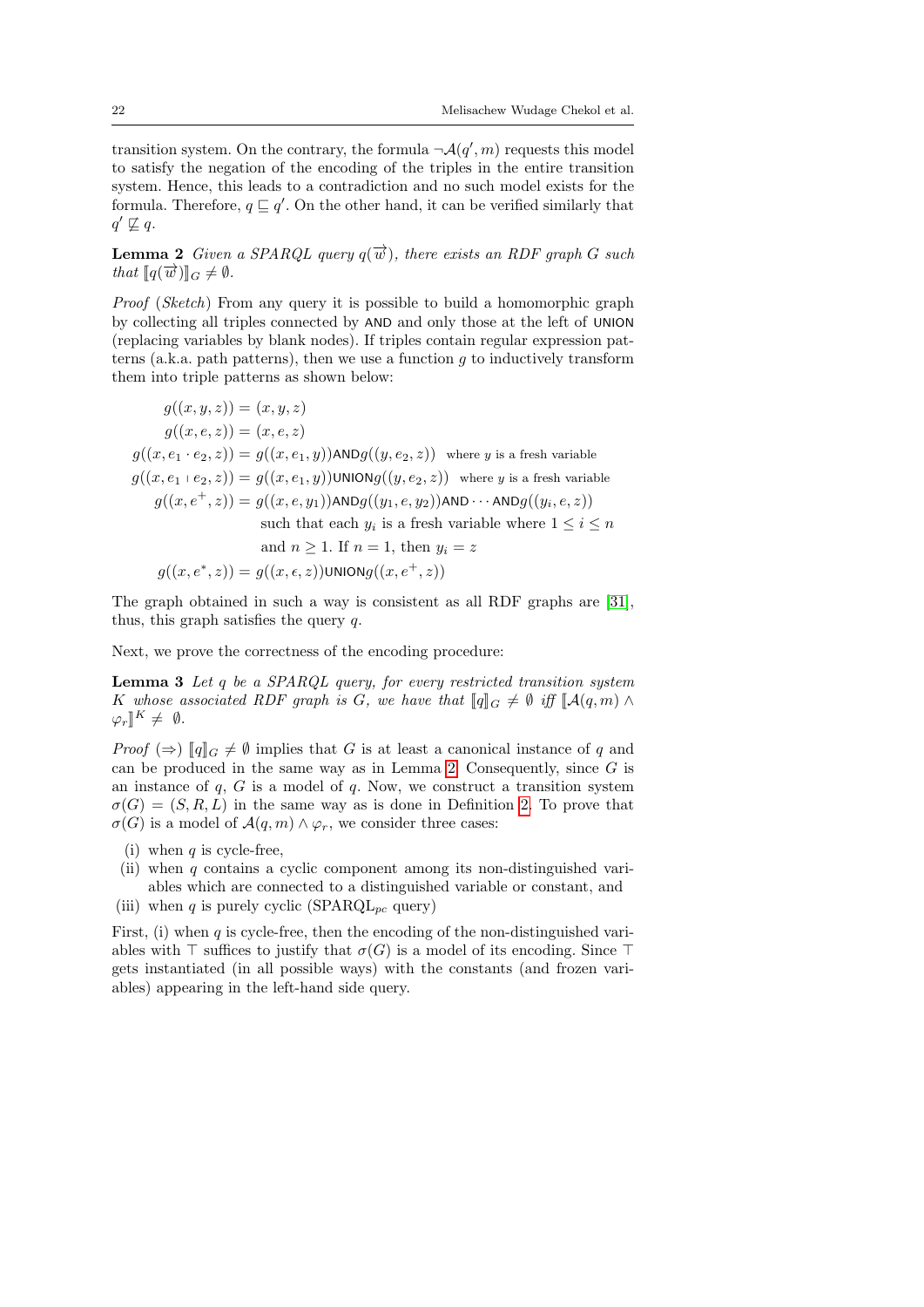Second, (ii) when  $q$  contains a cyclic component that is a connected to a nondistinguished variable or constant, in this case, its encoding is  $\bigvee_{i=1}^{|m|} \mathcal{A}(q, m_i)$ . Using the nominals that correspond to the encodings of the distinguished variables and constants of  $q$ , one can successfully create a formula that can encode multiply occurring non-distinguished variables. Henceforth, creating a formula that is satisfiable in cyclic models. Further, the disjuncts in the encoding guarantee that possible set of substitutions in  $m$  capture the intended semantics of a query that has a cyclic component which involves a distinguished variable or a constant. One can verify that  $\sigma(G)$  is a model of the disjuncts  $\mathcal{A}(q, m_i)$ , this is because nominals encoding the constants and distinguished variables are true in  $\sigma(G)$  as they exist in G. Further, since the formulas corresponding to the encoding of the non-distinguished variables are obtained using the constants or distinguished variables, they are also true in  $\sigma(G)$ . Therefore,  $\mathcal{A}(q,m)$  is satisfiable in  $\sigma(G)$ . To elaborate, if l is either x or y or z of the triple  $(x, y, z) \in q$ ,

- for l either a distinguished variable or constant, l is satisfiable in  $\sigma(G)$  since  $\llbracket l \rrbracket^{\sigma(G)} \in L(l),$ <br>for l a uniquely
- for l a uniquely appearing non-distinguished variable, l is true in  $\sigma(G)$  since its encoding  $\top$  is true everywhere in the transition system,
- a multiply occurring non-distinguished variable l is true in σ(G) since ∃t ∈  $S'.t \in L(c) \wedge t \in \llbracket c \rrbracket^{\sigma(G)}$  and the encoding of l is  $\langle a \rangle \langle b \rangle c$ , where c is a<br>nominal encoding a constant or distinguished variable of the triple  $(x, y, z)$ nominal encoding a constant or distinguished variable of the triple  $(x, y, z)$ and  $a, b \in \{s, p, o, \overline{s}, \overline{p}, \overline{o}\}.$
- for  $l = e$  a regular expression, its encoding  $\mathcal{R}(e, z)$  is satisfiable in  $\sigma(G)$ . This can be worked out inductively on the construction of the formula. Alternatively, since triple patterns that contain regular expressions can be transformed into a query without them and the latter case has been shown above.

Thus, since  $\sigma(G)$  is a restricted transition system, we obtain  $\llbracket \mathcal{A}(q, m)\varphi_r \rrbracket_G \neq \emptyset$ . Third, (iii) when q is purely cyclic ( $\Leftarrow$ ) Assume that  $[\![\mathcal{A}(q,m) \wedge \varphi_r]\!]^K \neq \emptyset$ . We now create an RDF graph  $G$  from  $K$  as follows:

- $-$  if ∀s<sub>1</sub>, s<sub>2</sub>, s<sub>3</sub> ∈ S' ∧t ∈ S''.(s<sub>1</sub>, t) ∈ R(s) ∧(t, s<sub>2</sub>) ∈ R(p) ∧(t, s<sub>3</sub>) ∈ R(o) and for each triple  $t_i = (x_i, y_i, z_i) \in q$  if  $s_1 \in L(x_i) \wedge s_2 \in L(y_i) \wedge s_3 \in L(z_i)$ , then  $(x_i, y_i, z_i) \in G$ . This case holds if  $x_i, y_i$  and  $z_i$  are either distinguished variables or constants. Note here that if  $x_i$  or  $y_i$  or  $z_i$  appear in another triple  $t_i = (x_i, y_i, z_i) \in q$ , then the equivalent item in  $t_i$  is replaced with the value of the corresponding entry in  $t_i$ .
- $-$  if ∀s<sub>1</sub>, s<sub>2</sub>, s<sub>3</sub> ∈ S' ∧ t ∈ S''.(s<sub>1</sub>, t) ∈ R(s) ∧ (t, s<sub>2</sub>) ∈ R(p) ∧ (t, s<sub>3</sub>) ∈ R(o) and for each triple  $t_i = (x_i, y_i, z_i) \in q$  if  $s_1 \in L(x_i) \wedge s_2 \in L(y_i)$ , then  $(x_i, y_i, c_i) \in G$  where  $c_i$  is a fresh constant. This case holds if  $z_i$  is a non-distinguished variable. Similarly, the case when  $x_i$  or  $y_i$  or both are variables can be worked out.
- $-$  if  $\forall s_1, s_2, s_3 \in S' \land t \in S''.(s_1, t) \in R(s) \land (t, s_2) \in R(p) \land (t, s_3) \in R(o)$ and for each triple  $t_i = (x_i, e_i, z_i) \in q$  if  $s_1 \in [\langle s \rangle \langle p \rangle e_i]^{K} \in L(e_i) \wedge s_2 \in$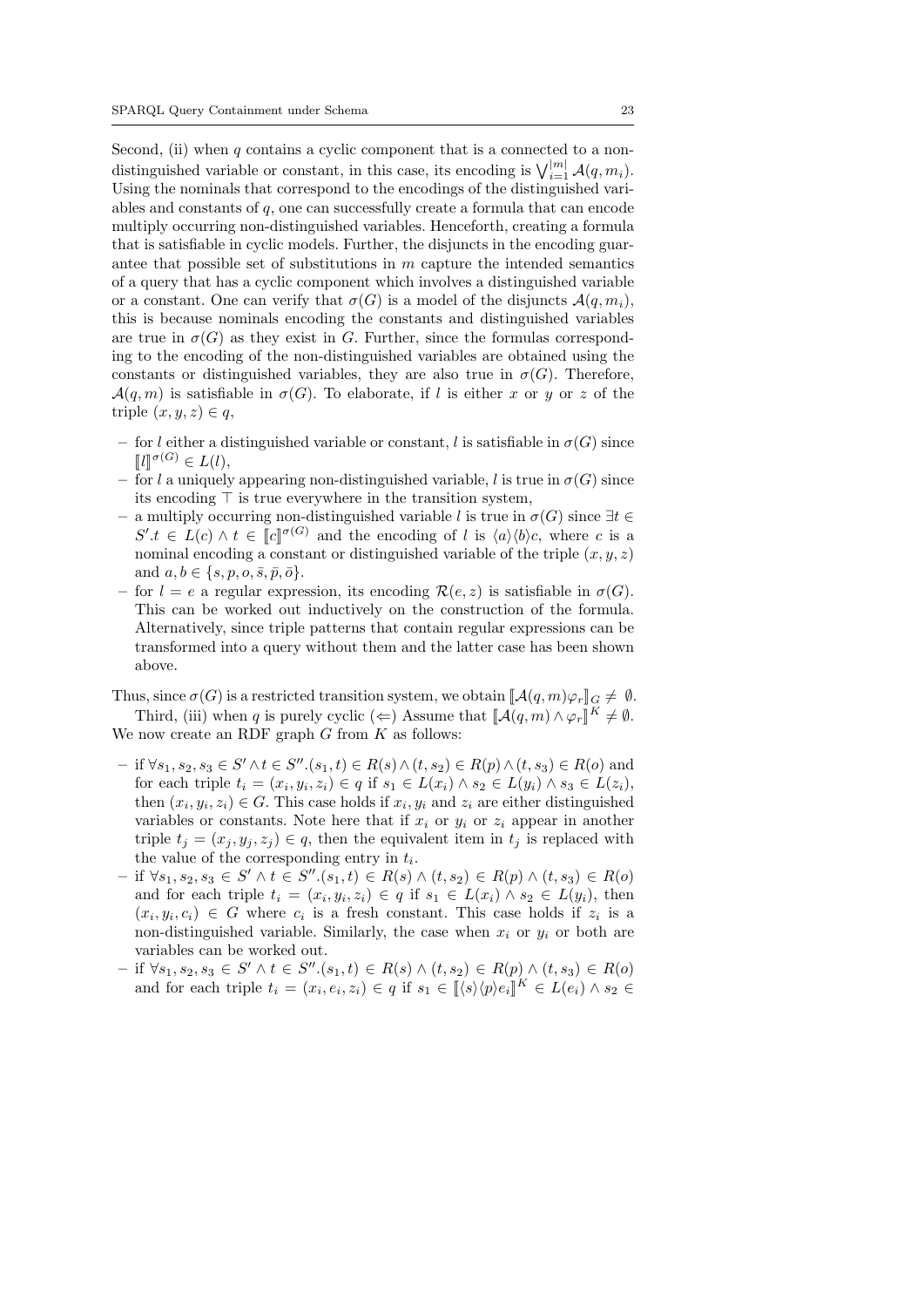$L(e_i) \wedge s_3 \in [\![\langle \bar{o} \rangle \langle p \rangle e_i]\!]^K$ , then  $(c_i, e_i, d_i) \in G$  where  $c_i$  and  $d_i$  are fresh con-<br>stants. This gaso holds if  $x_i$  and  $y_i$  are multiply equiving non-distinguished stants. This case holds if  $x_i$  and  $y_i$  are multiply occurring non-distinguished variables. Similarly, all the other cases can be worked out.

Since  $G$  is a technical construction obtained from a restricted transition system associated to q, it holds that  $\llbracket q \rrbracket_G \neq \emptyset$ .

In the following, for the sake of legibility, we denote  $\eta(\mathcal{C}) \wedge \mathcal{A}(q) \wedge \neg \mathcal{A}(q', m) \wedge \varphi_r$ by  $\Phi(C,q,q').$ 

**Theorem 1 (Soundness)** Given SPARQL queries  $q(\vec{w})$ ,  $q'(\vec{w})$ , and a set of ALCH axioms C, if  $\Phi(C, q, q')$  is unsatisfiable, then  $q(\vec{w}) \sqsubseteq^c q'(\vec{w})$ .

*Proof* We show the contrapositive. If  $q \not\sqsubseteq^{\mathcal{C}} q'$ , then  $\Phi(\mathcal{C}, q, q')$  is satisfiable. One can verify that every model  $G$  of  $\mathcal C$  in which there is at least one tuple satisfying q but not q' can be turned into a transition system model for  $\Phi(C, q, q')$ . To do so, consider a graph  $G$  that satisfies schema axioms  $\mathcal{C}$ . Assume also that there is a tuple  $\overrightarrow{a} \in [\![q]\!]_G$  and  $\overrightarrow{a} \notin [\![q]\!]_G$ <br>
K from G From Lomma 1, we obtain  $\mathbb{F}_G$ . Let us construct a transition system<br>in that  $\mathbb{F}_G(\mathcal{C})\mathbb{F} \neq \emptyset$  Eurthor since K K from G. From Lemma 1, we obtain that  $[\![\eta(\mathcal{C})]\!]^K \neq \emptyset$ . Further, since K<br>is a restricted transition system (Definition 2),  $[\![\mathcal{C}]\!]^K \neq \emptyset$ . At this point, it is a restricted transition system (Definition 2),  $[\![\varphi_r]\!]^K \neq \emptyset$ . At this point, it<br>remains to verify that  $[\![\Lambda(\alpha)]\!]^K \neq \emptyset$  and  $[\![\Lambda(\alpha',\omega)]\!]^K = \emptyset$ . remains to verify that  $[\![A(q)]\!]^K \neq \emptyset$  and  $[\![A(q', m)]\!]^K = \emptyset$ .<br>Let us construct the formulas  $A(q)$  and  $A(q', m)$  by v

Let us construct the formulas  $\mathcal{A}(q)$  and  $\mathcal{A}(q', m)$  by first skolemizing the distinguished variables using the answer tuple  $\overrightarrow{a}$ . Consequently, from Lemma 3 one obtains,  $[\mathcal{A}(q)]^K \neq \emptyset$ . However,  $[\mathcal{A}(q', m)]^K = \emptyset$ , this is because the nominals in the formula corresponding to the constants and non-distinguished nominals in the formula corresponding to the constants and non-distinguished variables are not satisfied in K. This implies that  $[\neg \mathcal{A}(q', m)]^K \neq \emptyset$ . This is justified by the fact that if a formula  $\varphi$  is satisfiable in a restricted transition system, then  $[\![\varphi]\!]^K = S$  thus  $[\![\neg \varphi]\!]^K = \emptyset$ . So far we have  $[\![\eta(\mathcal{C})]\!]^K \neq \emptyset$  and  $[\![\varphi]\!]^K \neq \emptyset$  and  $[\![\neg \varphi]\!]^K = \emptyset$  without loss of  $\emptyset$  and  $[\![\varphi_r]\!]^K \neq \emptyset$  and  $[\![\mathcal{A}(q)]\!]^K \neq \emptyset$  and  $[\![\neg \mathcal{A}(q', m)]\!]^K \neq \emptyset$ . Without loss of generality,  $[\![\Phi(\mathcal{C}, q, q')] \!]^K \neq \emptyset$ . Therefore,  $\Phi(\mathcal{C}, q, q')$  is satisfiable.

**Theorem 2 (Completeness)** Given SPARQL queries  $q(\vec{w})$ ,  $q'(\vec{w})$ , and a set of ALCH axioms C, if  $\Phi(C, q, q')$  is satisfiable, then  $q\{\overrightarrow{w}\}\not\subseteq^{\mathcal{C}}q'\{\overrightarrow{w}\}\.$ 

Proof If  $\Phi(C, q, q')$  is satisfiable, then  $\exists K. [\![\Phi(C, q, q')]\!]^K \neq \emptyset$ . Consequently, K<br>is a restricted transition system due to  $\mathbb{L}e \mathbb{L}K \neq \emptyset$  (Proposition 1). Using is a restricted transition system due to  $[\varphi_r]^K \neq \emptyset$  (Proposition 1). Using  $K = (S' \cup S'' \cup R \cup S)$  we construct a model  $\mathcal{T} = (\Lambda^T \cup \Lambda)$  of  $\mathcal{C}$  such that  $\alpha \not\sqsubset \alpha'$  $K = (S' \cup S'', R, L)$  we construct a model  $\mathcal{I} = (\Delta^{\mathcal{I}}, \cdot^{\mathcal{I}})$  of C such that  $q \not\sqsubseteq q'$ holds:

- $\Delta^{\mathcal{I}} = S', A^{\mathcal{I}} = [\![A]\!]^K$  for each atomic concept A,<br> $\Delta^{\mathcal{I}} = [\![\top]\!]^K$  for a top concept
- $\begin{aligned} \n-\nabla^{\mathcal{I}} &= [\![\top]\!]^K, \text{ for a top concept,} \\ \n\pi^{\mathcal{I}} &= \left\{ \begin{pmatrix} a & a' \end{pmatrix} \mid \forall t \in \mathbb{I} \pi \mathbb{I}^K \land t' \in \mathbb{I} \right\} \n\end{aligned}$
- $\begin{aligned} -r^{\mathcal{I}} &= \{(s, s') \mid \forall t \in [\![r]\!]^{K} \wedge t' \in S'' \wedge (s, t') \in R(s) \wedge (t', t) \in R(p) \wedge (t', s') \in R(\alpha)\}\n\text{for eacha, then } \alpha \in \mathbb{R}^{n} \wedge \beta \in R(\alpha)\}\n\end{aligned}$  $R(o)$  for each atomic role r,
- for each constant c in q and  $q'$ ,  $c^{\mathcal{I}} = [c]^K$ ,<br>for each distinguished and non-distinguish-
- for each distinguished and non-distinguished variable v in  $q, v^{\mathcal{I}} = [v]^K$ , and
- for each distinguished variable v in  $q'$ ,  $v^{\mathcal{I}} = [v]^{K}$ .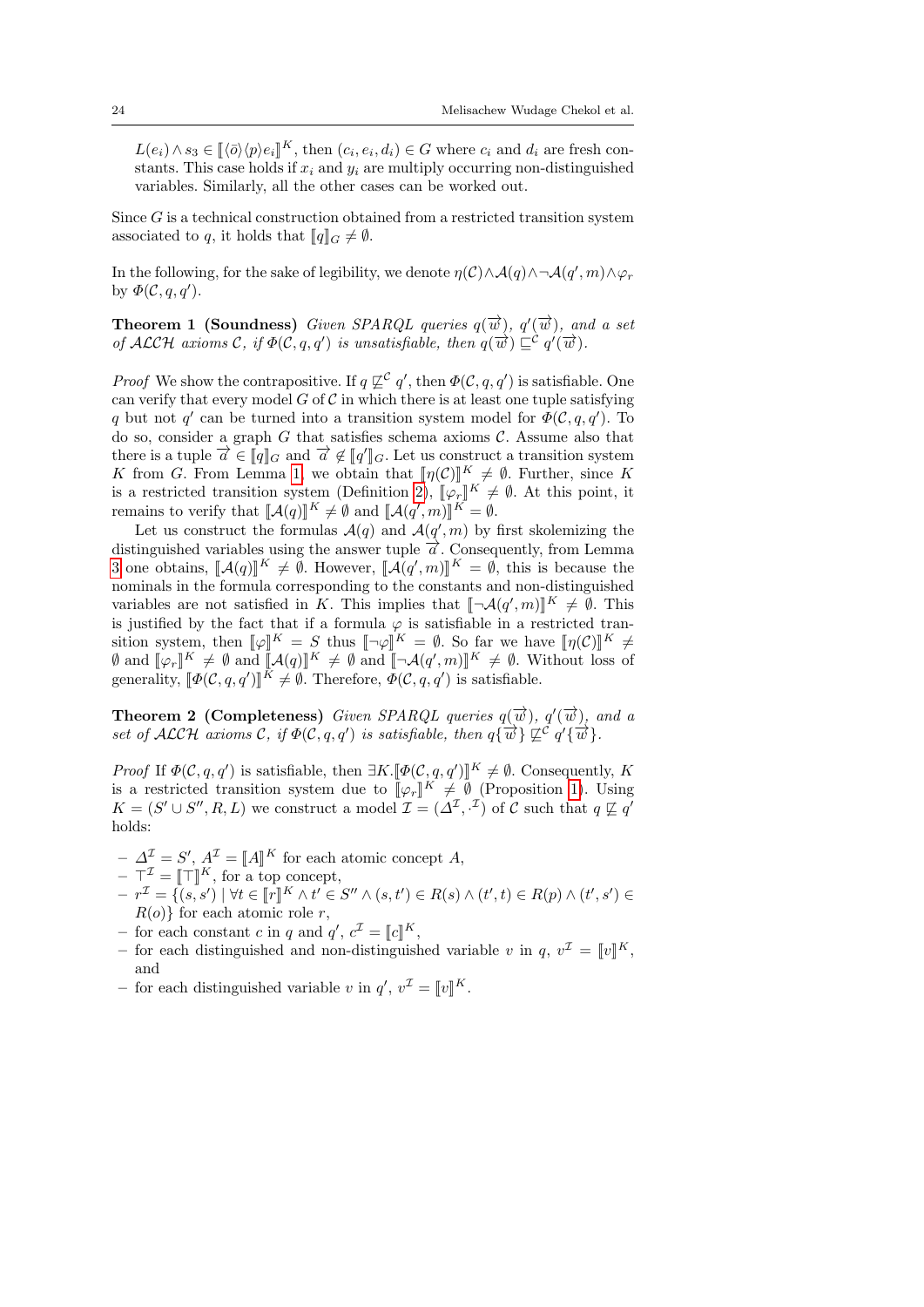Lemma 1 may be used to check that  $\mathcal I$  is a model of  $\mathcal C$ . Thus, it remains to show that  $\llbracket q \rrbracket_{\mathcal{I}} \nsubseteq \llbracket q' \rrbracket_{\mathcal{I}}$ . From our assumption, one anticipates the following:

$$
\llbracket \mathcal{A}(q) \wedge \neg \mathcal{A}(q') \rrbracket^K \neq \emptyset \Rightarrow \llbracket \mathcal{A}(q) \rrbracket^K \neq \emptyset \text{ and } \llbracket \neg \mathcal{A}(q', m) \rrbracket^K \neq \emptyset
$$

$$
\Rightarrow \llbracket \mathcal{A}(q) \rrbracket^K \neq \emptyset \text{ and } \llbracket \mathcal{A}(q', m) \rrbracket^K = \emptyset
$$

Note here that, if a formula  $\varphi$  is satisfiable in a restricted transition system  $K_r$ , then  $[\![\varphi]\!]^{K_r} = S$ . We use a function f to construct an RDF graph G from the interpretation  $\mathcal{T}_r$  f uses assortions in  $\mathcal{T}_r$  to form triples: the interpretation  $\mathcal{I}$ .  $f$  uses assertions in  $\mathcal I$  to form triples:

$$
f(a \in A^{\mathcal{I}}) = (a, \text{type}, A) \in G
$$

$$
f((a, b) \in r^{\mathcal{I}}) = (a, r, b) \in G
$$

$$
f((a, b) \in (r^{-})^{\mathcal{I}}) = (b, r, a) \in G
$$

$$
f((x, y, z)) = (x, y, z) \in G, \ \forall (x, y, z) \in q
$$

As a consequence,  $[\![q]\!]_G \neq \emptyset$  and  $[\![q']\!]_G = \emptyset$  because G contains all those triples<br>that exting g and not g' Therefore we get  $[\![q]\!]_T \subset \mathbb{Z}$   $[\![q']\!]_T$ . Every expanding that satisfy q and not q'. Therefore, we get  $[\![q]\!]_G \not\subseteq [\![q']\!]_G$ . Fundamentally, there are two issues to be addressed (i) when  $q'$  is not cyclic and (ii) when  $q'$ contains a cycle. (i) if there are no cycles in  $q'$ , then replacing non-distinguished variables with  $\top$  suffices (Proof of Lemma 3). On the other hand, (ii) can be dealt with nominals, i.e., since cycles can be expressed by a formula of a  $\mu$ calculus extended with nominals and inverse, cyclic queries can be encoded by such a formula. Hence, the constraints expressed by  $\neg A(q', m)$  are satisfied in a transition system containing cycles

#### 4.3.1 Complexity

Due to duplication in the encoding of the right-hand side query  $q'$ , the size of  $|A(q',m)|$  is exponential in terms of the non-distinguished variables that appear in cycles in the query. Therefore, we obtain a 2EXPTIME upper bound for containment. The problem is solvable in EXPTIME if there is no cycle in the right-hand side query. In this case, this complexity is a lower bound due to the complexity of satisfiability in the  $\mu$ -calculus.

Proposition 2 SPARQL query containment under ALCH schema can be solved in a double exponential amount of time.

Proof This proposition is a consequence of Theorem 1 and 2. The size of the encoding of the containment problem is exponential due to cycles in the righthand side query. In the  $\mu$ -calculus, the satisfiability test of a formula can be performed in exponential time. Consequently, containment of SPARQL queries can be performed in a double exponential amount of time.

Next we design a benchmark for testing the containment of SPARQL queries.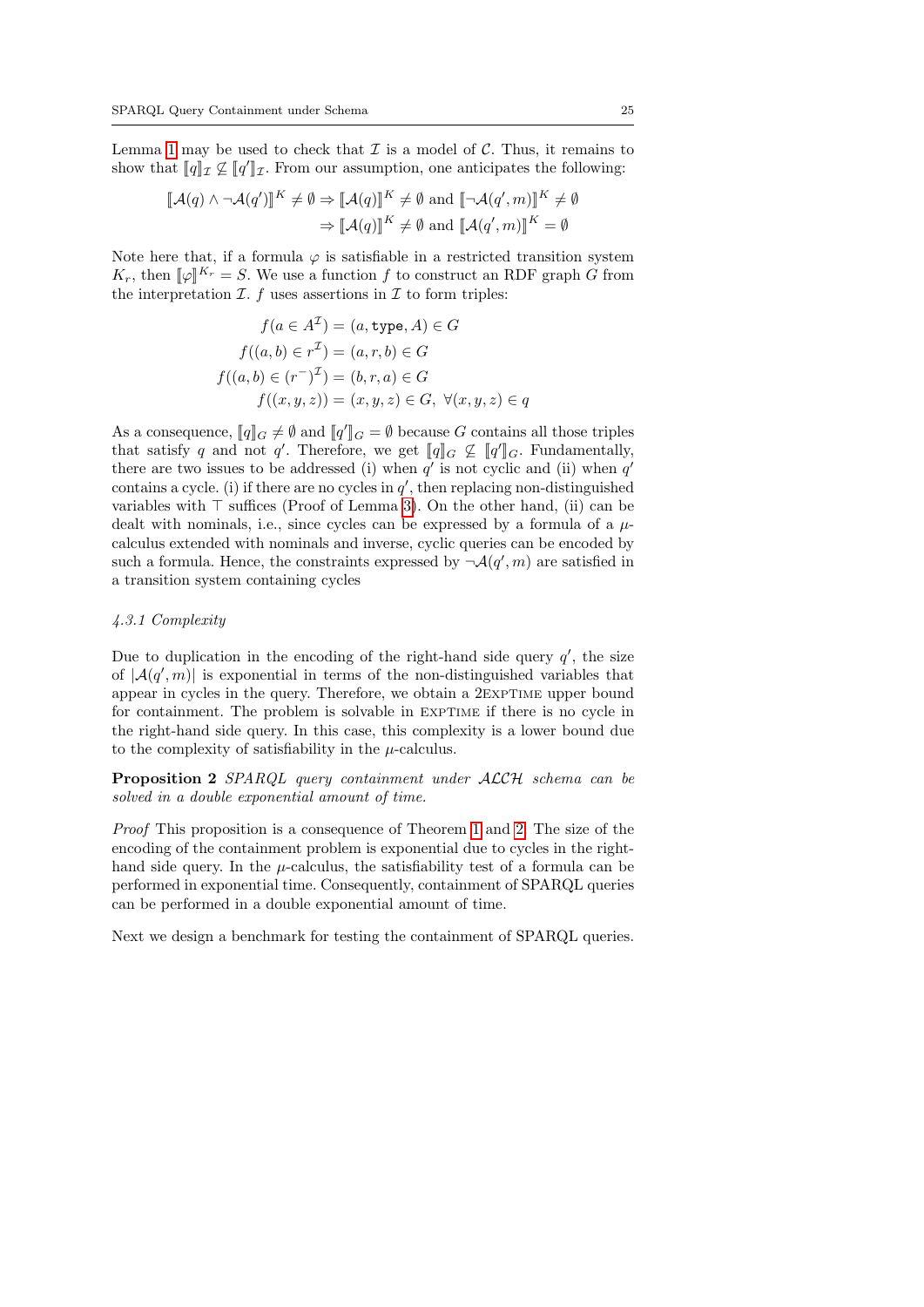#### 5 Containment Benchmark

SPARQL Query containment has recently been investigated theoretically and some query containment solvers are available. Yet, there were no benchmark to compare these systems and foster their improvement. In order to experimentally assess implementation strengths and limitations, we provide a SPARQL containment test benchmark. It has been designed with respect to both the capabilities of existing solvers and the study of typical queries. Some solvers support optional constructs and cycles, while other solvers support projection, union of conjunctive queries and RDF Schemas. The study of query demographics on DBPedia logs shows that the vast majority of queries are acyclic and a significant part of them uses UNION or projection. We thus test available solvers on their domain of applicability on three different benchmark suites. These experiments show that (i) tested solutions are overall functionally correct, (ii) in spite of its complexity, SPARQL query containment is practicable for acyclic queries, (iii) state-of-the-art solvers are at an early stage both in terms of capability and implementation.

#### 5.1 Query containment solvers

We briefly present three state-of-the-art query containment solvers used in the experiments. Our goal is to characterize their capabilities in order to design appropriate benchmarks. Thus, we also analyze actual queries used on the semantic web.

#### 5.1.1 SPARQL-Algebra

SPARQL-Algebra is an implementation of SPARQL query subsumption and equivalence based on the theoretical results in [38]. This implementation supports AND and OPTIONAL queries with no projection.

#### 5.1.2 AFMU

AFMU (Alternation Free two-way  $\mu$ -calculus) [51] is a satisfiability solver for the alternation-free fragment of the  $\mu$ -calculus [37]. It is a prototype implementation which determines the satisfiability of a  $\mu$ -calculus formula by producing a yes-or-no answer. To turn it into a query containment solver, it is necessary to turn the problem into a  $\mu$ -calculus satisfiability problem.

#### 5.1.3 TreeSolver

The XML tree logic solver *TreeSolver*<sup>2</sup> performs static analysis of XPath queries which comprise containment, equivalence and satisfiability. To perform these tasks, the solver translates XPath queries into  $\mu$ -calculus formulas

<sup>2</sup> <http://tyrex.inria.fr/websolver/>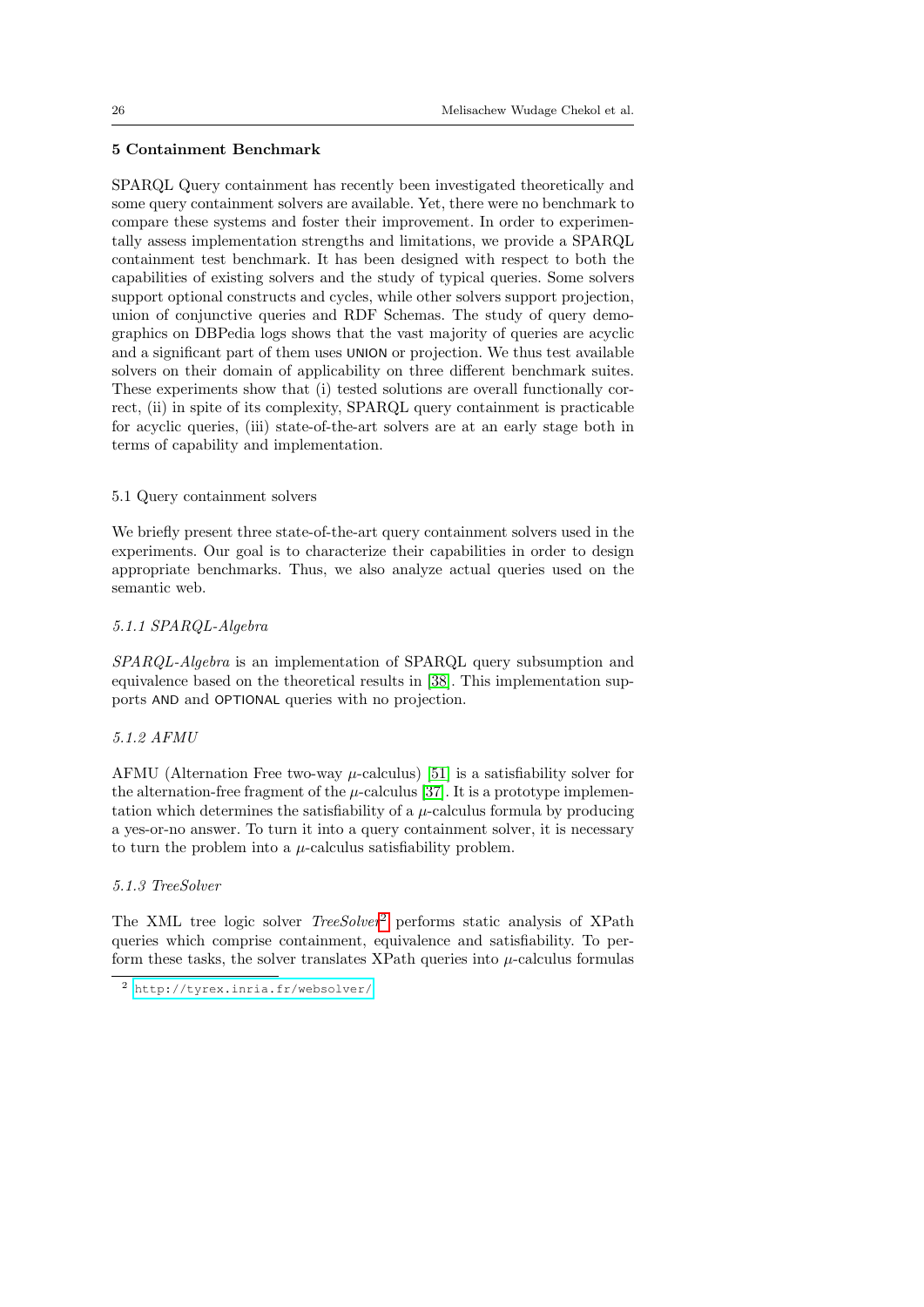| System         | projection | <b>UCO</b> | optional | blanks | cycles | <b>RDFS</b> |
|----------------|------------|------------|----------|--------|--------|-------------|
| SPARQL-Algebra |            |            |          |        |        |             |
| AFMU           |            |            |          |        |        |             |
| TreeSolver     |            |            |          |        |        |             |

Table 2 Comparison of features supported by current systems.

and then tests the unsatisfiability of the formula. Unlike AFMU, the unsatisfiability test is performed in time of  $2^{\mathcal{O}(n)}$  whereas it is  $2^{\mathcal{O}(n \log n)}$  for AFMU, such that  $n$  is the size of the formula.

Using TreeSolver follows the same procedure as using AFMU with a slightly different encoding. Indeed, because TreeSolver is restricted to tree-shaped models, we use a specific encoding of query formulas.

A summary of the features supported by these query containment solvers is presented in Table 2.

Out of the three systems, SPARQL-Algebra is self contained whereas the other two are  $\mu$ -calculus satisfiability solvers that need an intermediate query translation into formulas to determine containment.

Part of the query structures can be transformed into concept expressions in description logics and submitted to satisfiability (or subsumption) tests as well. So, in principle, query containment solvers based on description logic reasoners could be designed. However, we do not know any such solver.

#### 5.2 State of the query landscape

To assess the type of queries actually used, we analyzed DBpedia query logs<sup>3</sup>. We report on two log sets because there is a lot of variation between them. 2 905 035 queries from the logs were syntactically correct (90%). The results are given in Table 3. We tested the cyclicness of queries and found out that more than 90% of these queries are acyclic (94% of the small sample and 99% on the total). This justifies designing and evaluating acyclic queries. Projection is used in 11% of the large log and 22% of the smaller one, but such figures more than double if only "SELECT \*" queries are counted as projection-free queries.

OPTIONAL are used in around 30% of queries, whereas UNION is used in 18% of those in the full log and 43% in the large one. Union of conjunctive queries with optional are 15 to 30% of the logs. This make them operators to be supported in query containment.

On the contrary, on this huge set of queries, none contain CDFC components. This support the choice of solvers, in addition to the computation cost of query containment in this case, to optimize for the other type of queries.

<sup>3</sup> DBpedia 3.5.1 logs (<ftp://download.openlinksw.com/support/dbpedia/>) contain 3 210 368 queries between 30/04/2010 and 20/07/2010 and 378 530 queries of 13/07/2010 only.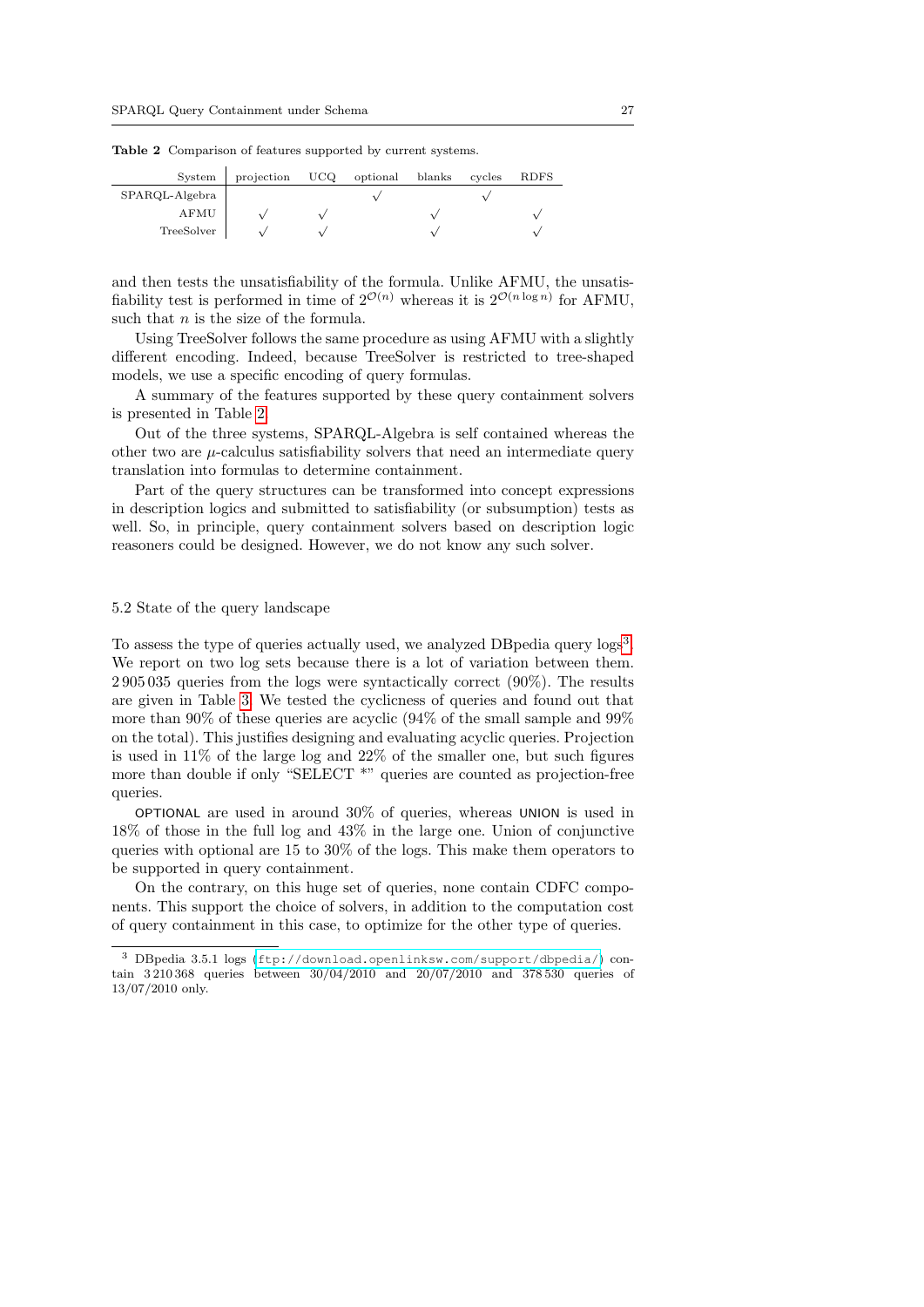|             |                | projection |          |          | no projection |          |
|-------------|----------------|------------|----------|----------|---------------|----------|
| operator    | tree           | $\rm{dag}$ | cycle    | tree     | $\rm{dag}$    | cycle    |
| none        | 175 220        | 562        | 1        | 1534150  | 1761          | 1748     |
| union       | 9              | 26625      | 547      | 24       | 29629         | 1 1 6 6  |
| opt         | 2052           | 685        | $\theta$ | 311608   | 722           | 1        |
| filter      | 7912           | 711        | 6        | 264821   | 340           | 1        |
| un-opt      | $\theta$       | 306        | $\theta$ | $\Omega$ | 12659         | 1        |
| opt-filt    | 7991           | 779        | $\theta$ | 4933     | 52401         | $\theta$ |
| $filt-un$   | $\mathfrak{D}$ | 183        | $\theta$ | 23802    | 12 2 8 6      | $\theta$ |
| un-opt-filt | $\theta$       | 102765     | 0        | 0        | 302657        | 23969    |

Table 3 Query characteristics of the full DBPedia logs.

#### 5.3 Benchmark design

We first present the design of containment benchmark suites. Each test suite is made of elementary test cases asking for the containment of one query into another. We then introduce the principles and software used for evaluating containment solvers. The benchmark and software is available on-line at <http://sparql-qc-bench.inrialpes.fr/>.

#### 5.3.1 Structure of the benchmark

There are three qualitative dimensions along which tests can be designed: the type of graph pattern connectors (AND, UNION, MINUS, Projection, OPTIONAL, FILTER etc.), the type of ontology: (no schema, RDFS, SHI, OWL, etc.) and the query structure (tree, DAG, cyclic). In addition to these dimensions, quantitative measures are: the number of triple patterns, the number of variables, the number of triple patterns involving more than one variable (Tjoins), and the size of the ontology.

We designed test suites of homogeneous qualitative dimensions selected with respect to the capacity of the current state-of-the-art solvers. The benchmark contains three test suites:

- Conjunctive Queries with No Projection (CQNoProj)
- Union of Conjunctive Queries with Projection (UCQProj)
- Union of Conjunctive Queries under RDFS reasoning (UCQrdfs)

The test suites are designed to model increasing expected difficulty by using more constructors. We did not provide tests of cyclic queries since only one solver is currently able to deal with them. However, this would be a natural addition to these tests.

Each test suite contains tests of different quantitative measures. Most of them are used for conformance testing, i.e., testing that solvers return the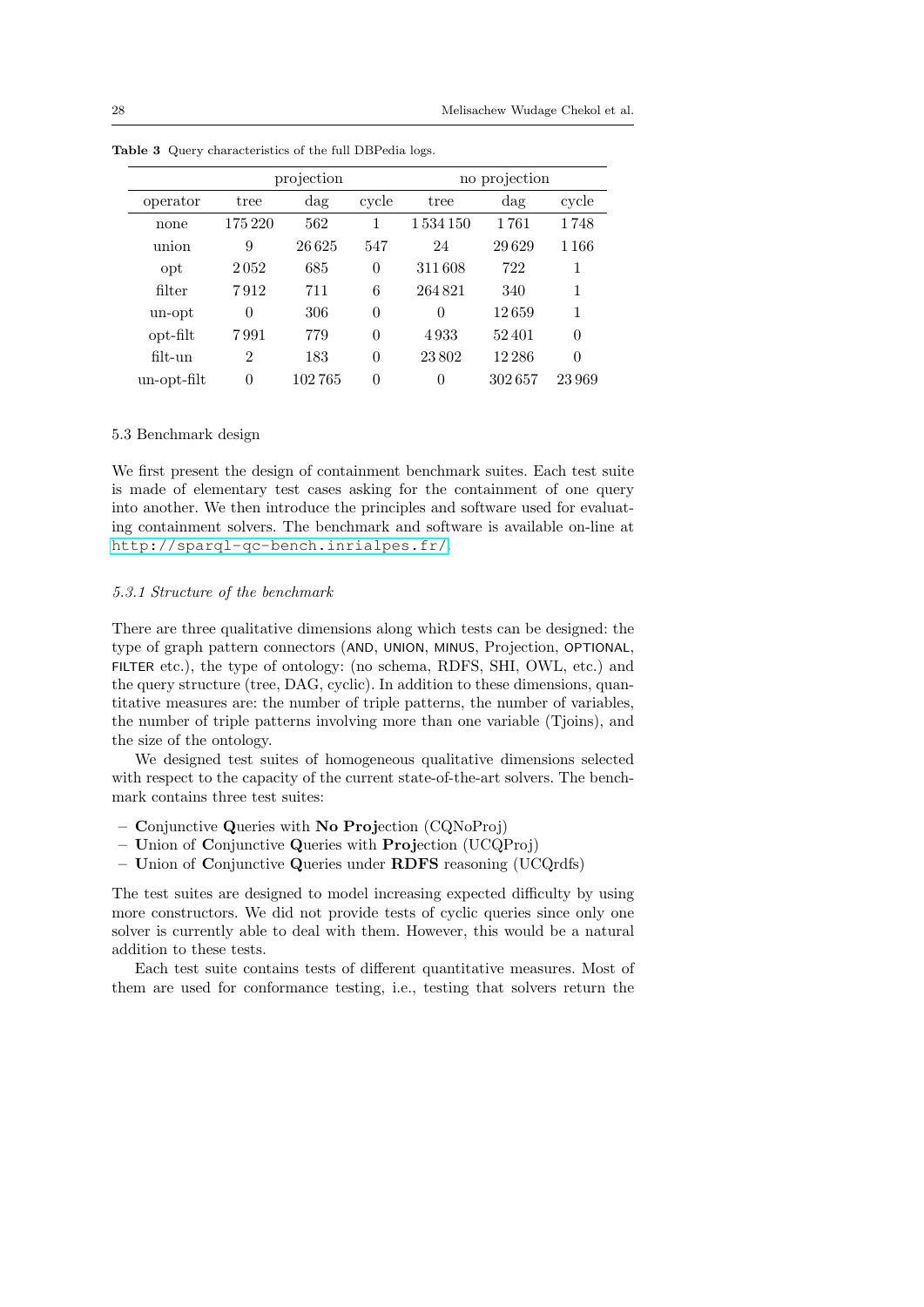|                  |                     | ≏              | S.             | Tjoin          |           |                     | AND            | co. | .크             |
|------------------|---------------------|----------------|----------------|----------------|-----------|---------------------|----------------|-----|----------------|
| Test case        | Problem             | ₹              | Vari           |                | Test case | Problem             |                | Var | Ē              |
| nop1             | $Q1a \sqsubset Q1b$ | 1              |                | $\Omega$       | nop11     | $Q6a \sqsubset Q6c$ | $\overline{2}$ | 3   |                |
| nop2             | $Q1b \sqsubset Q1a$ | $\Omega$       |                | $\overline{0}$ | nop12     | $Q6c \sqsubset Q6a$ | $\overline{0}$ |     |                |
| nop3             | $Q2a \sqsubset Q2b$ | 5              | 3              | 3              | nop13     | $Q6b \sqsubset Q6c$ | $\overline{2}$ | 3   | 1              |
| nop <sub>4</sub> | $Q2b \sqsubset Q2a$ | 5              |                | 3              | nop14     | $Q6c \sqsubset Q6b$ | $\overline{0}$ |     |                |
| nop5             | $Q3a \sqsubset Q3b$ | $\overline{2}$ | $\overline{2}$ | $\overline{2}$ | nop15     | $Q7a \sqsubset Q7b$ | 9              | 10  | 9              |
| nop6             | $Q3b \sqsubset Q3a$ | 1              |                | ı.             | nop16     | $Q7b \sqsubset Q7a$ | 10             |     | 9              |
| nop7             | $Q4c \sqsubset Q4b$ | 5              | 3              | $\overline{2}$ | nop17     | $Q8a \sqsubset Q8b$ | 3              | 4   | 3              |
| nop8             | $Q4b \sqsubset Q4c$ | 3              |                | $\overline{2}$ | nop18     | $Q8b \sqsubset Q8a$ | $\overline{2}$ |     | 3              |
| nop9             | $Q6a \sqsubset Q6b$ | $\overline{2}$ | 3              |                | nop19     | $Q9a \sqsubset Q9b$ | $\overline{4}$ | 3   | $\mathbf{2}$   |
| nop10            | $Q6b \sqsubset Q6a$ | $\overline{2}$ |                |                | nop20     | Q9a<br>Q9b ⊏        | $\overline{4}$ |     | $\overline{2}$ |

Table 4 The CQNoProj testsuite. In the AND column, figures correspond to the number of AND in the left-hand side query of the test. Vars is the number of variables in each queries and Tjoin the number of triples in which occurs at least two variables.

correct answer, but we also identify some stress tests trying to evaluate solvers at or beyond their limits. We discuss these test suites below.

## 5.3.2 CQNoProj

This test suite is designed for containment of basic graph patterns. It contains conjunctive queries with no projection. We have identified 20 different test cases (nop1–nop20), each one testing containment between two queries. All the cases in this setting are shown in Table 4, along with the number of connectives and variables in the queries. The more difficult test used for stress testing are nop3, nop4, nop15, and nop16. The two former ones have a larger number of conjunction (and of Tjoin), while the two latter ones have an even larger number of conjunctions and variables. We have selected Tjoins (triples having two variables) as a measure of difficulty because simple triple joins may be compiled efficiently as tuples.

#### 5.3.3 UCQProj

This test suite is made of 28 test cases, each comprising two acyclic union of conjunctive queries with projection. In fact, 14 tests contain projection only, 6 tests contains union only and 2 tests contains both (see Table 5.3.3). The test cases differ in the number of distinguished variables (Dvars) and connectives (conjunction or union). Particular stress tests are p3, p4 (without union nor projection), p15, p16, p23, and p24.

#### 5.3.4 Benchmarking software architecture

For testing containment solvers, we designed an experimental setup which comprises several software components. This setup is illustrated in Figure 3. It simply considers a containment checker as a software module taking as input two SPARQL queries  $(q \text{ and } q')$ , eventually an RDF Schema  $(\mathcal{S})$ , and returning true or false depending if  $q'$  is entailed by q (under the constraints of  $S$ ).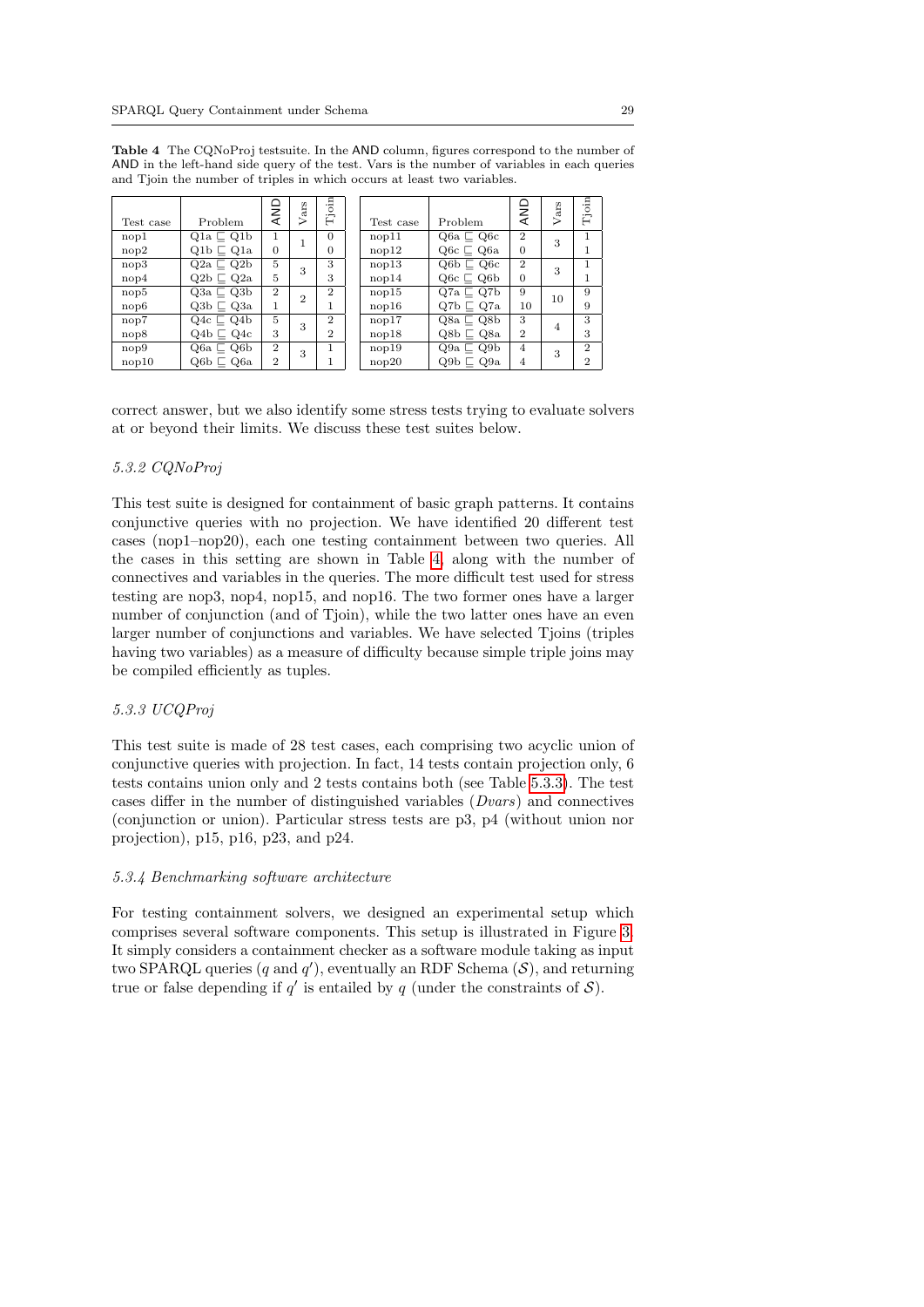| $\c{ase}$<br>$\operatorname{\mathsf{Test}}$ | Problem                 | AND            | UNION    | vars           | Vars           | Tjoin          | $\cos$<br>Test | Problem                 | AND            | UNION          | Dvars          | Vars           | Tjoin          |
|---------------------------------------------|-------------------------|----------------|----------|----------------|----------------|----------------|----------------|-------------------------|----------------|----------------|----------------|----------------|----------------|
| p1                                          | $Q11a \sqsubset Q11b$   | $\mathbf{1}$   | $\Omega$ | 1              | $\mathbf{1}$   | $\theta$       | p15            | $Q17a \sqsubset Q17b$   | 9              | $\theta$       | 10             | 10             | 9              |
| p2                                          | $Q11b \sqsubset Q11a$   | $\Omega$       | $\Omega$ |                | 1              | $\theta$       | p16            | $Q17b \sqsubset Q17a$   | 10             | $\Omega$       |                | 11             | 10             |
| p3                                          | $Q12a \sqsubset Q12b$   | 5              | $\Omega$ | 3              | 3              | 3              | p17            | $Q18a \sqsubset Q18b$   | 3              | $\Omega$       | 4              | $\overline{4}$ | 3              |
| p4                                          | $Q12b \sqsubset Q12a$   | 5              | $\Omega$ |                | 3              | 3              | p18            | $Q18b \sqsubset Q18a$   | $\overline{2}$ | $\Omega$       |                | 4              | 3              |
| p5                                          | $Q13a \sqsubset Q13b$   | $\overline{2}$ | $\Omega$ | $\overline{2}$ | $\overline{2}$ | $\overline{2}$ | p19            | $Q19a \sqsubseteq Q19b$ | $\overline{4}$ | $\theta$       | $\overline{2}$ | 3              | $\overline{2}$ |
| p <sub>6</sub>                              | $Q13b \sqsubset Q13a$   | 1              | $\Omega$ |                | $\overline{2}$ | 1              | p20            | $Q19b \sqsubset Q19a$   | $\overline{4}$ | $\overline{0}$ |                | 3              | $\overline{2}$ |
| p7                                          | $Q14c \sqsubseteq Q14b$ | 3              | $\Omega$ | 1              | 3              | $\overline{2}$ | p21            | $Q19c \sqsubset Q19b$   | $\overline{4}$ | $\overline{0}$ | $\overline{2}$ | $\overline{4}$ | 3              |
| p8                                          | $Q14b \sqsubset Q14c$   | 5.             | $\Omega$ |                | 3              | $2*$           | p22            | $Q19b \sqsubset Q19c$   | $\overline{4}$ | $\Omega$       |                | 3              | $\overline{2}$ |
| p9                                          | $Q15a \sqsubset Q15b$   | $\Omega$       | $\Omega$ | $\overline{2}$ | 3              | $\mathbf 1$    | p23            | $Q20a \sqsubset Q20b$   | $\overline{2}$ | 7              | 10             | 10             | 9              |
| p10                                         | $Q15b \sqsubset Q15a$   | $\Omega$       | $\Omega$ |                | $\overline{2}$ | 1              | p24            | $Q20b \sqsubset Q20a$   | 8              | 1              |                | 10             | 9              |
| p11                                         | $Q16a \sqsubseteq Q16b$ | $\overline{2}$ | $\Omega$ | 1              | 3              | $\mathbf 1$    | p25            | $Q21a \sqsubset Q21b$   | 6              | $\mathbf{2}$   | $^{2}$         | $4 - 6$        | 5              |
| p12                                         | $Q16b \sqsubset Q16a$   | $\overline{2}$ | $\Omega$ |                | 3              | 1              | p26            | $Q21b \sqsubset Q21a$   | 8              | $\Omega$       |                | 6              | 5              |
| p13                                         | $Q16a \sqsubset Q16c$   | $\overline{2}$ | $\Omega$ |                | 3              | $\mathbf 1$    | p27            | $Q22a \sqsubset Q22b$   | 3              | $\mathbf{1}$   | $\overline{2}$ | $\mathbf{2}$   | $\overline{2}$ |
| p14                                         | Q16c $\sqsubset$ Q16a   | $\Omega$       | $\Omega$ |                | 3              | 1              | p28            | $Q22b \sqsubset Q22a$   | 3              | $\mathbf{1}$   |                | $\overline{2}$ | $\overline{2}$ |

Table 5 The UCQProj test suite.



Fig. 3 Experimental setup for testing query containment. The tester (plain rectangle) parses queries and schemas and passes them to a solver wrapper (dashed rectangle).

This has been provided as a Java interface using Jena to express queries and RDF Schema. We have developed three wrappers implementing this interface for the three tested systems. Other systems may be wrapped in the same interface and tested in the same conditions. This platform may also be used for providing non regression tests for containment solvers.

Tests proceeds by providing test cases to the interface, timing the execution of the containment test around this common interface call. So timing occurs at the frontier of the dashed box of Figure 3, i.e., after query and schema parsing. This advantages SPARQL-Algebra, because it works directly on the ARQ representation, whereas the two other solvers have first to translate the ARQ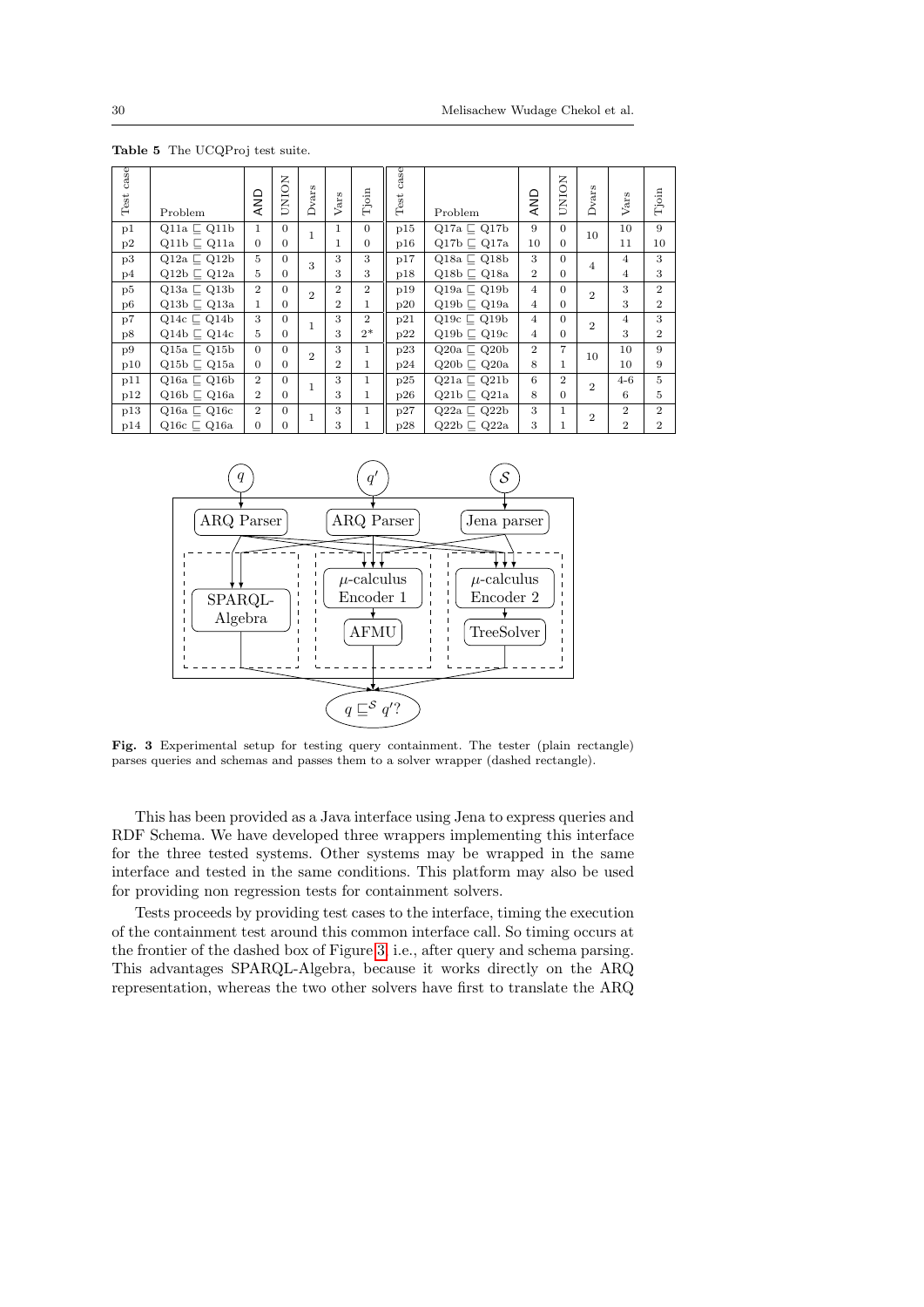representation into a  $\mu$ -calculus formula which is then parsed and transformed in each solver's internal representation.

#### 5.4 Experiments

We evaluated the three identified query containment solvers with the three test suites. Rather than a definitive assessment of these solvers, our goal is to give first insights into the state-of-the-art and highlight deficiencies of engines based on the benchmark outcome. None of these systems is sharply optimized. However, their behavior is sufficient for highlighting test difficulty.

We run the experiments with an ordinary laptop computer running Mac OS X (specifically a 2.7 Ghz MacBook Pro with 16GB RAM).

The solvers were not genuinely reentrant. Hence, each test case has been run in a separate process after that the first case of each suite has been run as a warm up. All solvers are Java programs. The Java virtual machines were run with maximum heap size of 2024MB and a timeout at 20s (20000ms). Raising memory size to 1GB and timeout to 40s does not change timeout results. The  $\mu$ -calculus solvers take advantage of a native BDD library. Using the native implementation doubles the speed of these solvers, however, it also brings large initialization time (in spite of warm-up set up).

Reported figures are the average of 5 runs (we run the tests 7 times and ruled out each time the best and worst performance).

#### 5.4.1 CQNoProj Results

On conjunctive queries without projection, the SPARQL Algebra implementation is at least 10 times faster than the  $\mu$ -calculus implementations (Figure 4). This comes as no surprise, since the latter are exponential time solvers whereas the former is a polynomial time solver.

AFMU times out on stress tests (nop3, nop4, nop15 and nop16). This happens whenever containment is determined between queries that contain more than 10 joins, such as in test cases nop15 and nop16. TreeSolver is able to deal with such cases albeit at the price of long response times. Overall, TreeSolver outperforms AFMU.

The fact that SPARQL-Algebra does not suffer from these sets, shows that the encoding of the  $\mu$ -calculus solvers can be improved for such practical cases.

SPARQL-Algebra responded incorrectly, in test case nop7 (cf. Table 4), when blank nodes are used in the queries. It is not expected to deal with blank nodes. The other solvers are able to take them into account.

#### 5.4.2 UCQProj Results

On the UCQProj test suite (see Section 5.3.3), we compared the two systems able to deal with UNION: TreeSolver and AFMU. Figure 5 shows that the performances of AFMU and TreeSolvers are roughly comparable with the notable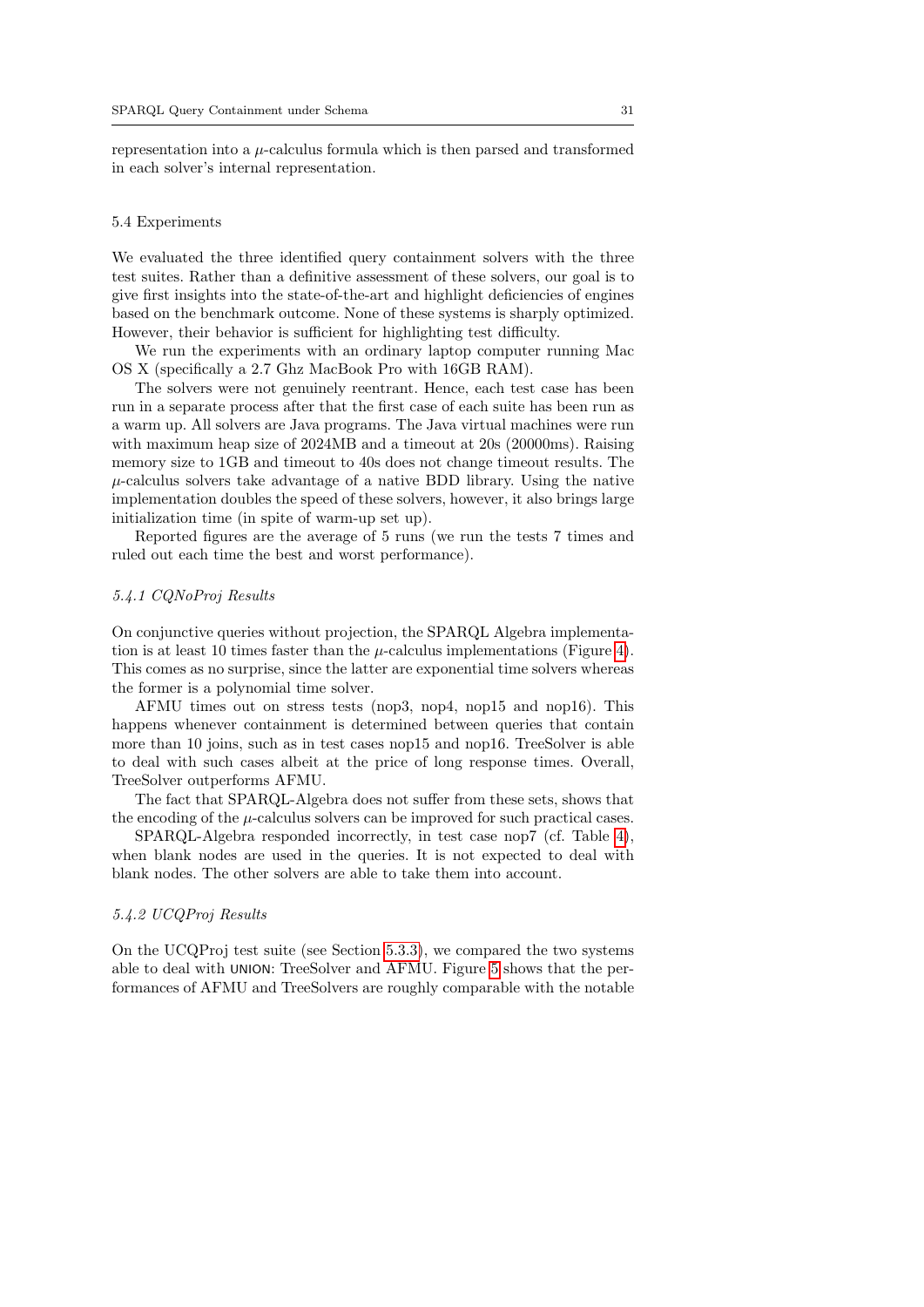

Fig. 4 Results for the CQNoProj test suite (logarithmic scale).

exception that TreeSolver answers for cases where AFMU fails. Specifically, TreeSolver times out only on test p24, while AFMU cannot deal with all stress tests: p3-p4, p15-p16, p23-p26. For this test suite, the necessary run time tends to be far longer as it often ends up in filling the available heap. For some of these tests (p15-16), performances could certainly be improved by adopting a better encoding of triples.



Fig. 5 Results for the UCQProj test suite (logarithmic scale).

#### 5.4.3 Discussion

In summary, all solvers under all experimental settings responded positively i.e., they all determined containment correctly under their stated application limits (we tested this independently). However, from these experiments, a lot remains to be done in order to alleviate the shortcomings of the current systems.

SPARQL-Algebra is faster on its domain of application. The advantages of this solver compared to the others are that it supports subsumption of OPTIONAL query patterns and also cyclic CQs. However, blank nodes are not supported.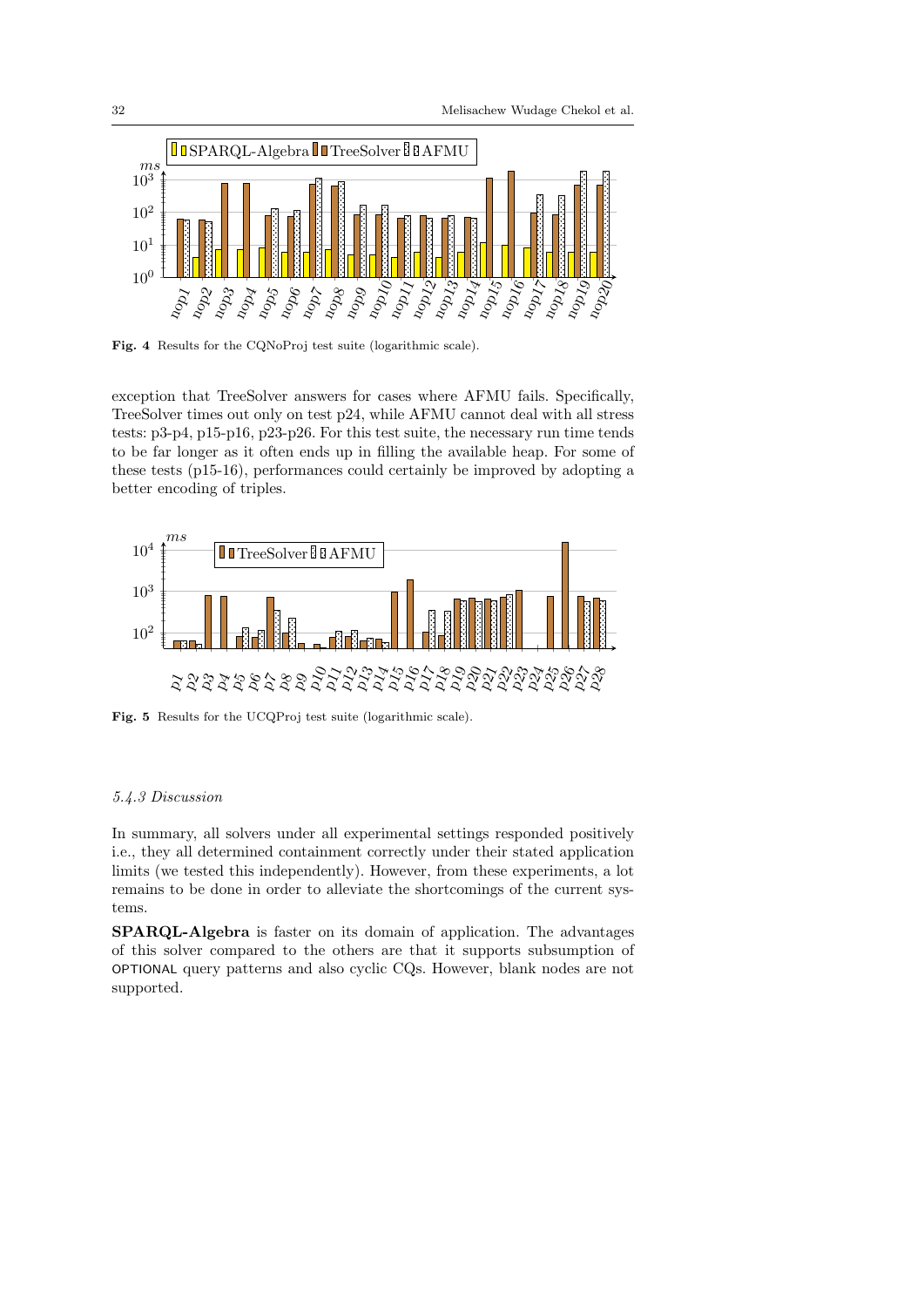AFMU is able to determine containment of acyclic UCQs under ontological axioms. For queries of reasonable size, the solver determined their containment correctly. The problem is that when queries have a larger size, e.g., more than 8 joins, the solver saturates memory. This is shown for test cases nop15 and nop16 (Figure 4) as well as for test cases p15 and p16 (Figure 5). However, the implementation of this solver is not optimal: the authors have documented improvements. Moreover, determining containment of general UCQs (beyond the acyclic ones) will require extending the solver.

TreeSolver has globally similar limitations as AFMU: no support for cyclic queries and difficulty with queries of large size (as we can expect from worst case complexity), such as nop16. However, TreeSolver globally outperforms AFMU: TreeSolver is most often much faster, and, moreover capable of successfully dealing with more tests. This can probably be explained by the fact that the TreeSolver's algorithm [27] is based on a least-fixpoint computation, whereas AFMU's algorithm is based on a greatest-fixpoint computation [51]. By nature, AFMU's algorithm starts from all possibilities and repeatedly removes inconsistencies until a fixpoint is reached. In contrast, TreeSolver's algorithm basically starts from the emptyset and repeatedly tries to prove new relevant branches until it finds a fully proved model. A major consequence is that AFMU is required to compute a whole fixpoint each time before concluding about the existence (or inexistence) of a model. The situation is very different with TreeSolver, that can conclude as soon as it finds a (fully proved) satisfying model, without necessarily having to build a fixpoint completely before concluding about satisfiable formulas.

Determining the type of queries to compare (cyclic, disjunctive, with blank nodes, with projections, etc.) is easy. Hence, it is possible to build a system assembling these solvers and providing the best possible performances for each case.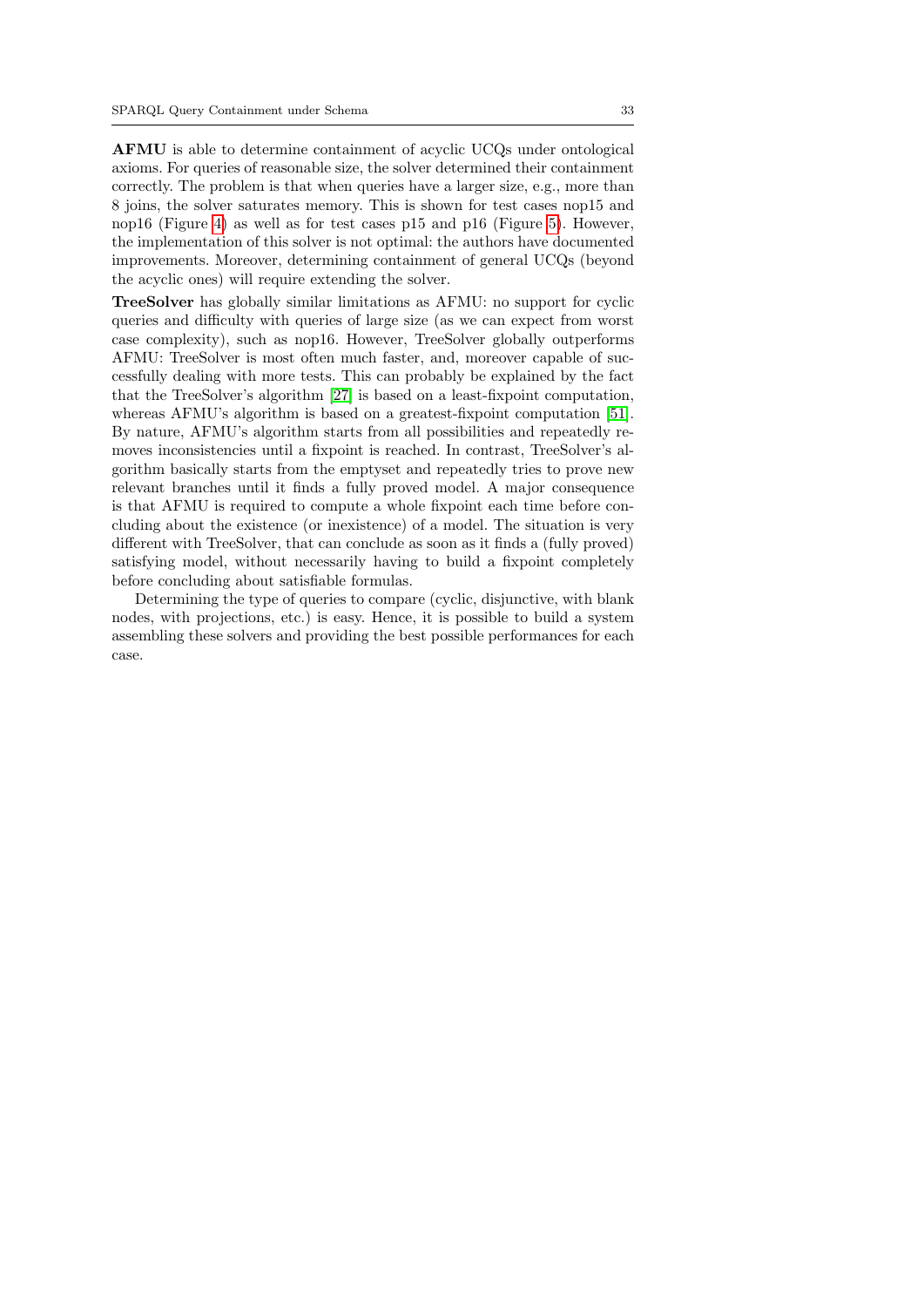#### 6 Related Work

Query optimization has been the subject of an important research effort for many types of query languages, with the common goal of speeding up query processing. The works found in [49, 29, 47] considered the problem of SPARQL query optimization. So, this paper can be used to prove the correctness of query rewriting techniques. In the following we briefly review works that previously established closely related results for related query languages.

An early formalization of RDF(S) graphs has been presented in [30], in which the complexity of query evaluation and containment is also studied. The authors investigate a datalog-style, rule-based query language for RDF(S) graphs. In particular, they establish the NP-completeness of query containment over simple RDF graphs, this result is also published in the RDF semantics document [31]. The query language is rather simple compared to SPARQL and no constraints were assumed for the problem. [48] provides algorithms for the containment and minimization of RDF(S) query patterns utilizing concept and property hierarchies for the query language RQL (RDF Query Language). The NP-completeness is established for query containment concerning conjunctive and union of conjunctive queries. All of the results below and the ones in this paper were obtained under the assumption that queries are evaluated under set semantics. This means that the database relations given as inputs to queries are sets and that queries return sets as answers. In real database systems, however, queries are usually evaluated under bag semantics, not set semantics: input database relations may be bags (multisets), and queries may return bags as answers. The same holds for SPARQL in which duplicate tuples are not eliminated unless explicitly specified in the syntax using the SELECT DISTINCT construct. This is because SPARQL, instead of being defined according to its logical semantics, is defined as graph manipulation. However, most of the studies on query containment use set semantics rather than bag semantics. In particular, containment becomes undecidable (even for) union of conjunctive queries under bag semantics [33]. Thus, this study relies on the set semantics of SPARQL to obtain decidability results.

The work in [29], investigated static analysis of SPARQL queries that are embedded in a Java program. It checks the correctness of the syntaxes of RDF data, SPARQL queries, and SPARUL update queries. Beyond this, their system called SWOBE (Semantic Web Objects Database Programming Language), detects if a query has a non-empty result set. Most recently, static analysis and optimization of OPTIONAL graph patterns is studied in [38, 43]. Pichler et all carried out a comprehensive complexity analysis of containment and equivalence for several fragments of SPARQL with OPTIONAL. Both papers concentrate on complexity results and it is unclear whether these complexity bound can be leveraged in practical terms in a usable implementation. However, the containment problem under Schema has not been considered in either of the two articles. See Table 6 for a summary of the result reported in [43], where wd denotes the well designed fragment and  $\{\cup\}, \{\pi\}$  denote the UNION and SELECT extensions, respectively. Besides works that focus on querying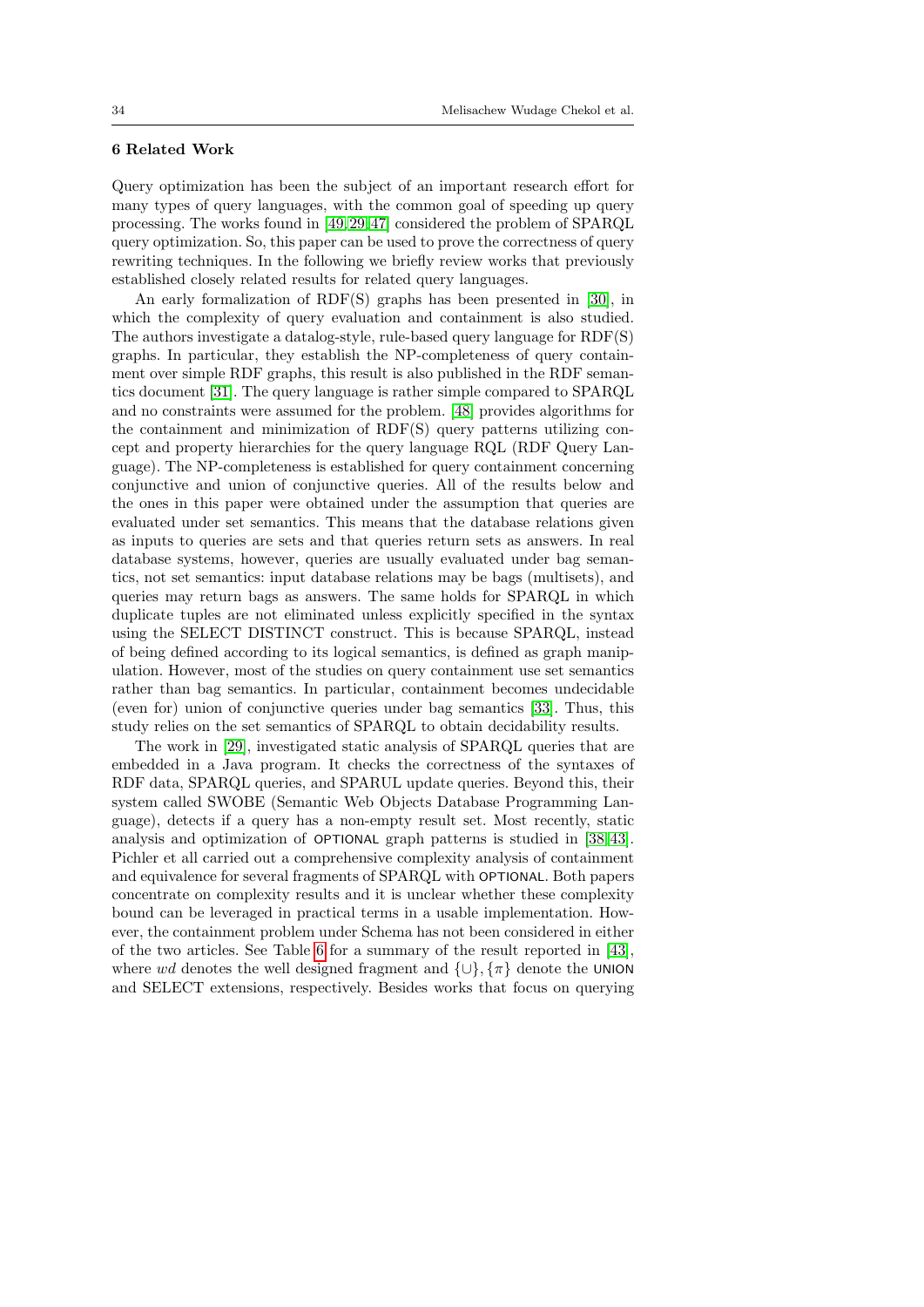| $Q_1 \setminus Q_2$  | wd          | $wd + \{\cup\}$     | $wd + {\pi}$ | $wd + \{\cup, \pi\}$ |
|----------------------|-------------|---------------------|--------------|----------------------|
| wd                   | NP-complete | $\Pi_2^P$ -complete | undecidable  | undecidable          |
| $wd + \{\cup\}$      | NP-complete | $\Pi_2^P$ -complete | undecidable  | undecidable          |
| $wd + {\pi}$         | NP-complete | $\Pi_2^P$ -complete | undecidable  | undecidable          |
| $wd + \{\cup, \pi\}$ | NP-complete | $\Pi_2^P$ -complete | undecidable  | undecidable          |

Table 6 The Containment complexity for well-designed SPARQL fragments

RDF graphs, in the following, we explore the relations and containment problem between SPARQL and query languages from other domains.

SPARQL vs. Relational Algebra It has been shown that SPARQL is equally expressive as relational algebra  $(RA)$  [4]. It is easy to see that relational algebra with SPJUD (Selection, Projection, Join, Union and Difference) [1] operators is equivalent to that of SPARQL with SELECT, AND, UNION, OPTIONAL and FILTER. The algebraic operators that are defined in SPARQL resemble the algebraic operators defined in relational algebra; in particular, AND is mapped to the algebraic join, FILTER is mapped to the algebraic selection operator, UNION is mapped to the union operator, OPTIONAL is mapped to the left outer join (which allows for the optional padding of information), and SELECT is mapped to the projection operator. As opposed to the operators in relational algebra, which are defined on top of relations with fixed schema, the algebraic SPARQL operators are defined over so called mapping sets, obtained when evaluating triple patterns. In contrast to the fixed schema in relational algebra, the "schema" of mappings in SPARQL algebra is loose in the sense that such mappings may bind an arbitrary set of variables. This means that in the general case we cannot give guarantees about which variables are bound or unbound in mappings that are obtained during query evaluation.

Studies on the translation of SPARQL into relational algebra and SQL [24, 17] indicate a close connection between SPARQL and relational algebra in terms of expressiveness. In [44], a translation of SPARQL queries into a datalog fragment (non-recursive datalog with negation) that is known to be equally expressive as relational algebra was presented. This translation makes the close connection between SPARQL and rule-based languages explicit and shows that RA is at least as expressive as SPARQL. Tackling the opposite direction, it was recently shown in [4] that SPARQL is relationally complete, by providing a translation of the above-mentioned datalog fragment into SPARQL. As argued in [4], the results from [44] and [4] taken together imply that SPARQL has the same expressive power as relational algebra. From early results on query containment in relational algebra and first-order logic, one can infer that containment in relational algebra is undecidable. Therefore, containment of SPARQL queries is also undecidable. Hence, in this paper, we considered various fragments of SPARQL to study containment.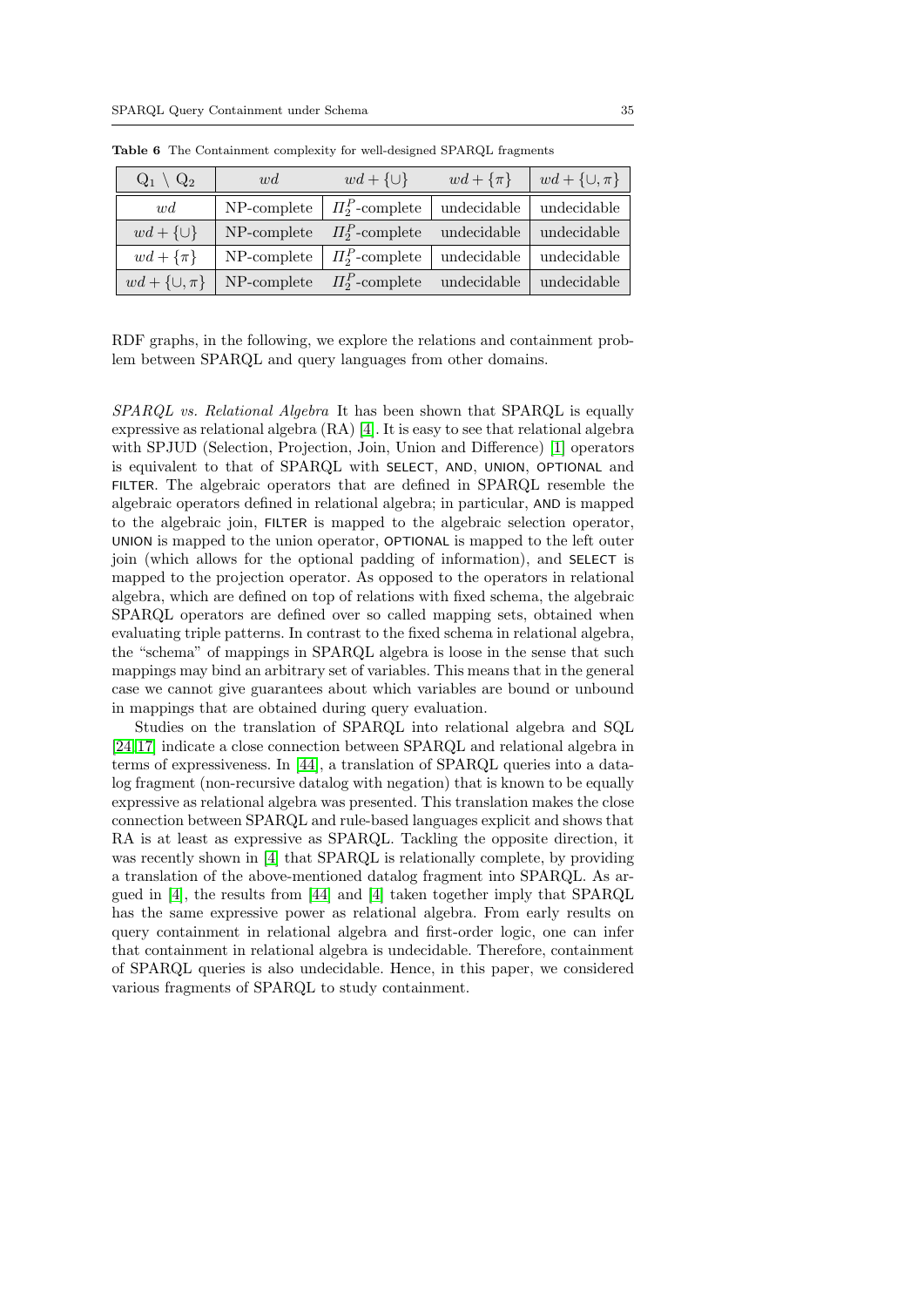Semistructured data In line with CQs in databases and description logic, regular path query languages are used to query arbitrary length paths in graph databases — in semi structured data. Like  $CQs$ , they have been used and studied widely. They are different from CQs in that, they allow recursion by using regular expression patterns. The problem of containment has been addressed for extensions of this language. In this regard, a prominent language used in semi-structured data is XPath. This language has been studied extensively over the last decade. These studies range from extending or reducing to static analysis. Static analysis of XPath queries has been studied in [27], encompassing containment, equivalence, coverage, and satisfiability of XPath queries. In fact, [27] inspired the approach to study these problems using a graph logic and provide a working implementation.

Other notable results come from the study of Regular Path Queries (RPQs). RPQs are extremely useful for expressing complex navigations in a graph. In particular, union and transitive closure are crucial when we do not have a complete knowledge of the structure of the knowledge base as is the case for RDF graphs. Containment of (two-way) regular path queries (2RPQs) have been studied extensively [11, 12, 7]. These languages are used to query graph databases and containment has been shown to be PSPACE-complete, this complexity bound jumps to EXPTIME-hard under the presence of functionality constraints. On the other hand, the containment of conjunctive 2RPQs is EXPSPACE-complete, this bound jumps to 2EXPTIME when considered under expressive description logic (DL) constraints [14]. However, it is exponential if the query on the right hand side has a tree structure [13]. Further, paths are included in the new version of SPARQL. Query evaluation and containment of this language has recently been studied in [21, 18, 36].

Containment under constraints Query containment has also been studied under different kinds of constraints. Results in this setting include, decidability of conjunctive query containment under functional and inclusion dependencies [34]. [2] proved the decidability of this problem under functional and multi-valued dependencies. Further, decidability and undecidability results are proved in [13] for non-recursive Datalog queries under expressive description logic constraints. Moreover, undecidability is proved in [15] for recursive queries under inclusion dependencies.

Another inspirational work comes from [13] in which query containment under description logic constraints is studied based on an encoding in propositional dynamic logic with converse (CPDL). Subsequently, in [13], a double exponential upper bound is proved for containment of UCQs under  $D\mathcal{LR}$  schema axioms. Our work is similar in spirit, in the sense that, we apply encoding of the containment problem in the  $\mu$ -calculus to take advantage of its superior expressive power and a number of available implementations. Thereby, opening a way for extensions of the query and schema languages (for instance OWL-DL [19]). Besides, the two query languages are different since SPARQL allows for predicates to be used as subject or object of other triple patterns and can be in the scope of a variable. This is not directly allowed in  $D\mathcal{LR}$  UCQs. Our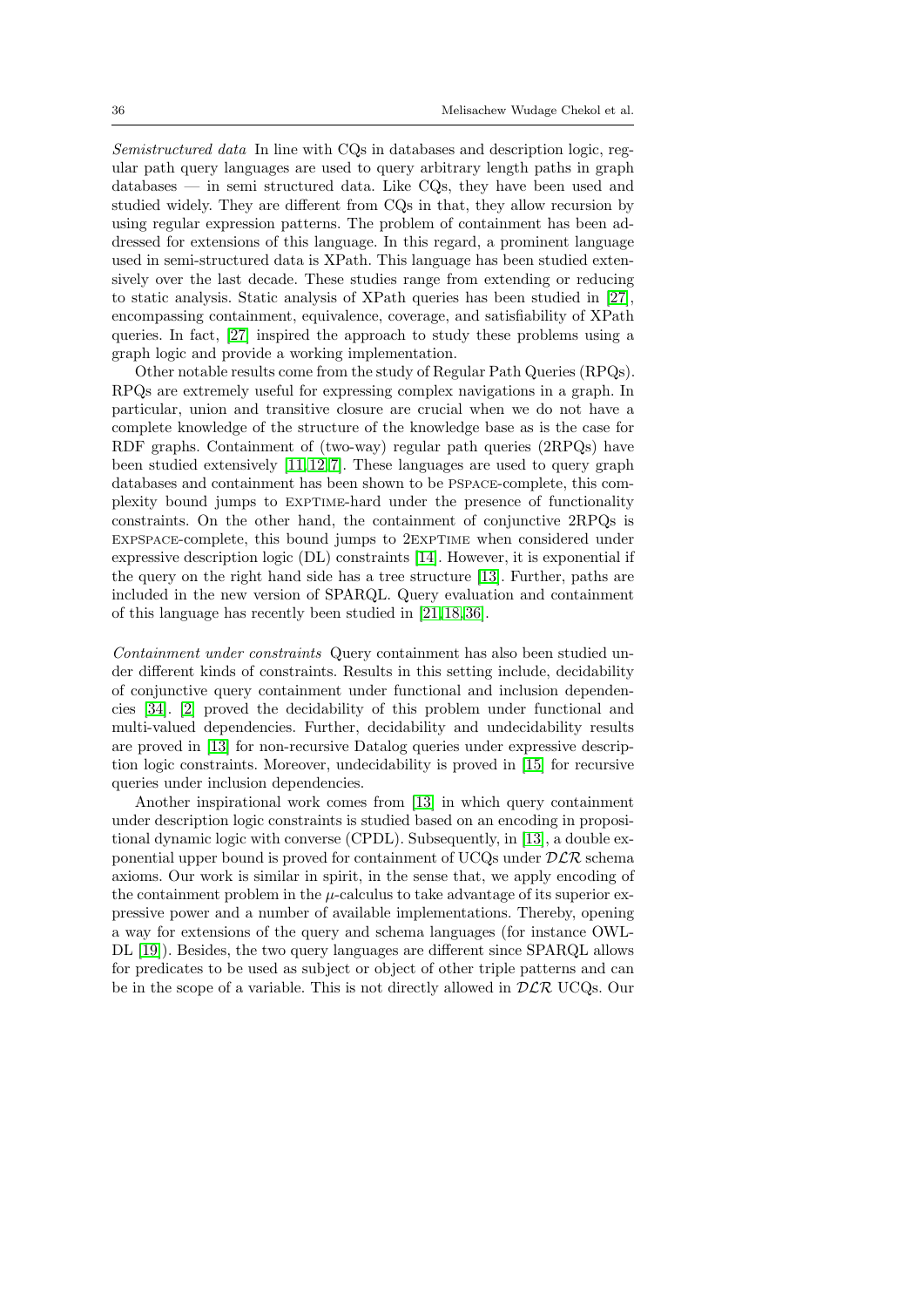encoding of RDF graphs and SPARQL queries preserves this capability. On the other hand, CQ containment is studied extensively for DL-Lite and  $\mathcal{EL}$ family of languages as well as for DLs  $\text{ALC}$ ,  $\text{ALCI}$  and  $\text{ALCF}$ . Interestingly, they allow each query its own ontology rather than assuming a single ontology for both queries, which they claim is relevant in applications to versioning and modularity. Comparatively, our query language is more expressive (because it has union, paths and variables in predicate positions) and the schema language we consider differs (i.e., RDFS and  $\mathcal{ALCH}$ ). Although, containment under RDFS entailment regime can be translated into query containment with a separate schema for each query. This can be done by considering the schema part of the queries as a schema. We leave out the detail as a future work.

Lastly, the most closely related study is found in [22] where containment of union of conjunctive SPARQL queries under  $\mathcal{S} \mathcal{H} \mathcal{I}$  schema axioms is investigated. They apply similar techniques as the ones used here however the schema language studied here is a different one as well as the query language which includes paths. Moreover, in this work, we provide a different encoding for cyclic SPARQL queries and point out clearly their contribution towards a further jump in complexity.

Implementation and evaluation Recently, static analysis and optimization of SPARQL queries has attracted widespread attention, notably [20, 38, 21, 22, 38, 23] for static analysis and [49, 29, 47, 38, 35, 43, 36] for optimization. However, to the best of our knowledge, there are only two implementations: (1) SPARQL-Algebra supports only conjunction and OPTIONAL queries with no projection (containment of basic and optional graph patterns) [38], and (2) SPARQL containment benchmark supports UCQ SPARQL containment under RDF schema axioms [23].

Finally, various SPARQL query evaluation performance benchmarks have been proposed [8, 9, 46], but only one SPARQL query containment benchmark to our knowledge [23]. Consequently in this work, concerning experimental tests, we rerun the benchmarks of [23] showing an improvement on the Tree-Solver.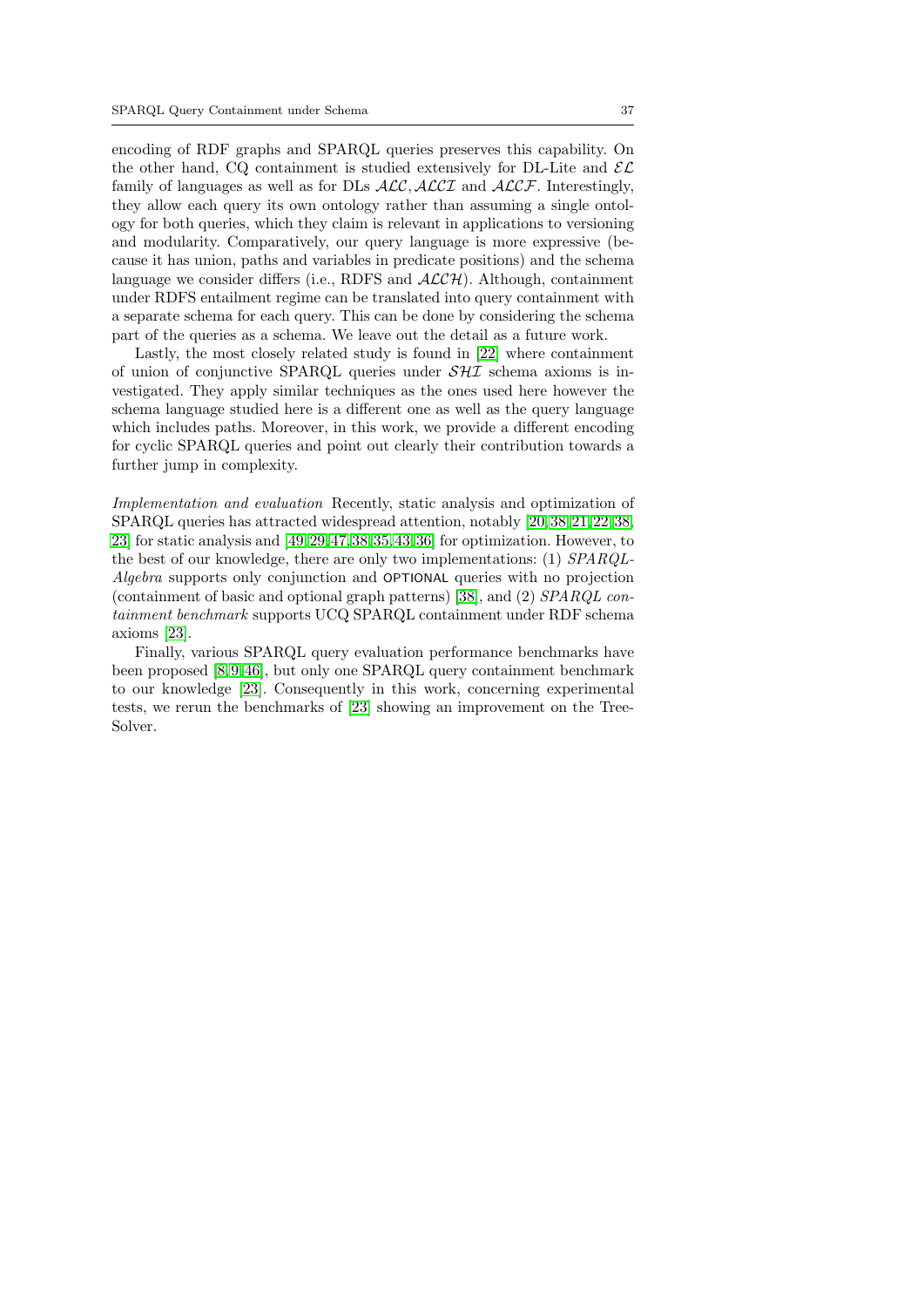## 7 Conclusion

We now summarize the main contributions of this work, and propose further research directions. Having well-behaved computational and model theoretic properties and implementations that have been put to practice,  $\mu$ -calculus has been chosen for the task of static analysis of SPARQL queries.  $\mu$ -calculus formulas are interpreted over transition systems. SPARQL queries are evaluated over RDF graphs, these graphs can be transformed to other types of graphs: hypergrahs, bipartite graphs, transition systems and others. Thus, given a graph logic, RDF graphs can be translated into transition systems and SPARQL queries into  $\mu$ -calculus formulas, consequently the formulas can be interpreted over transition systems.

Containment of queries can be reduced to satisfiability test by encoding the set inclusion as implication and the queries as formulas. In order to do this, we proposed to translate queries and  $\mathcal{ALCH}$  axioms into  $\mu$ -calculus formulas. The principle of the translation is based on reification where each triple is represented by a node, connected to the subject, predicate and object elements of the query. The encoding of the right-hand side query is different from that of the left due to the non-distinguished variables that appear in cycles in the query. In fact, this is the reason for the high complexity bounds in containment problems in general. Finally, the soundness and completeness of the reduction is proved and a double exponential upper bound complexity is established for the problem.

In order to complement the theoretical results, we have carried out experiments. We proposed a compliance benchmark for containment, equivalence and satisfiability of semantic web queries. The benchmark is used to test the current-state-of-the-art tools. A comparison of these tools based on running times is discussed. Furthermore, the benchmark is designed to assess the containment solvers that are available presently, with room for extension.

It is beyond the scope of this paper to address the containment problem for every possible fragment of SPARQL (resp. PSPARQL) and schema language (for instance, the  $\mathcal{SH}$  family). This work lays the theoretical and experimental foundations, provides simply extendible and implementable methods, for instance, the containment benchmark is designed with respect to the currentstate-of-the-art, so it needs to evolve side-by-side with the containment solvers.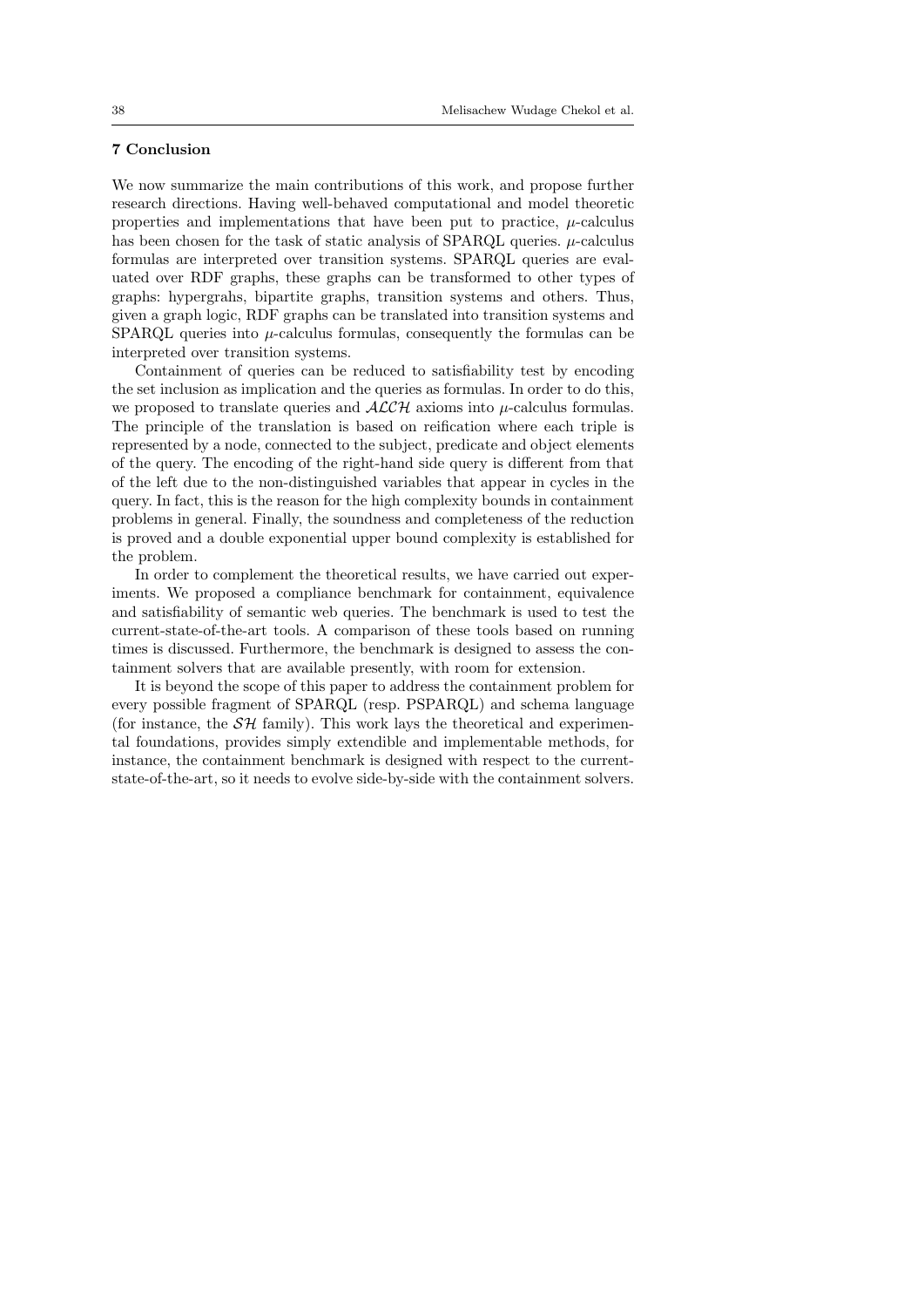#### References

- 1. Abiteboul, S., Hull, R., Vianu, V.: Foundations of databases, vol. 8. Addison-Wesley (1995)
- 2. Aho, A.V., Sagiv, Y., Ullman, J.D.: Equivalences among relational expressions. SIAM Journal on Computing 8(2), 218–246 (1979)
- 3. Alkhateeb, F., Baget, J.F., Euzenat, J.: Extending SPARQL with regular expression patterns (for querying RDF). Web Semantics: Science, Services and Agents on the World Wide Web 7(2), 57–73 (2009)
- 4. Angles, R., Gutierrez, C.: The expressive power of SPARQL. In: Proc. ISWC, pp. 114–129. Springer (2008)
- 5. Baader, F., Calvanese, D., McGuinness, D., Nardi, D., Patel-Schneider, P. (eds.): The Description Logic Handbook: Theory, Implementation, and Applications. Cambridge University Press (2007). ISBN 9780511717383
- 6. Baget, J.F.: RDF entailment as a graph homomorphism. The Semantic Web–ISWC 2005 pp. 82–96 (2005)
- 7. Barcelo, P., Libkin, L., Lin, A.W., Wood, P.T.: Expressive languages for path queries over graph-structured data. p. 31. ACM (2012)
- 8. Bizer, C., Schultz, A.: Benchmarking the performance of storage systems that expose SPARQL endpoints. In: Proc. 4 th International Workshop on Scalable Semantic Web Knowledge Base Systems (SSWS) (2008)
- 9. Bizer, C., Schultz, A.: The Berlin SPARQL benchmark. International Journal on Semantic Web and Information Systems  $5(2)$ , 1–24 (2009)
- 10. Blackburn, P., van Benthem, J.F., Wolter, F.: Handbook of Modal Logic, vol. 3. Elsevier (2007)
- 11. Calvanese, D., De Giacomo, G., Lenzerini, M., Vardi, M.Y.: Containment of Conjunctive Regular Path Queries with Inverse. In: Proc. 7th Int. Conf. on the Principles of Knowledge Representation and Reasoning (KR 2000), pp. 176–185 (2000)
- 12. Calvanese, D., De Giacomo, G., Lenzerini, M., Vardi, M.Y.: Reasoning on regular path queries. SIGMOD Record 32(4), 83–92 (2003)
- 13. Calvanese, D., Giacomo, G.D., Lenzerini, M.: Conjunctive query containment and answering under description logic constraints. ACM Transactions on Computational Logic (TOCL) 9(3), 22 (2008)
- 14. Calvanese, D., Ortiz, M., Simkus, M.: Containment of regular path queries under description logic constraints. In: IJCAI Proceedings-International Joint Conference on Artificial Intelligence, vol. 22, p. 805 (2011)
- 15. Calvanese, D., Rosati, R.: Answering Recursive Queries under Keys and Foreign Keys is Undecidable. In: Proc. 10th Int. Workshop on Knowledge Representation meets Databases (KRDB 2003), vol. 79, pp. 3–14 (2003)
- 16. Chandra, A.K., Merlin, P.M.: Optimal Implementation of Conjunctive Queries in Relational Data Bases. In: Proceedings of the ninth annual ACM symposium on Theory of computing, pp. 77–90. ACM (1977)
- 17. Chebotko, A., Lu, S., Jamil, H.M., Fotouhi, F.: Semantics preserving SPARQL-to-SQL query translation for optional graph patterns. Tech. rep. (2006)
- 18. Chekol, M.W.: Static analysis of semantic web queries. Ph.D. thesis, Université de Grenoble (2012). Thesis
- 19. Chekol, M.W.: On the containment of SPARQL queries under entailment regimes. In: Proceedings of the Thirtieth AAAI Conference on Artificial Intelligence, February 12-17, 2016, Phoenix, Arizona, USA., pp. 936–942 (2016)
- 20. Chekol, M.W., Euzenat, J., Genevès, P., Layaïda, N.: PSPARQL query containment. In: Proc. DBPL (2011)
- 21. Chekol, M.W., Euzenat, J., Genevès, P., Layaïda, N.: SPARQL query containment under RDFS entailment regime. In: Proc. IJCAR, pp. 134–148 (2012)
- 22. Chekol, M.W., Euzenat, J., Genevès, P., Layaïda, N.: SPARQL query containment under SHI axioms. In: Proc. AAAI, pp. 10–16 (2012)
- 23. Chekol, M.W., Euzenat, J., Genevès, P., Layaïda, N.: Evaluating and benchmarking SPARQL query containment solvers. In: International Semantic Web Conference (2), pp. 408–423 (2013)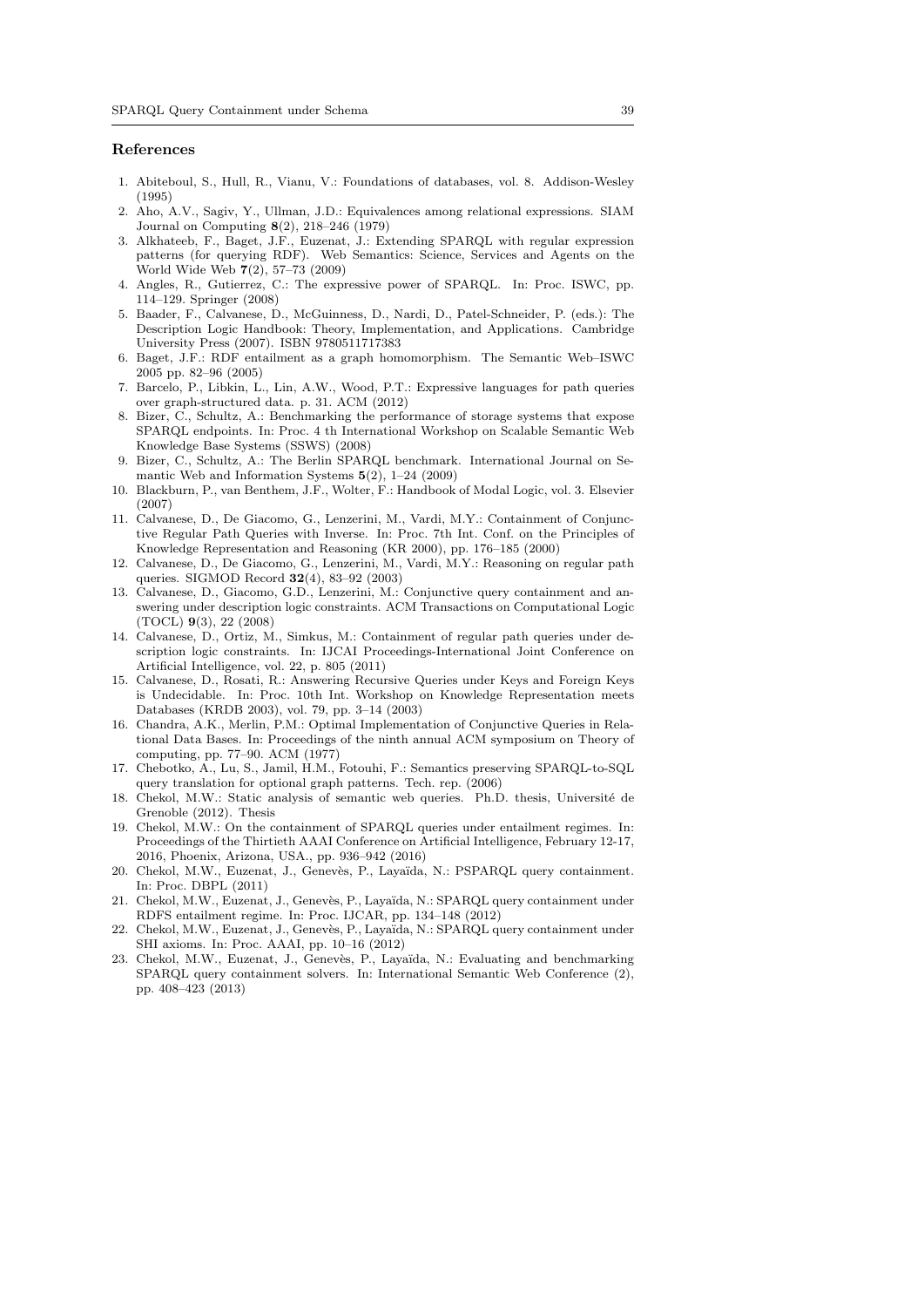- 24. Cyganiak, R.: A relational algebra for SPARQL. Digital Media Systems Laboratory HP Laboratories Bristol. HPL-2005-170 p. 35 (2005)
- 25. Florescu, D., Levy, A., Suciu, D.: Query containment for conjunctive queries with regular expressions. In: Proceedings of the seventeenth ACM SIGACT-SIGMOD-SIGART symposium on Principles of database systems, pp. 139–148. ACM (1998)
- 26. Genevès, P., Layaïda, N.: A system for the static analysis of XPath. ACM Trans. Inf. Syst. 24(4), 475–502 (2006)
- 27. Genevès, P., Layaïda, N., Schmitt, A.: Efficient static analysis of XML paths and types. In: Proc. PLDI, pp. 342–351. ACM (2007)
- 28. Glimm, B.: Using SPARQL with RDFS and OWL entailment. Reasoning Web. Semantic Technologies for the Web of Data pp. 137–201 (2011)
- 29. Groppe, J., Groppe, S., Kolbaum, J.: Optimization of SPARQL by using coreSPARQL. In: Proc. ICEIS, pp. 107–112 (2009)
- 30. Gutierrez, C., Hurtado, C., Mendelzon, A.O.: Foundations of semantic web databases. In: Proceedings of the twenty-third ACM SIGMOD-SIGACT-SIGART symposium on Principles of database systems, pp. 95–106. ACM (2004)
- 31. Hayes, P.: RDF semantics. W3C Recommendation (2004)
- 32. Hitzler, P., Krötzsch, M., Parsia, B., Patel-Schneider, P.F., Rudolph, S.: OWL 2 web ontology language primer. W3C Recommendation (2009)
- 33. Ioannidis, Y.E., Ramakrishnan, R.: Containment of conjunctive queries: Beyond relations as sets. ACM Transactions on Database Systems (TODS) 20(3), 288–324 (1995)
- 34. Johnson, D.S., Klug, A.: Testing Containment of Conjunctive Queries under Functional and Inclusion Dependencies. Journal of Computer and System Sciences 28(1), 167–189 (1984)
- 35. Kostylev, E.V., Cuenca Grau, B.: On the semantics of SPARQL queries with optional matching under entailment regimes. In: The Semantic Web ISWC 2014, Lecture Notes in Computer Science, vol. 8797, pp. 374–389. Springer International Publishing (2014)
- Kostylev, E.V., Reutter, J.L., Romero, M., Vrgoč, D.: SPARQL with property paths. In: International Semantic Web Conference, pp. 3–18. Springer (2015)
- 37. Kozen, D.: Results on the propositional  $\mu$ -calculus. Theoretical computer science  $27(3)$ , 333–354 (1983)
- 38. Letelier, A., Pérez, J., Pichler, R., Skritek, S.: Static analysis and optimization of semantic web queries. In: Proc. PODS, pp. 89–100. ACM (2012)
- 39. Manola, F., Miller, E.: Resource description framework primer. Internet (2004)
- 40. Mateescu, R., Meriot, S., Rampacek, S.: Extending SPARQL with Temporal Logic (2009). URL <http://hal.archives-ouvertes.fr/inria-00404761/en/>. INRIA Research Report, RR-7056
- 41. Munoz, S., Pérez, J., Gutierrez, C.: Minimal deductive systems for RDF. In: The Semantic Web: Research and Applications, vol. 4519, pp. 53–67. Springer (2007)
- 42. Pérez, J., Arenas, M., Gutierrez, C.: Semantics and complexity of SPARQL. ACM Transactions on Database Systems (TODS) 34(3), 16 (2009)
- 43. Pichler, R., Skritek, S.: Containment and equivalence of well-designed SPARQL pp. 39–50 (2014)
- 44. Polleres, A.: From SPARQL to rules (and back). In: Proceedings of the 16th international conference on World Wide Web, pp. 787–796. ACM (2007)
- 45. PrudHommeaux, E., Seaborne, A.: SPARQL query language for RDF (2008)
- 46. Schmidt, M., Hornung, T., Lausen, G., Pinkel, C.: SP2Bench: a SPARQL performance benchmark. In: Proc. ICDE, pp. 222–233 (2009)
- 47. Schmidt, M., Meier, M., Lausen, G.: Foundations of SPARQL query optimization. In: Proc. ICDT, pp. 4–33. ACM (2010)
- 48. Serfiotis, G., Koffina, I., Christophides, V., Tannen, V.: Containment and minimization of RDF/S query patterns. In: The Semantic Web - ISWC 2005, LNCS, vol. 3729, pp. 607–623 (2005)
- 49. Stocker, M., Seaborne, A., Bernstein, A., Kiefer, C., Reynolds, D.: SPARQL basic graph pattern optimization using selectivity estimation. In: Proc. WWW Conference, pp. 595– 604 (2008)
- 50. Tanabe, Y., Takahashi, K., Hagiya, M.: A decision procedure for alternation-free modal  $\mu$ -calculi. pp. 341–362 (2008)